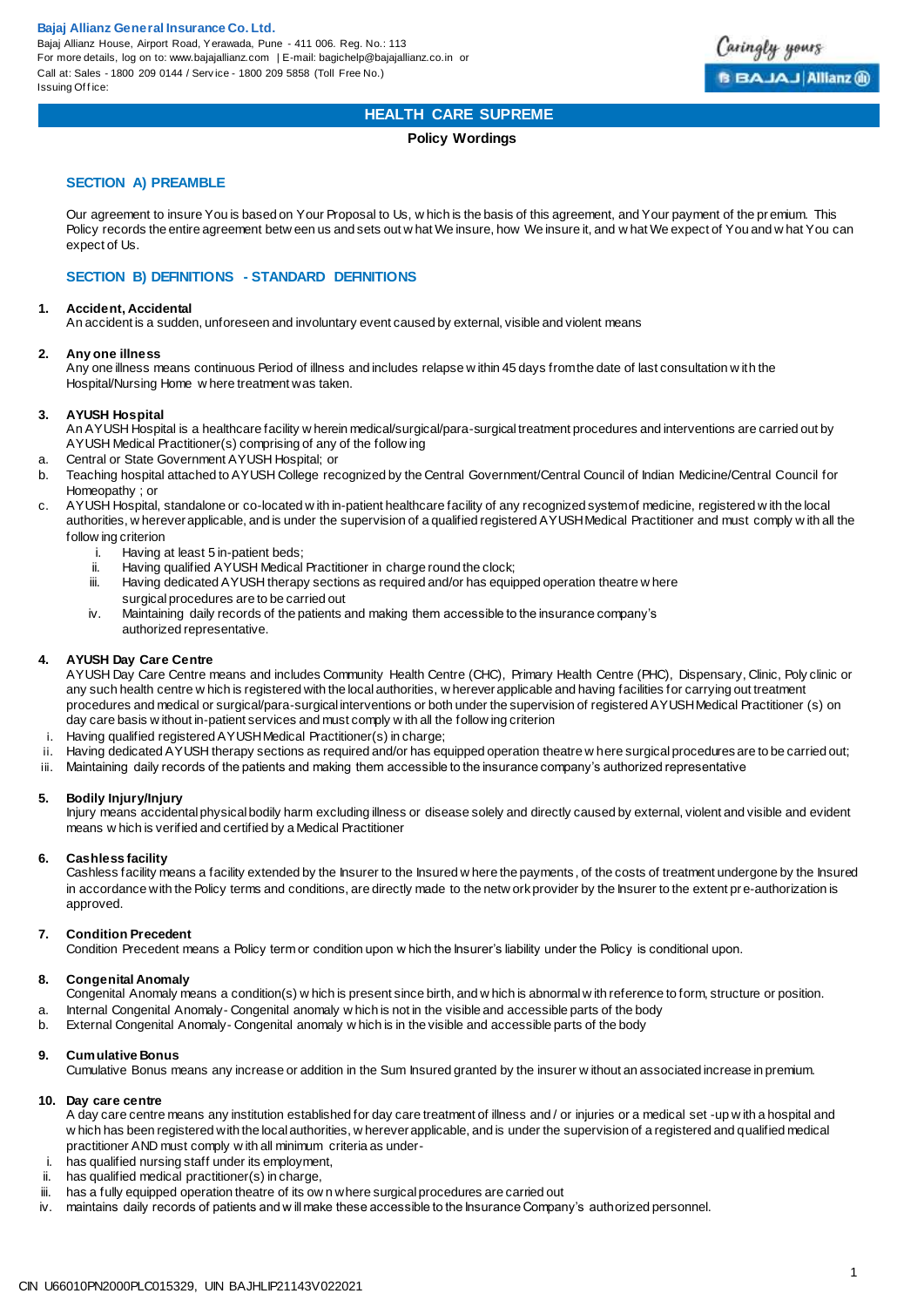Bajaj Allianz House, Airport Road, Yerawada, Pune - 411 006. Reg. No.: 113 For more details, log on to: www.bajajallianz.com | E-mail: bagichelp@bajajallianz.co.in or Call at: Sales - 1800 209 0144 / Serv ice - 1800 209 5858 (Toll Free No.) Issuing Office:



## **HEALTH CARE SUPREME**

#### **11. Day Care Treatment**

Day care treatment means medical treatment, and/or surgical procedure which is

- i. undertaken under General or Local Anesthesia in a hospital/day care centre in less than 24 hrs because of technological advan cement, and<br>ii. w hich would have otherwise required a hospitalization of more than 24 hours. w hich would have otherwise required a hospitalization of more than 24 hours.
- Treatment normally taken on an out-patient basis is not included in the scope of this definition.

#### **12. Dental Treatment**

Dental treatment means a treatment related to teeth or structures supporting teeth including examinations, fillings (w here appropriate), crowns, extractions and surgery.

#### **13. Disclosure to information norm**

The Policy shall be void and all premium paid thereon shall be forfeited to the Company, in the event of misrepresentation, mis-description or non-disclosure of any material fact.

#### **14. Doctor / Medical Practitioner**

A Medical Practitioner is a person w ho holds a valid registration from the Medical Council of any State or Medical Council of India or Council for Indian Medicine or for Homeopathy set up by the Government of India or a State Government and is thereby entitled to practice medicine w ithin its jurisdiction; and is acting w ithin the scope and jurisdiction of license.

#### **15. Emergency Care**

Emergency care means management of an illness or injury w hich results in symptoms w hich occur suddenly and unexpectedly, and requires immediate care by a medical practitioner to prevent death or serious long term impairment of the Insured person's health.

#### **16. Grace Period**

Grace period means the specified period of time immediately follow ing the premium due date during w hich a payment can be made to renew or continue a Policy in force without loss of continuity benefits such as waiting periods and coverage of pre-existing diseases. Coverage is not available for the period for w hich no premium is received

#### **17. Hospital**

A hospital means any institution established for in-patient care and day care treatment of illness and/or injuries and w hich has been registered as a hospital w ith the local authorities under the Clinical Establishments (Registration and Regulation) Act, 2010 or under the enactments specified under the Schedule of Section 56(1) of the said Act OR complies w ith all minimum criteria as under

- i. has qualified nursing staff under its employment round the clock;<br>ii has at least 10 in-patient beds in tow ps having a population of least
- has at least 10 in-patient beds in tow ns having a population of less than 10,00,000 and at least 15 in-patient beds in all other places;
- iii. has qualified medical practitioner(s) in charge round the clock;
- iv. has a fully equipped operation theatre of its ow n where surgical procedures are carried out;
- v. maintains daily records of patients and makes these accessible to the Insurance Company's authorized personnel.

#### **18. Hospitalization**

Hospitalization means admission in a Hospital for a minimum period of 24 consecutive In patient Care hours except for specified procedures/ treatments, w here such admission could be for a period of less than 24 consecutive hours.

#### **19. Inpatient Care**

Inpatient care means treatment for w hich the Insured has to stay in a hospital for more than 24 hours for a covered event.

#### **20. Intensive Care Unit**

Intensive care unit means an identified section, w ard or wing of a hospital w hich is under the constant supervision of a dedicated medical practitioner(s), and w hich is specially equipped for the continuous monitoring and treatment of patients w ho are in a critical condition, or require life support facilities and w here the level of care and supervision is considerably more sophisticated and intensive than in the ordinary and other w ards.

### **21. ICU Charges**

ICU (Intensive Care Unit) Charges means the amount charged by a Hospital tow ards ICU expenses which shall include the expenses for ICU bed, general medical support services provided to any ICU patient including monitoring devices, critical care nur sing and intensivist charges.

#### **22. Illness**

Illness means a sickness or a disease or pathological condition leading to the impairment of normal physiological function and requires medical treatment.

a. Acute condition - Acute condition is a disease, illness or injury that is likely to respond quickly to treatment w hich aims to return the person to his or her state of health immediately before suffering the disease/illness/injury which leads to full recovery.

- b. Chronic condition A chronic condition is defined as a disease, illness, or injury that has one or more of the follow ing characteristics
	- i. it needs ongoing or long-term monitoring through consultations, examinations, check-ups, and /or tests
	- ii. it needs ongoing or long-term control for relief of symptoms<br>iii. it requires rehabilitation for the patient or for the patient to be
	- iii. it requires rehabilitation for the patient or for the patient to be specially trained to cope w ith it iv.
	- it continues indefinitely
	- v. it recurs or is likely to recur.

#### **23. Medical Advice**

Medical advice means any consultation or advice from a Medical Practitioner including the issuance of any prescription or follow up prescription.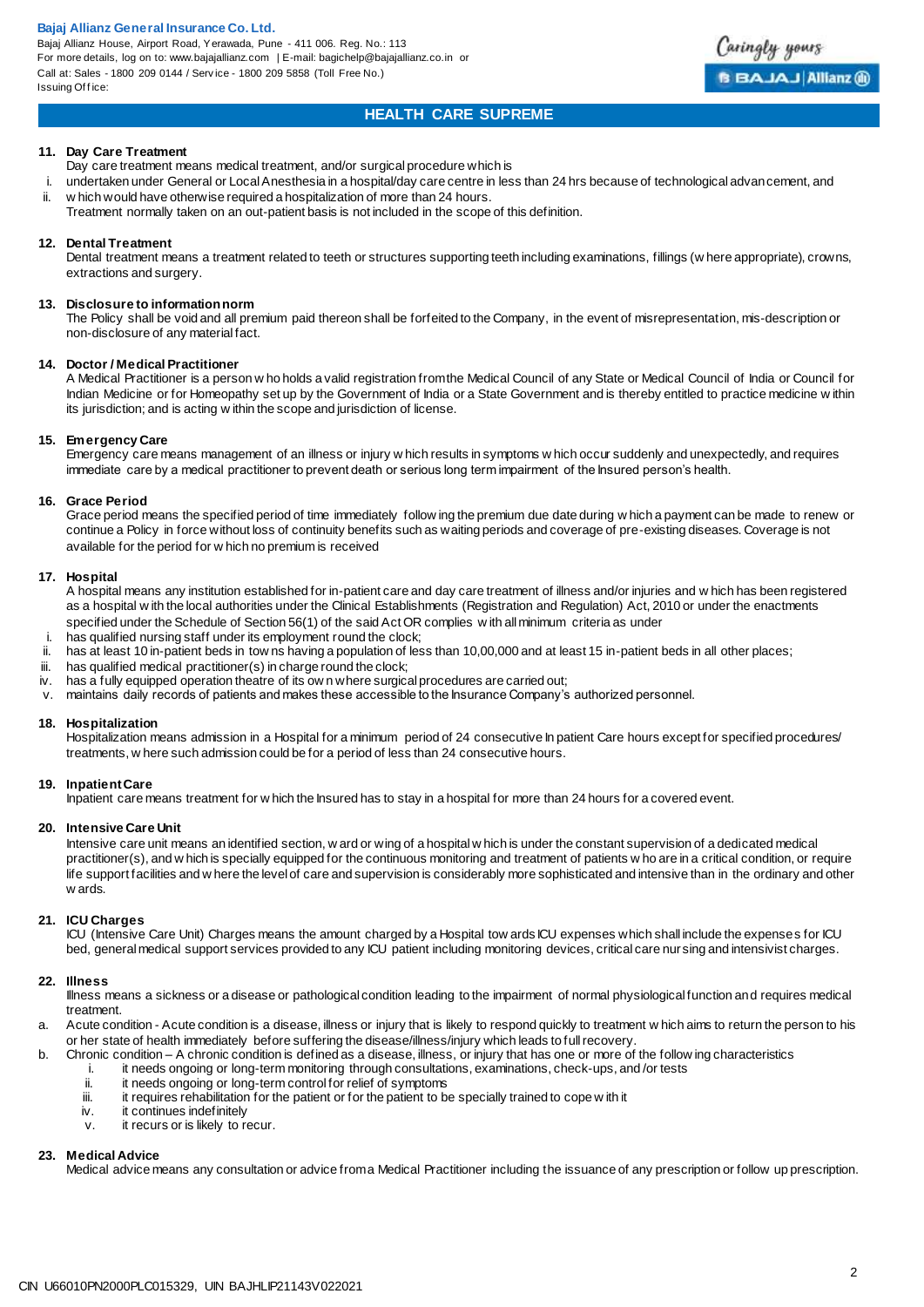Bajaj Allianz House, Airport Road, Yerawada, Pune - 411 006. Reg. No.: 113 For more details, log on to: www.bajajallianz.com | E-mail: bagichelp@bajajallianz.co.in or Call at: Sales - 1800 209 0144 / Serv ice - 1800 209 5858 (Toll Free No.) Issuing Office:



## **HEALTH CARE SUPREME**

#### **24. Medical expenses**

Medical Expenses means those expenses that an Insured has necessarily and actually incurred for medical treatment on account of Illness or Accident on the advice of a Medical Practitioner, as long as these are no more than w ould have been payable if the Insured had not been Insured and no more than other hospitals or Medical practitioners in the same locality w ould have charged for the same medical treatment.

#### **25. Medically Necessary Treatment**

- Medically necessary treatment means any treatment, tests, medication, or stay in hospital or part of a stay in hospital w hich
- i. is required for the medical management of the illness or injury suffered by the Insured;
- ii. must not exceed the level of care necessary to provide safe, adequate and appropriate medical care in scope, duration, or intensity;
- iii. must have been prescribed by a medical practitioner,
- iv. must conform to the professional standards widely accepted in international medical practice or by the medical community in India.

#### **26. Maternity expenses**

Maternity expenses means;

- a) medical treatment expenses traceable to childbirth (including complicated deliveries and caesarean sections incurred during hospitalization);
- b) expenses towards lawful medical termination of pregnancy during the Policy Period

#### **27. Migration**

Migration means, the right accorded to health insurance policyholders (including all members under family cover and members of group health insurance policy), to transfer the credit gained for pre-existing conditions and time bound exclusions, with the same insurer.

#### **28. Network Provider**

Netw ork Provider means hospitals or health care providers enlisted by an insurer, TPA or jointly by an Insurer and TPA to provide medical services to an insured by a cashless facility.

#### **29. New Born Baby**

New born baby means baby born during the Policy Period and is aged up to 90 days.

#### **30. Non- Network Provider**

Non-Netw ork provider means any hospital, day care centre or other provider that is not part of the netw ork.

#### **31. Notification of Claim**

Notification of claim means the process of intimating a claim to the insurer or TPA through any of the recognized modes of communication.

#### **32. OPD treatment**

OPD treatment means one in w hich the Insured visits a clinic / hospital or associated facility like a consultation room for diagnosis and treatment based on the advice of a Medical Practitioner. The Insured is not admitted as a day care or in-patient.

#### **33. Portability**

Portability means the right accorded to an individual health insurance policyholder (including all members under family cover) to transfer the credit gained for pre-existing conditions and time-bound exclusions from one insurer to another.

#### **34. Pre-Existing Disease**

- Pre- existing disease means any condition, ailment or injury or disease
- a. That is/are diagnosed by a physician w ithin 48 months prior to the effective date of the policy issued by the insurer or its reinstatement **Or**
- b. For w hich medical advice or treatment w as recommended by, or received from, a physician w ithin 48 months prior to the effective date of the policy issued by the insurer or its reinstatement.

#### **35. Pre-hospitalization Medical Expenses**

Pre-hospitalization Medical Expenses means medical expenses incurred during predefined number of days preceding the hospitalization of the Insured Person, provided that

- a. Such Medical Expenses are incurred for the same condition for w hich the Insured Person's Hospitalization w as required, and
- b. The In-patient Hospitalization claim for such Hospitalization is admissible by the Insurance Company.

#### **36. Post-hospitalization Medical Expenses**

Post-hospitalization Medical Expenses means medical expenses incurred during predefined number of days immediately after the Insur ed Person is discharged from the hospital provided that

- a. Such Medical Expenses are for the same condition for w hich the Insured Person's hospitalization w as required, and
- b. The inpatient hospitalization claim for such hospitalization is admissible by the Insurance Company.

#### **37. Qualified Nurse**

Qualified nurse means a person w ho holds a valid registration from the Nursing Council of India or the Nursing Council of any state in India.

#### **38. Reasonable and Customary charges**

Reasonable and Customary charges means the charges for services or supplies, w hich are the standard charges for the specific provider and consistent w ith the prevailing charges in the geographical area for identical or similar services, taking into account the nature of the illness / injury involved.

#### **39. Renewal**

Renew al means the terms on w hich the contract of insurance can be renewed on mutual consent w ith a provision of grace period for treating the renew al continuous for the purpose of gaining credit for pre-existing diseases, time-bound exclusions and for all w aiting periods.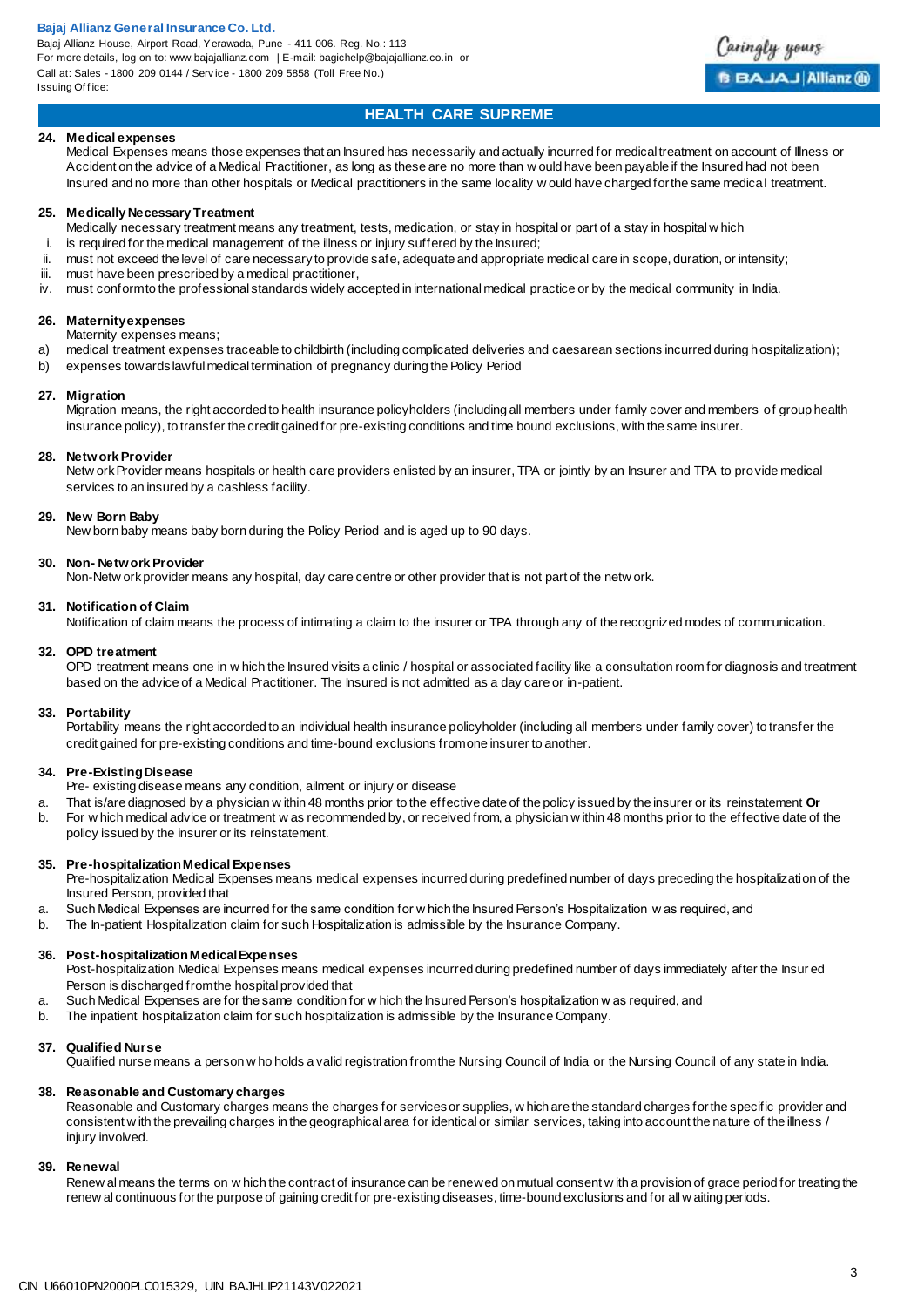Bajaj Allianz House, Airport Road, Yerawada, Pune - 411 006. Reg. No.: 113 For more details, log on to: www.bajajallianz.com | E-mail: bagichelp@bajajallianz.co.in or Call at: Sales - 1800 209 0144 / Serv ice - 1800 209 5858 (Toll Free No.) Issuing Office:



## **HEALTH CARE SUPREME**

#### **40. Room rent**

Room Rent means the amount charged by a Hospital tow ards Room and Boarding expenses and shall include the associated medical expenses.

#### **41. Surgery or Surgical Procedure**

Surgery or Surgical Procedure means manual and / or operative procedure (s) required for treatment of an illness or injury, correction of deformities and defects, diagnosis and cure of diseases, relief from suffering and prolongation of life, performed in a hospital or day care centre by a medical practitioner.

#### **42. Unproven/Experimental treatment**

Unproven/Experimental treatment means treatment, including drug Experimental therapy, w hich is not based on established medical practice in India, is treatment experimental or unproven.

### **SECTION B) DEFINITIONS - SPECIFIC DEFINITIONS**

#### **1. Alternative treatments**

Alternative treatments are forms of treatments other than treatment "Allopathy" or "Modern medicine" and includes Ayurveda, Unani, Sidha and Homeopathy in the Indian context

- **2. Bajaj Allianz Network Hospitals / Network Hospitals/Network Provider** means the Hospitals w hich have been empanelled by Us as per the latest version of the schedule of Hospitals maintained by Us, w hich is available to You on request.
- **3. Bajaj Allianz Diagnostic Centre** means the diagnostic centres w hich have been empanelled by Us as per the latest version of the schedule of diagnostic centres maintained by Us, w hich is available to You on request.

#### **4. Contribution**

Contribution is essentially the right of an insurer to call upon other insurers, liable to the same insured, to share the cost of an indemnity claim on a ratable proportion.

**5. Critical Illness Benefit** means the amount specified in the Schedule, w hich is the maximum amount for w hich the Company may be liable to make payment for any of the listed Critical Illness.

#### **6. Dependent child**

A child is considered a dependent for insurance purposes until his 35th birthday (even if not enrolled in an educational institution) provided he is unmarried, financially dependent, on the proposer.

- **7. Doctor for alternative treatment** means a person w ho holds a recognized qualification in Ayurvedic /Homeopathic medicine and is registered by the medical council of any State of India in w hich he operates and is practicing w ithin the scope of such license
- **8. Ectopic Pregnancy** means pregnancy in w hich the embryo is located or the foetus develops, outside the uterus, w hich is proved by diagnostic means & certified by a Specialist consultant in w riting

#### **9. Family or Family Members**

**For the purpose of Individual Sum Insured Policy**- includes the Insured; his/her law fully wedded spouse and dependent children, parents, Sister, Brother, Parents-In-law , Aunt, Uncle, Grandchildren.

**For the purpose of Family Floater** - includes the Insured; his/her law fully wedded spouse and dependent children. For Parents separate floater Policy can be taken.

- **10. Insured/Insured Person means** the person(s) named in the policy schedule, w ho are covered under this policy, for whom the insurance is proposed, appropriate premium is paid.
- **11. Limit of Indemnity** means Our maximum liability for each Insured Person for any and all benefits claimed for during each Policy Year, and in relation to a Family Floater represents Our maximum liability for any and all claims made by You and all of Your Dependents during each Policy Year.
- **12. Nominee** means a person designated by You to receive the proceeds of this Policy upon Your death
- **13. Occupational Diseases** A disease resulting from exposure during employment to conditions or substances that are detrimental to health
- **14. Obesity** means abnormal or excessive fat accumulation that may impair health. Obesity is measured in Body Mass Index. Body mass index (BMI) is a simple index of w eight-for-height that is commonly used to classify overweight and obesity in adults. It is defined as a person's w eight in kilograms divided by the square of his height in meters (kg/m2). The WHO definition is
- BMI greater than or equal to 25 is overw eight
- BMI greater than or equal to 30 is obesity

#### **15. Permanent Total Disability**

- Medical Practitioner/Doctor certified total, continuous and permanent Loss of the sight of both eyes
- Physical separation of or the loss of ability to use both hands or both feet
- Physical separation of or the loss of ability to use one hand and one foot
- Loss of sight of one eye and physical separation of or the loss of ability to use either one hand or one foot.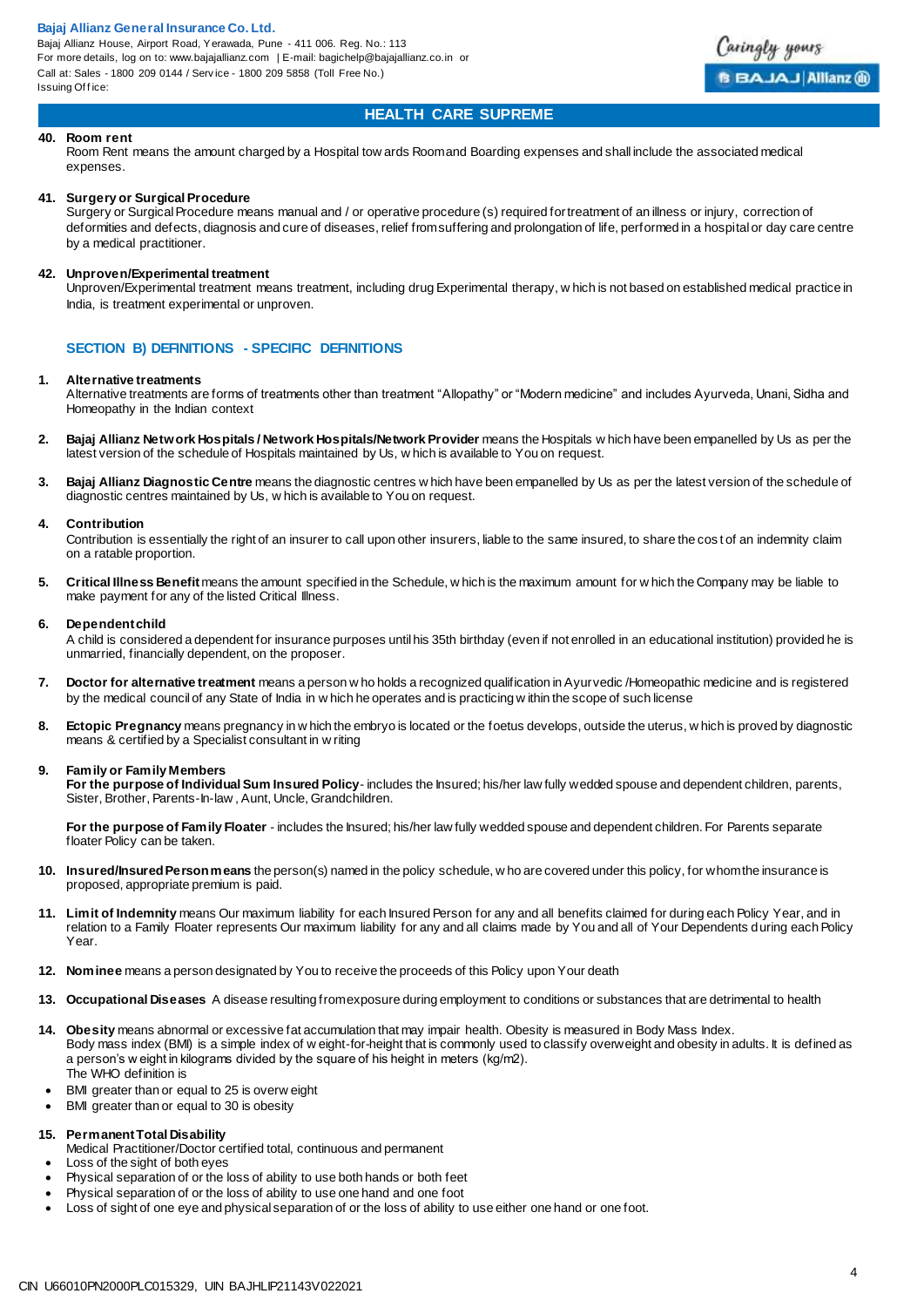**Bajaj Allianz General Insurance Co. Ltd.**  Bajaj Allianz House, Airport Road, Yerawada, Pune - 411 006. Reg. No.: 113 For more details, log on to: www.bajajallianz.com | E-mail: bagichelp@bajajallianz.co.in or Call at: Sales - 1800 209 0144 / Serv ice - 1800 209 5858 (Toll Free No.) Issuing Office:



## **HEALTH CARE SUPREME**

#### **16. Permanent Partial Disability**

Medical Practitioner/Doctor certified total and permanent loss or impairment of body part or sensory organ

#### **17. Physiotherapy**

A branch of rehabilitative treatment that uses specially designed exercises and equipment to help patients regain or improve their physical abilities

- **18. Policy** means the proposal, the Schedule (and any endorsements attaching to or forming part thereof) and the policy document.
- **19. Policy Period means** the period betw een the commencement date and the expiry date specified in the Schedule and includes both the commencement date as w ell as the expiry date.
- **20. Schedule** means the schedule and any annexure to it.
- **21. Specialist Consultant** means a person w ho holds a medical post graduate or higher degree in the specific line of treatment under Allopathic medicine
- **22. Sum Insured** means the amount stated in the Schedule against the Cover for each insured person separately for Individual Sum Insured policy and aggregately for all insured members for a Floater policy.
- **23. We, Our, Ours, Us** means the Bajaj Allianz General Insurance Company Limited.
- **24. You, Your, Yourself** means the person or persons that We insure as set out in the Schedule.

#### **SECTION C) COVERAGE**

#### **Types of Policy**

- Individual Health Care supreme Policy
- Floater Health Care Supreme Policy
- Group Health Care Supreme Policy

#### **Policy Period**

1year, 2 years or 3 years

#### **Part I- Medical Expenses section covers (Mandatory/Base Cover)**

- 1. Hospitalization Expenses
- 2. Pre Hospitalization
- 3. Post Hospitalization
- 4. Road Ambulance<br>5. Air Ambulance
- Air Ambulance
- 6. Day Care Procedures<br>7. Out Patient Expenses
- Out Patient Expenses
- 8. Organ Donor Expenses
- 9. Recovery benefit
- 10. Physiotherapy Expenses<br>11. Sum Insured Reinstateme
- Sum Insured Reinstatement Benefit
- 12. Ayurvedic & Homeopathic treatment Hospitalization Expenses
- 13. Maternity Expenses
- 14. New Born Baby Cover
- 15. Preventive Health Check Up Annual Free
- 16. Modern Treatment Methods and Advancement in Technologies

#### **Part II- Add-On Benefits section (Optional) covers**

- 1. Ancillary Expenses Benefit
- 2. Critical Illness cover<br>3. Personal Accident c
- Personal Accident cover

#### **Scope of cover**

The Company hereby agrees to pay in respect of an admissible claim, any or all of the follow ing expenses subject to the Sum Insured, limits, terms, conditions and definitions, exclusions contained or otherw ise expressed in this Policy.

#### **PART I MEDICAL EXPENSES SECTION**

#### **1. Hospitalization Expenses**

If You are Hospitalized on the advice of a Medical Practitioner/Doctor because of Illness or Accidental Bodily Injury sustained or contracted during the Policy Period, then We w ill pay You In-patient Treatment- Medical Expenses for the below listed items up to the Sum Insured as specified under the policy schedule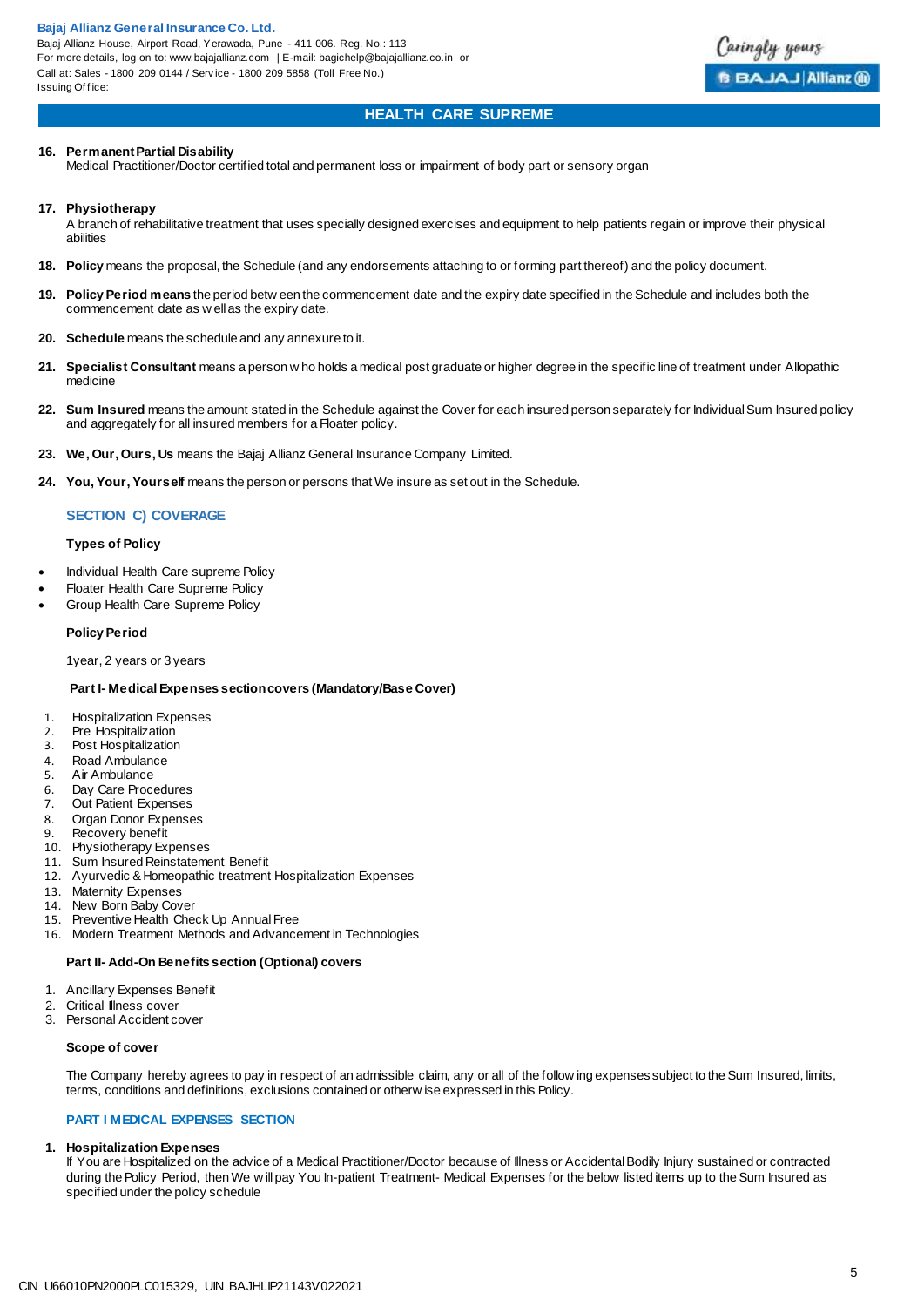Bajaj Allianz House, Airport Road, Yerawada, Pune - 411 006. Reg. No.: 113 For more details, log on to: www.bajajallianz.com | E-mail: bagichelp@bajajallianz.co.in or Call at: Sales - 1800 209 0144 / Serv ice - 1800 209 5858 (Toll Free No.) Issuing Office:

## **HEALTH CARE SUPREME**

In-patient Treatment- Medical Expenses for

- Room rent, boarding expenses
- Nursing
- Intensive care unit
- Consultation fees
- Anesthesia, blood, oxygen, operation theatre charges, surgical appliances
- Medicines, drugs and consumables,
- Diagnostic procedures,
- The Cost of prosthetic and other devices or equipment if implanted internally during a Surgical Procedure. Note

Our maximum liability collectively for Hospitalization expenses, (Section C Part I-1), Pre-hospitalization (Section C Part I-2), Post hospitalization(Section C Part I-3), Road ambulance (Section C Part I-4), Day Care expenses (Section C Part I-6), Ayurvedic / Homeopathic Hospitalization Expenses(Section C Part I-12) w ould not exceed the hospitalization Sum Insured as specified in the policy schedule.

The Sum Insured for other sections is as specified under the respective cover in the policy schedule

#### **2. Pre-Hospitalization**

The Medical Expenses incurred during the 60 days immediately before you w ere hospitalized, provided that Such Medical Expenses w ere incurred for the same illness/injury for w hich subsequent Hospitalization w as required, and We have accepted an Inpatient Hospitalization claim under Benefit Hospitalization expenses (Section C Part I-1).

#### **Note**

Our maximum liability collectively for Hospitalization expenses, (Section C Part I-1), Pre-hospitalization (Section C Part I-2), Post hospitalization (Section C Part I-3), Road ambulance (Section C Part I-4), Day Care expenses (Section C Part I-6), Ayurvedic / Homeopathic Hospitalization Expenses(Section C Part I-12) w ould not exceed the hospitalization Sum Insured as specified in the policy schedule.

#### **3. Post-Hospitalization**

The Medical Expenses incurred during the 90 days immediately after You w ere discharged post Hospitalization provided that Suc h costs are incurred in respect of the same illness/injury for w hich the earlier Hospitalization w as required, and We have accepted an Inpatient Hospitalization claim under Benefit Hospitalization expenses (Section C Part I-1).

#### **Note**

Our maximum liability collectively for Hospitalization expenses, (Section C Part I-1), Pre-hospitalization (Section C Part I-2), Post hospitalization (Section C Part I-3), Road ambulance (Section C Part I-4), Day Care expenses (Section C Part I-6), Ayurvedic / Homeopathic Hospitalization Expenses(Section C Part I-12) w ould not exceed the hospitalization Sum Insured as specified in the policy schedule.

#### **4. Road Ambulance**

We w ill reimburse the expenses incurred on an ambulance offered by a healthcare or ambulance service provider for transferring You to the nearest Hospital w ith adequate emergency facilities for the provision of health services following an Emergency, provided that We have accepted an inpatient Hospitalization claim under Benefit Hospitalization expenses (Section C Part I-1).

We w ill also reimburse the expenses incurred on an ambulance offered by a healthcare or ambulance service provider for transferring You from the Hospital w here you were admitted initially to another hospital w ith higher medical facilities provided that We have accepted an inpatient Hospitalization claim under Benefit Hospitalization expenses (Section C Part I-1).

#### **Note**

Our maximum liability collectively for Hospitalization expenses, (Section C Part I-1), Pre-hospitalization (Section C Part I-2), Post hospitalization (Section C Part I-3), Road ambulance (Section C Part I-4), Day Care expenses (Section C Part I-6), Ayurvedic / Homeopathic Hospitalization Expenses (Section C Part I-12) w ould not exceed the hospitalization Sum Insured as specified in the policy schedule.

#### **5. Air Ambulance**

We w ill pay for ambulance transportation in an airplane or helicopter for emergency life threatening health conditions w hich require immediate and rapid ambulance transportation from the site of first occurrence of the illness /accident to the nearest hospital. The claim w ould be reimbursed up to the actual expenses subject to a maximum limit as specified under the **Air Ambulance** section in the policy schedule.

Return transportation to the client's home by air ambulance is excluded.

#### **6. Day Care Procedures**

We will pay you the medical expenses as listed above under Section C- Part I-1 for Day care procedures / Surgeries taken as an inpatient in a hospital or day care centre but not in the outpatient department. Indicative list of Day Care Procedures is given in the annexure 1 of Policy w ordings

#### **Note**

Our maximum liability collectively for Hospitalization expenses (Section C Part I-1), Pre-hospitalization (Section C Part I-2), Post hospitalization (Section C Part I-3), Road ambulance (Section C Part I-4), Day Care expenses (Section C Part I-6), Ayurvedic / Homeopathic Hospitalization Expenses(Section C Part I-12) w ould not exceed the hospitalization Sum Insured as specified in the policy schedule.

#### **7. Out Patient Expenses**

If you consult a specialist consultant / specialist medical Practitioner on Outpatient basis for the illness / injury contracted during the policy period, w e will pay you Out Patient expenses for,

- Specialist Consultations
- Investigations related to the illness / injury as prescribed by the specialist
- Medicines related to the illness / injury as prescribed by the specialist
- Dental Procedures Root Canal Treatment, Extractions
- Consultations for Psychiatric disorders

Our maximum liability for the above expenses shall be limited to the amount specified under Out Patient Expenses in the polic y schedule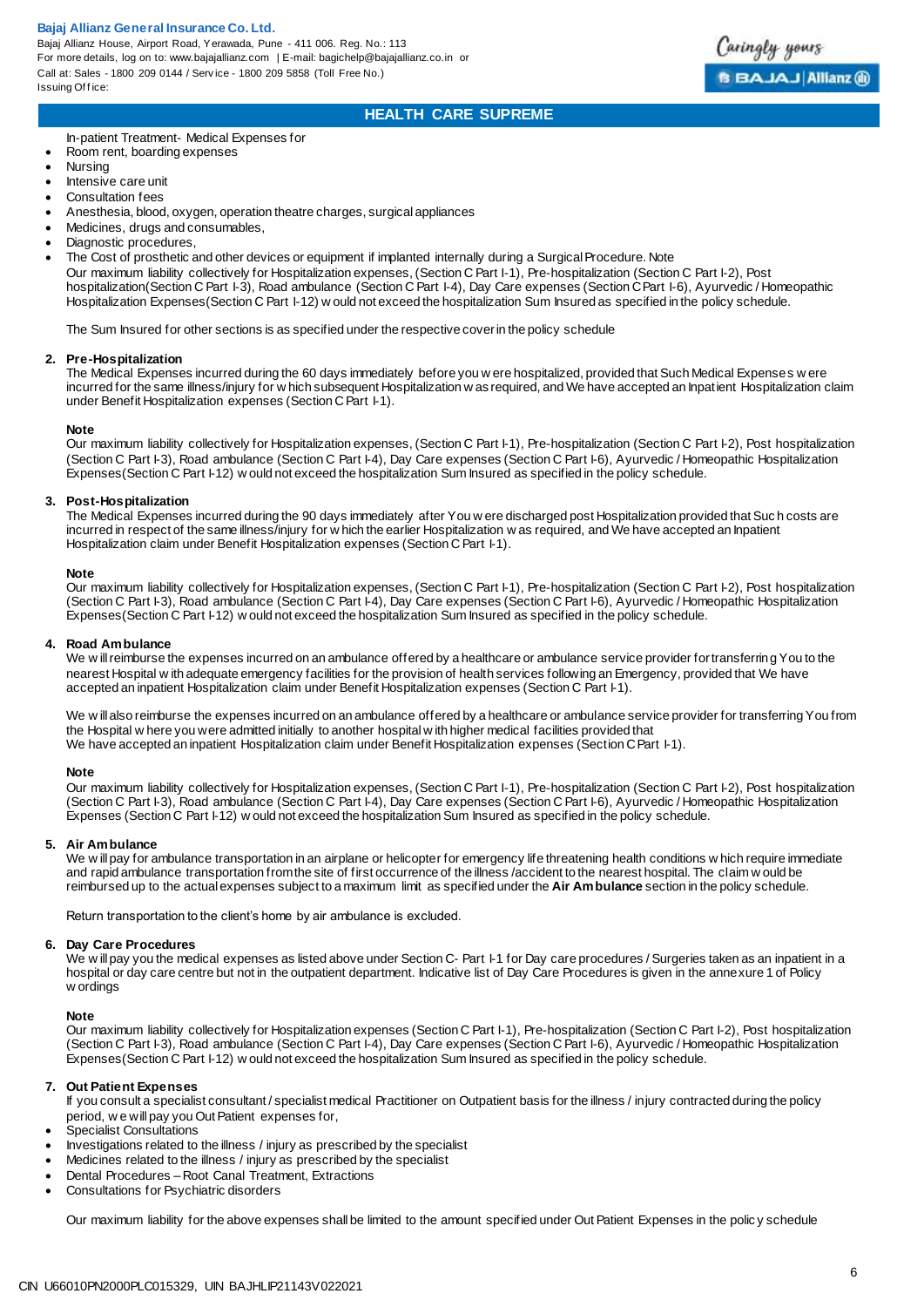Bajaj Allianz House, Airport Road, Yerawada, Pune - 411 006. Reg. No.: 113 For more details, log on to: www.bajajallianz.com | E-mail: bagichelp@bajajallianz.co.in or Call at: Sales - 1800 209 0144 / Serv ice - 1800 209 5858 (Toll Free No.) Issuing Office:



## **HEALTH CARE SUPREME**

#### **8. Organ Donor Expenses**

We will pay the lump sum amount as specified under the policy schedule tow ards organ donor's treatment for harvesting of the donated organ, provided that,

- i. The organ donor is any person w hose organ has been made available in accordance and in compliance w ith THE TRANSPLANTATION OF HUMAN ORGANS (AMENDMENT) BILL, 2011 and the organ donated is for the use of the Insured Person, and
- ii. We have accepted an inpatient Hospitalization claim for the insured member under Hospitalization expenses (Section C Part I-1). We w ill pay one time lump sum benefit amount as specified under Organ donor Expenses in the policy schedule

#### **9. Recovery benefit**

In the event of insured member Hospitalized for a disease/illness/injury for a continuous period exceeding 7 days, We w ill pay a onetime lump sum amount per policy period, as specified under the Recovery benefit in the policy schedule. This benefit w ill be triggered provided that the hospitalization claim is accepted under Section C Part I-1-Hospitalization expenses.

#### **10. Physiotherapy Expenses**

We w ill pay the expenses incurred towards Physiotherapy treatment taken on Out-patient Basis for illness/Injury contracted during the policy period, maximum up to the amount specified under the Physiotherapy Expenses in the policy schedule, provided that,

i. The treatment is prescribed by a Specialist consultant for Muskulo- skeletal /Neurological diseases / Injuries or other Systemic diseases ii. The treatment should be carried out in a hospital as defined under the policy<br>iii Total 10 sittings of Physiotherany sessions would be considered per illness/i

- Total 10 sittings of Physiotherapy sessions would be considered per illness/injury per policy period, maximum up to the specified limit as per the plan opted
- iv. During the first year of Health Care Supreme policy w ith us, 90 days w aiting period w ould be applicable for all the claims, how ever the waiting period w ould not be applied during subsequent renewals.

#### **11. Sum Insured Reinstatement Benefit**

If the Hospitalization Sum Insured and cumulative benefit (if any) is exhausted due to claims lodged during the Policy period, then it is agreed that 100% of the hospitalization Sum Insured specified under Hospitalization expenses (Section C Part I-1) w ill be reinstated for the particular Policy period provided that

- i. The reinstated Sum Insured w ill be triggered only after the Hospitalization Sum Insured inclusive of the Cumulative Bonus (If applicable) has been completely exhausted during the policy period;
- ii. The reinstated Sum Insured can be used for claims made by the Insured Person in respect of the benefits stated in Hospitalization Expenses Section C Part I-1:
- iii. If the claimed amount is higher than the Balance Sum Insured inclusive of the Cumulative Bonus (If applicable) under the policy, then this benefit w ill not be triggered for such claims
- iv. The reinstated Sum Insured w ould be triggered only for subsequent claims made by the Insured Person and not arising out of any illness/disease (including its complications) for w hich a claim has been lodged in the current policy year under Hospitalization Expenses Section C. Part I-1.
- v. This benefit is applicable only once during each policy period & w ill not be carried forward to the subsequent renewals if the benefit is not utilized.
- vi. Additional premium w ould not be charged for reinstatement of the Sum Insured.

#### **12. Ayurvedic & Homeopathic treatment Hospitalization Expenses**

If You are Hospitalized for not less than 24 hrs, in an Ayurvedic / Homeopathic Hospital on the advice of a Medical Practitioner/Doctor because of Illness or Accidental Bodily Injury sustained or contracted during the Policy Period then We w ill pay You In-patient Treatment- Medical Expenses for Ayurvedic & Homeopathic treatment

- Room rent, boarding expenses
- Nursing care
- Consultation fees
- Medicines, drugs and consumables,
- Ayurvedic & Homeopathic treatment procedure
- The claim w ill be admissible under the policy provided that,
- The illness/injury requires inpatient admission & the procedure performed on the insured cannot be carried out on Outpatient basis
- ii. the treatment has been undergone in a government hospital

#### **Note**

Our maximum liability collectively for Hospitalization expenses (Section C Part I-1), Pre-hospitalization (Section C Part I-2), Post hospitalization (Section C Part I-3), Road ambulance (Section C Part I-4), Day Care expenses (Section C Part I-6), Ayurvedic / Homeopathic Hospitalization Expenses(Section C Part I-12) w ould not exceed the hospitalization Sum Insured as specified in the policy schedule.

#### **13. Maternity Expenses**

We w ill pay the Medical Expenses for the delivery of a baby (including caesarean section) and/or expenses related to medically recommended and law ful termination of pregnancy, limited to maximum 2 deliveries or termination(s) or either, during the lifetime of the insured person, provided that,

- i. Our maximum liability per delivery or termination shall be limited to the amount specified in the policy Schedule as per the plan opted.
- ii. We w ill pay the Medical Expenses of pre-natal and post-natal hospitalization per delivery or termination upto the amount stated in the policy Schedule
- iii. We w ill cover the Medical Expenses incurred for the medically necessary treatment of the new born baby upto the amount stated in the Schedule of Benefits
- iv. This coverage is limited to Self & a law fully wedded spouse when both are covered under a single policy for 24 months, either as a family floater or individual Sum Insured policy
- v. Waiting period of 24 months from the date of issuance of the first policy with us, provided that the policy has been renew ed continuously with us w ithout break for you & your spouse
- vi. We w ill not cover Ectopic pregnancy under this benefit (although it shall be covered under section Hospitalization Expenses (Section C Part I-1).
- vii. Any complications arising out of or as a consequence of maternity/child birth w ill be covered w ithin the limit of Sum Insured available under this benefit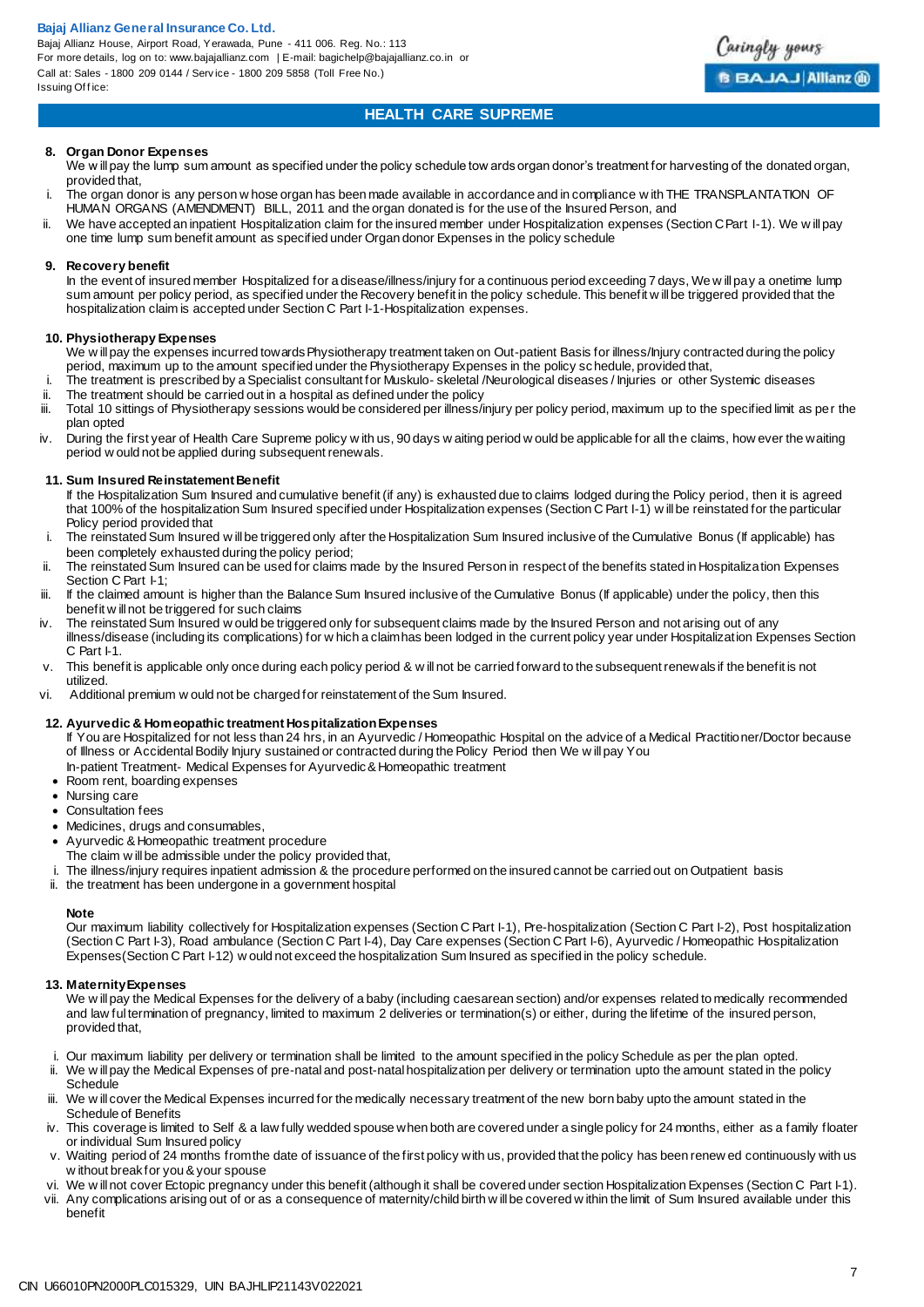Bajaj Allianz House, Airport Road, Yerawada, Pune - 411 006. Reg. No.: 113 For more details, log on to: www.bajajallianz.com | E-mail: bagichelp@bajajallianz.co.in or Call at: Sales - 1800 209 0144 / Serv ice - 1800 209 5858 (Toll Free No.) Issuing Office:



## **HEALTH CARE SUPREME**

#### **14. New Born Baby Cover**

- Coverage for new born baby will be considered subject to a valid claim being accepted under maternity expenses Section C Part 1-13. We w ill pay the follow ing expenses within the limit of the Sum Insured available under the maternity cover
- i. Medical Expenses tow ards treatment of your new born baby while you are Hospitalized as an inpatient for delivery for the hospitalization,<br>ii. Hospitalization charges incurred on the new born baby during post birth incl Hospitalization charges incurred on the new born baby during post birth including any complications shall be covered up to a period of 90 days from the date of birth and w ithin limit of the Sum Insured under Maternity Cover w ithout payment of any additional premium
- Mandatory Vaccinations of the new born baby up to 90 days, as recommended by the Indian Pediatric Association w ill be covered under the Maternity Sum Insured

#### **15. Free Annual Preventive Health Check Up**

After each renewal of Health Care Supreme policy w ith us you w ill be entitled for a Free Annual Preventive Health Check-up at Our empanelled Diagnostic centers Or empanelled Hospitals, list of tests as specified below. You would have to approach us for the arrangement of the Health Check-up. For the avoidance of doubt, We shall not be liable for any other ancillary or peripheral costs or expens es (including but not limited to those for transportation, accommodation or sustenance).

This benefit can be availed by all members covered under Individual Sum Insured Policies. This benefit can be availed by proposer & spouse only under Floater Sum Insured Policies

| <b>Eligible List of tests for Males above 25</b>                                                                                                                                     | <b>Eligible List of tests for Females above</b>                                                                                                                    | <b>Eligible List of tests for age</b>                                                  |
|--------------------------------------------------------------------------------------------------------------------------------------------------------------------------------------|--------------------------------------------------------------------------------------------------------------------------------------------------------------------|----------------------------------------------------------------------------------------|
| vears                                                                                                                                                                                | 25 years                                                                                                                                                           | 5 years - 25 years                                                                     |
| <b>Full Medical Report</b><br>CBC (Complete Blood Count)<br>FBS (Fasting Blood Sugar)<br>Serum Creatinine<br><b>ECG</b><br>Serum Cholesterol<br>Ultra Sonography of Abdomen & Pelvis | <b>Full Medical Report</b><br><b>CBC</b><br><b>FBS</b><br>Serum Creatinine<br>ECG<br><b>PAP</b> smear<br>Serum Cholesterol<br>Ultra Sonography of Abdomen & Pelvis | Full Medical<br><b>Report CBC</b><br>Chest X ray<br>Blood<br>Group<br>Urine<br>Routine |

#### **Note**

#### **The hospitalization Sum Insured under Medical Expenses Section covers the below listed expenses**

The claim payout under the below headings should not exceed the Hospitalization Sum Insured.

- Hospitalization expenses
- Pre-hospitalization
- Post hospitalization
- Road ambulance
- Day Care expenses
- 
- Ayurvedic / Homeopathic Treatment Hospitalization Expenses

#### **Separate Sum Insured has been Specified for the below mentioned sections**

- Air Ambulance
- Out Patient Expenses
- Organ Donor Expenses
- Recovery benefit
- Physiotherapy Expenses
- Sum Insured Reinstatement Benefit
- Maternity Expenses (and New Born Baby Cover)
- **16. Modern Treatment Methods and Advancement in Technologies**

Modern Treatment Methods and Advancement in Technologies (as per below list) shall be restricted to 50% of Sum Insured or 10 Lacs, w hichever is low er, subject to policy terms, conditions, coverage and exclusions.

- A. Uterine Artery Embolization and HIFU
- B. Balloon Sinuplasty
- C. Deep Brain stimulation D. Oral chemotherapy
- D. Immunotherapy- Monoclonal Antibody to be given as injection
- E. Intra vitreal injections
- F. Robotic surgeries
- G. Stereotactic radio surgeries
- H. Bronchical Thermoplasty
- I. Vaporisation of the prostrate (Green laser treatment or holmium laser treatment)
- J. IONM -(Intra Operative Neuro Monitoring)
- K. Stem cell therapy Hematopoietic stem cells for bone marrow transplant for haematological conditions to be covered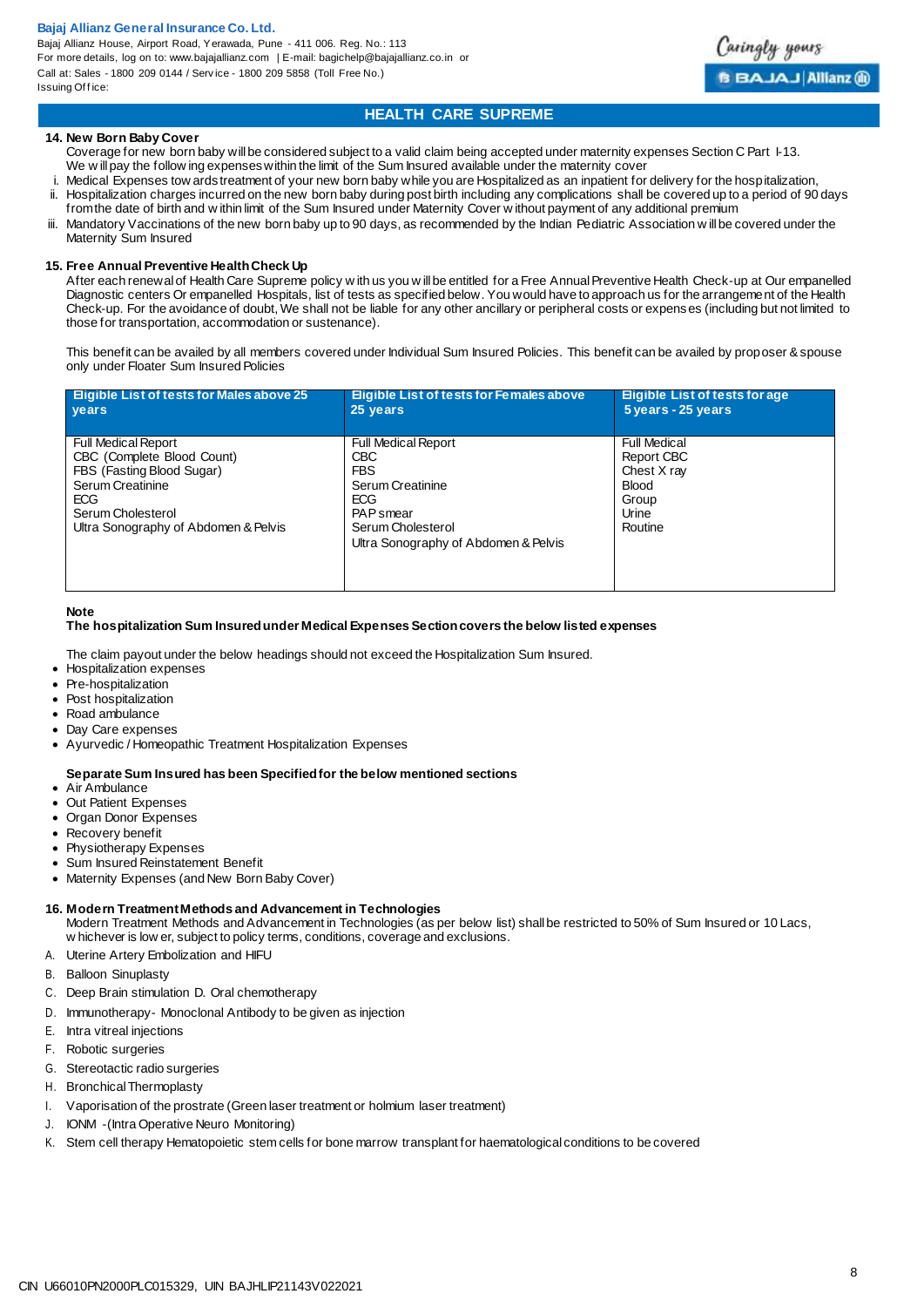Bajaj Allianz House, Airport Road, Yerawada, Pune - 411 006. Reg. No.: 113 For more details, log on to: www.bajajallianz.com | E-mail: bagichelp@bajajallianz.co.in or Call at: Sales - 1800 209 0144 / Serv ice - 1800 209 5858 (Toll Free No.) Issuing Office:



## **HEALTH CARE SUPREME**

#### **PART II HEALTH CARE SUPREME ADD ON COVERS**

Note: These benefits are optional and applicable only if opted for and issued accordingly in the Schedule of Benefits

#### **1. Ancillary Expenses Benefit**

- If You are Hospitalized on the advice of a Medical Practitioner/Doctor because of Illness or Accidental Bodily Injury sustained or contracted during the Policy Period, then We w ill pay You
- **i.** The Daily Allow ance as specified under the policy, for each continuous and completed period of 24 hours of Hospitalization necessitated solely by reason of the said Accidental Bodily Injury or Illness, subject to a maximum of 30 days during the Policy Period for Individual SI policy & 60 days during the Policy Period for Floater SI policy
- **ii.** Tw o times the Daily Allow ance for each continuous and completed period of 24 hours Hospitalization in the Intensive Care Unit during any period of Hospitalization necessitated solely by reason of the said Accidental Bodily Injury or Illness, subject to a maximum of 15 days during the Policy Period for Individual SI policy & 30 days during the Policy Period for Floater SI policy

#### **Note**

- a. The claim under i & ii w ould be admissible provided that w e have accepted the claim under Hospitalization cover under policy Section C Part I-1 (Hospitalization expenses)
- b. Our maximum liability collectively for Hospitalization & ICU hospitalization for Individual & Floater policies w ould not exceed the Total Sum Insured as specified in the policy schedule

#### **Definitions & Exclusions**

Definitions & Exclusions as specified under Section B (Definitions), Section D (Exclusions) w ould be applicable to Ancillary Expenses Benefit section.

#### **2. Critical Illness Benefit**

#### **A. Coverage**

If you are diagnosed as suffering from any of the Critical Illness, as listed under the policy, w hich first occurs or manifes ts itself during the Policy Period, and fulfills the criteria as defined under the policy, we will pay you the lump sum amount as specified under Critical Illness section in the Policy Schedule.

#### **B. List & Definitions of Critical Illness covered under the policy**

All the common definitions of Part I (Medical Expenses) specified under Section B w ould be applicable to Critical Illness Benefit List & definition of Critical Illness covered under the policy given below .

## **1) CANCER OF SPECIFIED SEVERITY**

**I.** A malignant tumor characterized by the uncontrolled grow th and spread of malignant cells w ith invasion and destruction of normal tissues. This diagnosis must be supported by histological evidence of malignancy.

The term cancer includes leukemia, lymphoma and sarcoma.

- **II.** The follow ing are excluded –
- i. All tumors w hich are histologically described as carcinoma in situ, benign, pre-malignant, borderline malignant, low malignant potential, neoplasm of unknow n behavior, or non-invasive, including but not limited to Carcinoma in situ of breasts, Cervical dysplasia CIN-1, CIN - 2 and CIN-3.
- ii. Any non-melanoma skin carcinoma unless there is evidence of metastases to lymph nodes or beyond;
- iii. Malignant melanoma that has not caused invasion beyond the epidermis;
- iv. All tumors of the prostate unless histologically classified as having a Gleason score greater than 6 or having progressed to at least clinical TNM classification T2N0M0
- All Thyroid cancers histologically classified as T1N0M0 (TNM Classification) or below;
- vi. Chronic lymphocytic leukaemia less than RAI stage 3
- vii. Non-invasive papillary cancer of the bladder histologically described as TaN0M0 or of a lesser classification,
- viii. All Gastro-Intestinal Stromal Tumors histologically classified as T1N0M0 (TNM Classification) or below and w ith mitotic count of less than or equal to 5/50 HPFs;

#### **2) MYOCARDIAL INFARCTION (First Heart Attack of specific severity)**

- **I.** The first occurrence of heart attack or myocardial infarction, w hich means the death of a portion of the heart muscle as a result of inadequate blood supply to the relevant area. The diagnosis for Myocardial Infarction should be evidenced by all of the follow ing criteria
- a. A history of typical clinical symptoms consistent w ith the diagnosis of acute myocardial infarction (For e.g. typical chest pain)
- b. New characteristic electrocardiogram changes
- c. Elevation of infarction specific enzymes, Troponins or other specific biochemical markers.
- **II.** The follow ing are excluded
- a. Other acute Coronary Syndromes
- b. Any type of angina pectoris
- c. A rise in cardiac biomarkers or Troponin T or I in absence of overt ischemic heart disease OR follow ing an intra-arterial cardiac procedure.

#### **3) COMA OF SPECIFIED SEVERITY**

**I.** A state of unconsciousness with no reaction or response to external stimuli or internal needs, this diagnosis must be supported by evidence of all of the follow ing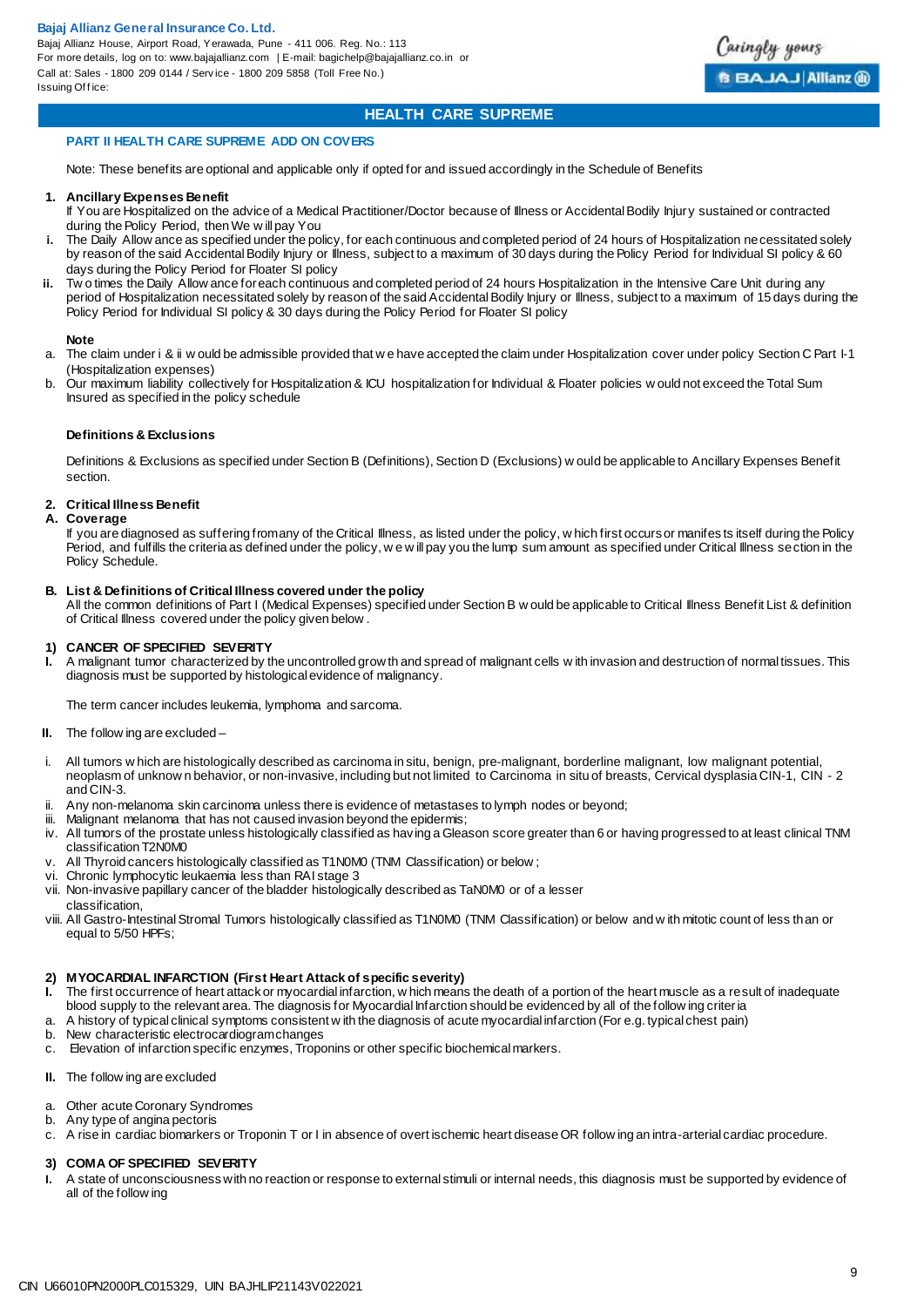Bajaj Allianz House, Airport Road, Yerawada, Pune - 411 006. Reg. No.: 113 For more details, log on to: www.bajajallianz.com | E-mail: bagichelp@bajajallianz.co.in or Call at: Sales - 1800 209 0144 / Serv ice - 1800 209 5858 (Toll Free No.) Issuing Office:



## **HEALTH CARE SUPREME**

- a. No response to external stimuli continuously for at least 96 hours;
- Life support measures are necessary to sustain life; and
- c. Permanent neurological deficit w hich must be assessed at least 30 days after the onset of the coma
- **II.** The condition has to be confirmed by a specialist medical practitioner. Coma resulting directly from alcohol or drug abuse is excluded.

#### **4) KIDNEY FAILURE REQUIRING REGULAR DIALYSIS**

End stage renal disease presenting as chronic irreversible failure of both kidneys to function, as a result of w hich either regular renal dialysis (hemodialysis or peritoneal dialysis) is instituted or renal transplantation is carried out. Diagnosis has to be confirmed by a Specialist Medical Practitioner.

## **5) STROKE RESULTING IN PERMANENT NEUROLOGICAL SEQUELAE**<br>**1.** Any cerebrovascular incident producing permanent neurological sequela

**I.** Any cerebrovascular incident producing permanent neurological sequelae, this includes infarction of brain tissue, thrombosis in an intracranial vessel, haemorrhage and Embolisation from an extra-cranial source.

Diagnosis has to be confirmed by a specialist medical practitioner and evidenced by typical clinical symptoms as w ell as typical findings in CT Scan or MRI of the brain. Evidence of permanent neurological deficit lasting for at least 3 months has to be produced.

- **II. The following are excluded** i. Transient ischemic attacks (TIA)<br>ii Traumatic injury of the brain
- Traumatic injury of the brain
- iii. Vascular disease affecting only the eye or optic nerve or vestibular functions

## **6) MAJOR ORGAN /BONE MARROW TRANSPLANT**

- **I.** The actual undergoing of a transplant of
- a. One of the follow ing human organs heart, lung, liver, kidney, pancreas, that resulted from irreversible end-stage failure of the relevant organ, or
- b. Human bone marrow using haematopoietic stem cells
- **II.** The undergoing of a transplant has to be confirmed by a specialist medical practitioner.

#### **The following are excluded**

- i. Other stem-cell transplants<br>ii. Where only islets of langerh
- Where only islets of langerhans are transplanted

#### **7) MULTIPLE SCLEROSIS WITH PERSISTING SYMPTOMS**

- **I.** The unequivocal diagnosis of Definite Multiple Sclerosis confirmed and evidenced by all of the follow ing
- a. Investigations including typical MRI and CSF findings, w hich unequivocally confirm the diagnosis to be multiple sclerosis;<br>b. There must be current clinical impairment of motor or sensory function, which must have pers
- There must be current clinical impairment of motor or sensory function, which must have persisted for a continuous period of at least 6 months, and
- **II.** Neurological damage due to SLE is excluded.

#### **8) APLASTIC ANEMIA**

- **Chronic persistent bone marrow failure which results in anemia, neutropenia and thrombocytopenia requiring treatment with at least one of the following**
- i. Blood product transfusion;
- ii. Marrow stimulating agents;
- iii. Immunosuppressive agents; or
- iv. Bone marrow transplantation.

#### **9) END STAGE LUNG DISEASE**

- End stage lung disease, causing chronic respiratory failure. This diagnosis must be supported by evidence of all of the follow ing
- a. FEV1 test results consistently less than 1 litre measured on 3 occasions 3 months apart; and
- b. Requiring continuous permanent supplementary oxygen therapy for hypoxemia; and
- c. Arterial blood gas analyses w ith partial oxygen pressures of 55mmHg or less (PaO2 ≤ 55mmHg); and
- d. Dyspnea at rest.

#### **10) END STAGE LIVER FAILURE**

- **I.** Permanent and irreversible failure of liver function that has resulted in all three of the follow ing
- a. Permanent jaundice;
- b. Ascites;
- c. Hepatic encephalopathy.
- **II.** Exclusion

Liver disease secondary to alcohol or drug abuse is excluded.

#### **11) PARKINSON'S DISEASE**

The unequivocal diagnosis of idiopathic Parkinson's disease by a consultant neurologist This diagnosis must be supported by all of the follow ing conditions

- a. The disease cannot be controlled w ith medication;
- b. Signs of progressive impairment; and
- c. Inability to perform (w hether aided or unaided) at least 3 of the follow ing 6 "Activities of Daily Living" for a continuous period of at least 6 month

#### **Activities of Daily Living**

- i. Washing- the ability to wash in the bath or show er (including getting into and out of the bath or show er) or wash satisfactorily by other means;
- ii. Dressing- the ability to put on, take off, secure and unfasten all garments and, as appropriate, any braces, artificial limbs or other surgical appliances;
- iii. Transferring- the ability to move from a bed to an upright chair or w heelchair and vice versa;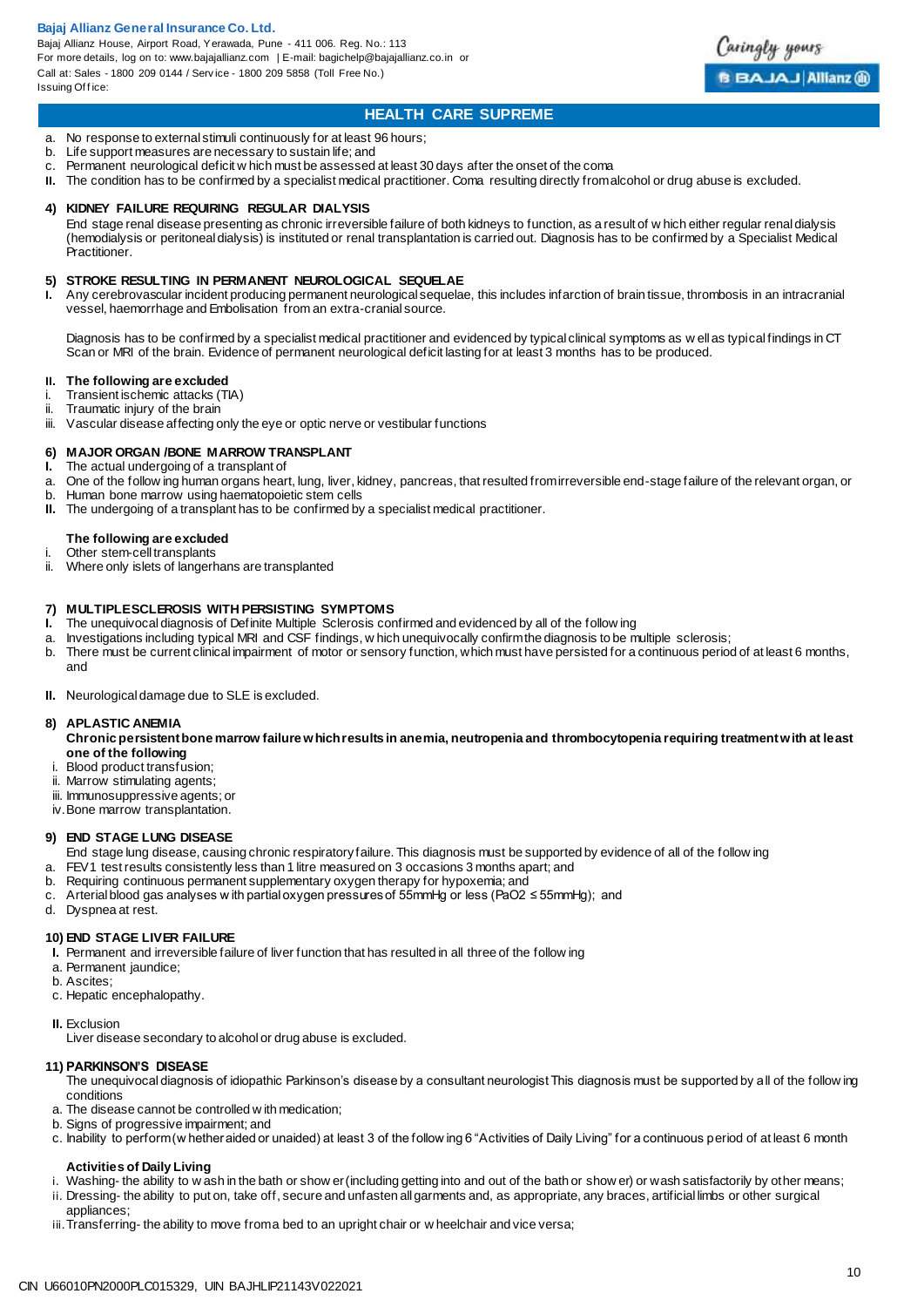Bajaj Allianz House, Airport Road, Yerawada, Pune - 411 006. Reg. No.: 113 For more details, log on to: www.bajajallianz.com | E-mail: bagichelp@bajajallianz.co.in or Call at: Sales - 1800 209 0144 / Serv ice - 1800 209 5858 (Toll Free No.) Issuing Office:



## **HEALTH CARE SUPREME**

iv. Mobility- the ability to move indoors from room to room on level surfaces;

- v. Toileting- the ability to use the lavatory or otherw ise manage bow el and bladder functions so as to maintain a satisfactory level of personal hygiene;
- vi.Feeding- the ability to feed oneself once food has been prepared and made available

#### **Exclusion**

Drug-induced or toxic causes of Parkinsonism are excluded.

#### **12) SURGERY OF AORTA**

The actual undergoing of major surgery, to repair or correct an aneurysm, narrowing, obstruction or dissection of the aorta through surgical opening of the chest or abdomen

For the purpose of this definition aorta shall mean the thoracic and abdominal aorta but not its branches.

Exclusion Surgery performed using only minimally invasive or intra arterial techniques are excluded.

#### **13) ALZHEIMER'S DISEASE**

Deterioration or loss of intellectual capacity as confirmed by clinical evaluation and imaging tests, arising from Alzheimer's disease or irreversible organic disorders, resulting in significant reduction in mental and social functioning requiring the continuous supervision of the Insured Person. This diagnosis must be supported by the clinical confirmation of an Specialist Consultant and supported by the Company's appointed Medical Practitioner/doctor (If required).

The follow ing are excluded

- Non-organic diseases such as neurosis and psychiatric illnesses; and
- Alcohol related brain damage.

#### **14) PRIMARY (IDIOPATHIC) PULMONARY HYPERTENSION**

- **I.** An unequivocal diagnosis of Primary (Idiopathic) Pulmonary Hypertension by a Cardiologist or specialist in respiratory medicine w ith evidence of right ventricular enlargement and the pulmonary artery pressure above 30 mm of Hg on Cardiac Cauterization. There must be permanent irreversible physical impairment to the degree of at least Class IV of the New York Heart Association Classification of cardiac impairment.
- **II.** The NYHA Classification of Cardiac Impairment are as follow s a. Class III Marked limitation of physical activity. Comfortable at regional
- Class III Marked limitation of physical activity. Comfortable at rest, but less than ordinary activity causes symptoms.
- b. Class IV Unable to engage in any physical activity w ithout discomfort. Symptoms may be present even at rest.
- **III.** Pulmonary hypertension associated with lung disease, chronic hypoventilation, pulmonary thromboembolic disease, drugs and tox ins, diseases of the left side of the heart, congenital heart disease and any secondary cause are specifically excluded.

#### **15) MAJOR BURNS**

Burns involving 40% or more of the body surface area (as calculated on rule of 9 for each area of body affected) OR Second or third degree burns caused by accidental thermal, electric, chemical burn injury.

#### **Exclusion**

Radiation induced burns are specifically excluded.

#### **3. Personal Accident Cover**

Our agreement to insure is based on your Proposal to us, w hich is the basis of this agreement, and your payment of premium. This Policy records the entire agreement betw een us and sets out w hat we insure, how we insure it, and w hat we expect of you.

**A. What we will pay for**

Our liability to make payment to You/your family member(s) named in the schedule for one or more of the events described at 1) Death, 2) Permanent Total Disability, 3) Permanent Partial Disability to 4) Temporary Total Disability below ; is limited to the Total Sum Assured as specified in the policy schedule for You/your family member(s) named in the schedule, except as w e have agreed at 2) Permanent Total **Disability** 

You agree that w e shall deduct from any amount w e have to pay under 1) Death, 2) Permanent Total Disability, 3) Permanent Partial Dis ability to 4) Temporary Total Disability any amount that w e have already paid under any of 1) Death,2) Permanent Total Disability, 3) Permanent Partial Disability to 4) Temporary Total Disability so that our total payments do not exceed the Total Sum Assured opted by y ou/your family members. How ever, if we become liable to make payment under 1) Death or 2) Permanent Total Disability, then this insurance w ill cease as far as You/Your family member(s) named in the schedule are concerned.

**1. Death** We w ill pay the Nominee, 100% of the Sum Insured as specified under the policy schedule, if during the Policy Period You as named in the schedule meet w ith Accidental Bodily Injury that causes death w ithin 12 Months.

#### **2. Permanent Total Disability**

We w ill pay you 200 % of the Sum Insured show n under the Policy Schedule if You/Your family member(s) named in the schedule meet w ith Accidental Bodily Injury during the Policy Period that causes Permanent Total Disability w ithin 12 months.

**3. Permanent Partial Disability** If you/your family member(s) named in the Schedule meet w ith Accidental Bodily Injury during the Policy Period that causes Permanent Partial Disability w ithin 12 months, w e will pay the percentage shown in the table below applied to the Sum Insured show n under the Policy Schedule.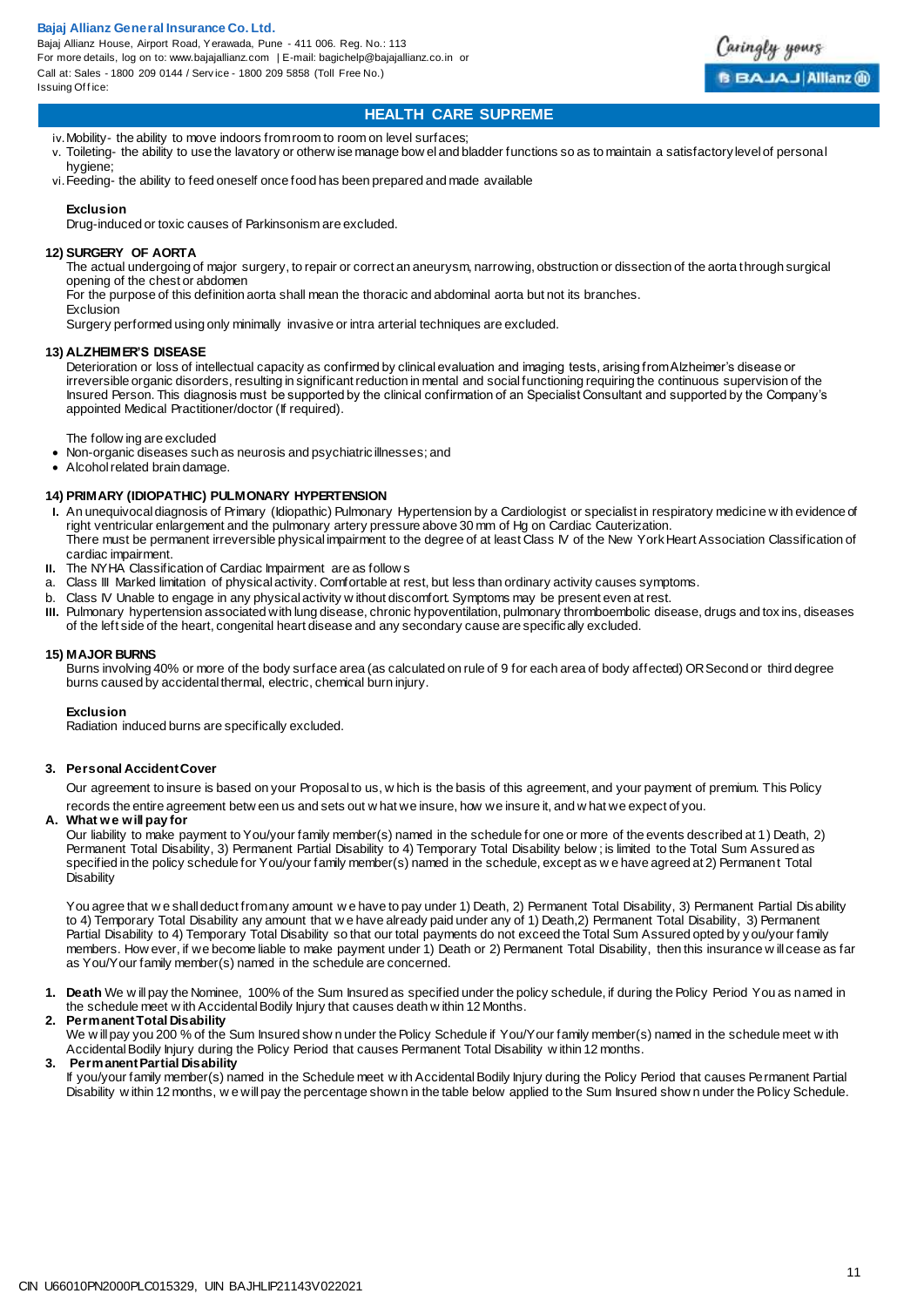Bajaj Allianz House, Airport Road, Yerawada, Pune - 411 006. Reg. No.: 113 For more details, log on to: www.bajajallianz.com | E-mail: bagichelp@bajajallianz.co.in or Call at: Sales - 1800 209 0144 / Serv ice - 1800 209 5858 (Toll Free No.) Issuing Office:

## **HEALTH CARE SUPREME**

| An armat the shoulder joint    | 70% |
|--------------------------------|-----|
| An armabove the elbow joint    | 65% |
| An arm beneath the elbow joint | 60% |
| A hand at the w rist           | 55% |
| A thumb                        | 20% |
| An index finger                | 10% |
| Any other finger               | 5%  |
| A leg above mid-thigh          | 70% |
| A leg up to mid-thigh          | 60% |
| A leg up to beneath the knee   | 50% |
| A leg up to mid-calf           | 45% |
| A foot at the ankle            | 40% |
| A large toe                    | 5%  |
| Any other toe                  | 2%  |
| Aneye                          | 50% |
| Hearing of one ear             | 30% |
| Hearing of both ears           | 75% |
| Sense of smell                 | 10% |
| Sense of taste                 | 5%  |
|                                |     |

- a. If Disability w ill be decided by authorized Civil Surgeon according to the degree to w hich you/your family member(s) normal functional physical capacity has been impaired
- b. If you/your family member(s) named in the schedule w ere already suffering from Permanent Partial Disability before the date you/your family member(s) met w ith Accidental Bodily Injury, then the amount w e pay will be reduced by that extent Youagree that the reduction will be decided by our medical advisors according to the degree of Permanent Partial Disability fromw hich you/yourfamily member(s) named in the schedule w ere already suffering.
- **4. Temporary Total Disability** If the insured person (s) named in the schedule except for the dependant children, suffer Accidental Bodily Injury during the Policy Period w hich completely prevents the insured person(s) from engaging in his/her respective occupation, then w e will make a w eekly payment under TTD benefit. (As per the plan opted)
- We w ill make the first payment w hen the insured person(s) named in the schedule satisfy us that the Accidental Bodily Injury has completely prevented the insured person (s) from engaging in his/her occupation.
- b. We w ill stop making payments w hen w e are satisfied that the insured person(s) named in the schedule can engage in his/ her oc cupation again, or w hen w e have made payments for a maximum period of 100 w eeks from the date the insured person(s) met w ith the Accidental Bodily Injury, w hichever is earlier .

#### **5. Additional Insurance**

a. Transportation

If w e have accepted a claim under 1) Death for death of you/your family member(s) named in the schedule, then w e will pay tow ards the actual cost of transporting the remains of you/your family member(s) from the place of death to a hospital, cremation ground, burial ground or to insured's home. The amount w e pay w ill be limited to 5,000/-

b. Children's Education Benefit

If w e have accepted a claim under either 1) Death or 2) Permanent Total Disability, then w e will make a onetime payment of `5, 000/- each tow ards the cost of education of up to 2 of your dependent children w ho were studying in an accredited institution at the time you met w ith Accidental Bodily Injury.

#### **B. Definitions**

Definitions mentioned in Section B are applicable to Personal Accident Cover

#### **SECTION D) EXCLUSIONS UNDER THE POLICY - STANDARD EXCLUSIONS**

**A. The below exclusions will be applicable for Hospitalization expenses (Section C Part I-1), Pre-hospitalization (Section C Part I-2), Post hospitalization (Section C Part I-3), Road ambulance (Section C Part I-4), Air Ambulance (Section C Part I-5), Day Care Procedures (Section C Part I-6),Recovery benefit (Section C Part I-9), Physiotherapy Expenses (Section C Part I-10), Sum insured reinstatement benefit (Section C Part I-11) and Ayurvedic / Homeopathic treatment Hospitalization Expenses (Section C Part I-12)**

We shall not be liable to make any payment for any claim directly or indirectly caused by, based on, arising out of or attributable to any of the follow ing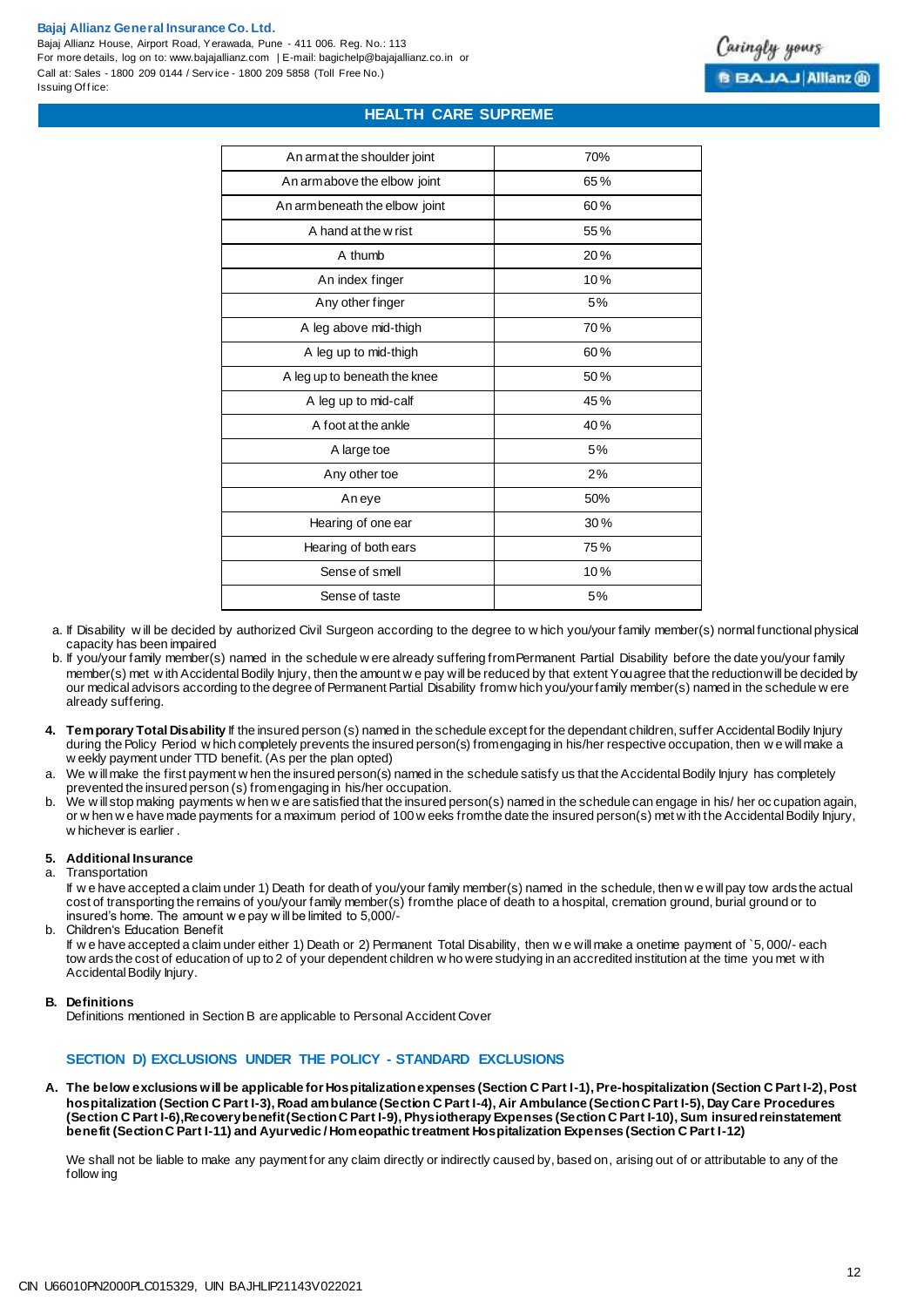Bajaj Allianz House, Airport Road, Yerawada, Pune - 411 006. Reg. No.: 113 For more details, log on to: www.bajajallianz.com | E-mail: bagichelp@bajajallianz.co.in or Call at: Sales - 1800 209 0144 / Serv ice - 1800 209 5858 (Toll Free No.) Issuing Office:



## **HEALTH CARE SUPREME**

## **I. Waiting Period**

- **1. Pre-existing Diseases waiting period (Excl01)**
- a. Expenses related to the treatment of a pre-existing Disease (PED) and its direct complications shall be excluded until the expiry of 24 months of continuous coverage after the date of inception of the first Health Care Supreme Policy w ith us.
- b. In case of enhancement of Sum Insured the exclusion shall apply afresh to the extent of Sum Insured increase.
- c. If the Insured is continuously covered without any break as defined under the portability norms of the extant IRDAI (Health Insurance) Regulations then w aiting period for the same w ould be reduced to the extent of prior coverage.
- d. Coverage under the Policy after the expiry of 24 months for any pre-existing disease is subject to the same being declared at the time of application and accepted by Us.

#### **2. Specified disease/procedure waiting period (Excl02)**

- a. Expenses related to the treatment of the listed Conditions, surgeries/treatments shall be excluded until the expiry of 12 months of continuous coverage after the date of inception of the first Health Care Supreme Policy w ith Us. This exclusion shall not be applicable for claims arising due to an accident.
- 
- b. In case of enhancement of Sum Insured the exclusion shall apply afresh to the extent of Sum Insured increase.<br>C. If any of the specified disease/procedure falls under the waiting period specified for Pre-Existing diseas c. If any of the specified disease/procedure falls under the w aiting period specified for Pre-Existing diseases, then the longer of the tw o w aiting periods shall apply.
- d. The w aiting period for listed conditions shall apply even if contracted after the Policy or declared and accepted w ithout a specific exclusion.
- e. If the Insured is continuously covered without any break as defined under the applicable norms on portability stipulated by IRDAI, then w aiting period for the same w ould be reduced to the extent of prior coverage.
- f. List of specific diseases/procedures is as below

| 1. Any type gastrointestinal ulcers                        | 2. Cataracts,                                                                                                |
|------------------------------------------------------------|--------------------------------------------------------------------------------------------------------------|
| 3. Any type of fistula                                     | 4. Macular Degeneration                                                                                      |
| 5. Benign prostatic hypertrophy                            | 6. Hernia of all types                                                                                       |
| 7. All types of sinuses                                    | 8. Fissure in ano                                                                                            |
| 9. Haemorrhoids, piles                                     | 10. Hydrocele                                                                                                |
| 11. Dysfunctional uterine bleeding                         | 12. Fibromyoma                                                                                               |
| 13. Endometriosis                                          | 14. Hysterectomy                                                                                             |
| 15. Uterine Prolapse                                       | 16. Stones in the urinary and biliary systems                                                                |
| 17. Surgery on ears/tonsils/adenoids/<br>paranasal sinuses | 18. Surgery on all internal or external tumours/cysts/<br>nodules/polyps of any kind including breast lumps. |
| 19. Mental Illness                                         | 20. Diseases of gall bladder including cholecystitis                                                         |
| 21. Pancreatitis                                           | 22. All forms of Cirrhosis                                                                                   |
| 23. Gout and rheumatism                                    | 24. Tonsilitis                                                                                               |
| 25. Surgery for varicose veins and varicose<br>ulcers      | 26. Chronic Kidney Disease                                                                                   |
| 27. Alzheimer's Disease                                    |                                                                                                              |

#### **3. A waiting period of 24 months from the first Health Care Supreme Policy inception date will be applicable to the medical and surgical treatment of illness surgical procedures mentioned below.**

- Joint replacement surgery,
- Surgery for prolapsed inter vertebral disc (unless necessitated due to an accident)
- Surgery to correct Deviated Nasal Septum and Hypertrophied Turbinates
- Congenital internal diseases or anomalies
- Laser treatment for correction of eye sight due to refractive error.
- Parkinson's Disease
- Genetic disorders

#### **4. 30-day waiting period (Excl03)**

- a. Expenses related to the treatment of any illness w ithin 30 days from the first Policy commencement date shall be excluded except claims arising due to an accident, provided the same are covered.
- b. This exclusion shall not, how ever, apply if the Insured has Continuous Coverage for more than tw elve months.
- The w ithin referred waiting period is made applicable to the enhanced Sum Insured in the event of granting higher Sum Insured subsequently.

#### **B. Exclusions applicable for Out Patient Expenses (Section C Part I-7)**

We shall not be liable to make any payment for any claim directly or indirectly caused by, based on, arising out of or attributable to any of the follow ing

#### **I. Waiting Period**

- 30-day w aiting period (Excl03)
- a. Expenses related to the treatment of any illness w ithin 30 days from the first Policy commencement date shall be excluded except claims arising due to an accident, provided the same are covered.
- b. This exclusion shall not, how ever, apply if the Insured has Continuous Coverage for more than tw elve months.
- The w ithin referred waiting period is made applicable to the enhanced Sum Insured in the event of granting higher Sum Insured subsequently.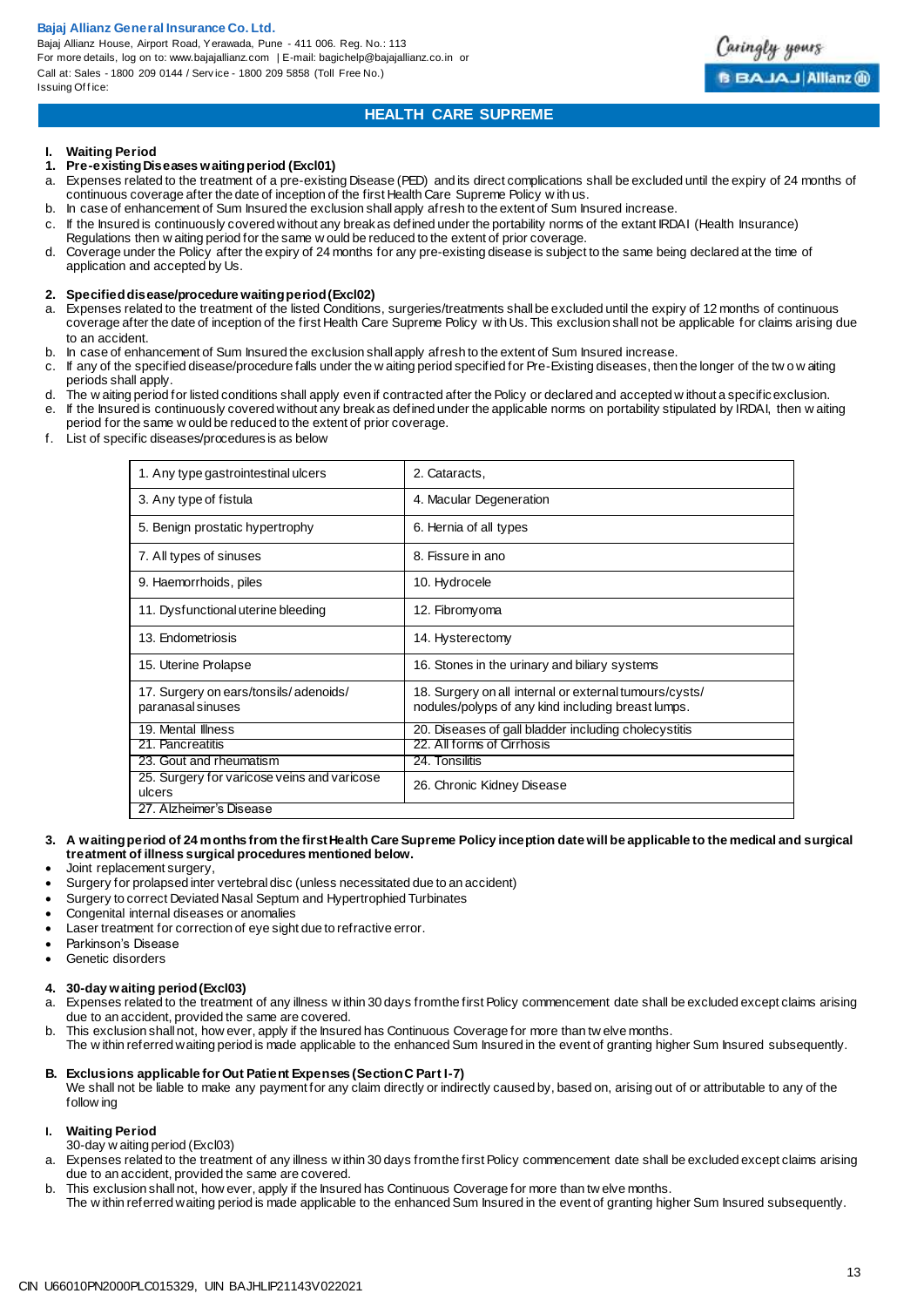Bajaj Allianz House, Airport Road, Yerawada, Pune - 411 006. Reg. No.: 113 For more details, log on to: www.bajajallianz.com | E-mail: bagichelp@bajajallianz.co.in or Call at: Sales - 1800 209 0144 / Serv ice - 1800 209 5858 (Toll Free No.) Issuing Office:



## **HEALTH CARE SUPREME**

#### **C. Common Exclusions applicable to all the covers under Section C, Part I (Medical expenses)**

Hospitalization expenses, Pre- Hospitalization, Post-Hospitalization Expenses, Road Ambulance, Air Ambulance, Day Care Procedures, Out Patient Expense, Organ Donor Expenses, Recovery benefit, Physiotherapy Expenses, Sum Insured Reinstatement Benefit, Ayurvedic / Homeopathic treatment Hospitalization Expenses, Maternity Expenses, New Born Baby Cover We shall not be liable to make any payment for any claim directly or indirectly caused by, based on, arising out of or attributable to any of the

follow ing

## **1. Investigation & Evaluation (Excl04)**

a. Expenses related to any admission primarily for diagnostics and evaluation purposes only are excluded even if the same requires confinement at a Hospital.

Any diagnostic expenses which are not related or not incidental to the current diagnosis and treatment are excluded.

## **2. Rest Cure, rehabilitation and respite care (Excl05)**

- Expenses related to any admission primarily for enforced bed rest and not for receiving treatment. This also includes
- i. Custodial care either at home or in a nursing facility for personal care such as help w ith activities of daily living such as bathing, dressing,
- moving around either by skilled nurses or assistant or non-skilled persons.
- ii. Any services for people w ho are terminally ill to address medical, physical, social, emotional and spiritual needs.

#### **3. Obesity/Weight Control (Excl06)**

Expenses related to the surgical treatment of obesity that does not fulfil all the below conditions

- 1) Surgery to be conducted is upon the advice of the Medical Practitioner/Doctor<br>2) The surgery/Procedure conducted should be supported by clinical protocols
- 2) The surgery/Procedure conducted should be supported by clinical protocols<br>3) The member has to be 18 years of age or older and
- The member has to be 18 years of age or older and
- 4) Body Mass Index (BMI);
- a) greater than or equal to 40 or<br>b) greater than or equal to 35 in
- greater than or equal to 35 in conjunction w ith any of the follow ing severe co-morbidities following failure of less invasive methods of weight loss
- i. Obesity-related cardiomyopathy<br>ii Coronary heart disease
- Coronary heart disease
- iii. Severe Sleep Apnea<br>iv. Uncontrolled Type2 D
- Uncontrolled Type2 Diabetes

#### **4. Change-of-gender treatments (Excl07)**

Expenses related to any treatment, including surgical management, to change characteristics of the body to those of the opposite sex.

#### **5. Cosmetic or plastic Surgery (Excl08)**

Expenses for cosmetic or plastic surgery or any treatment to change appearance unless for reconstruction following an Accident, Burn(s) or Cancer or as part of medically necessary treatment to remove a direct and immediate health risk to the insured. For this to be considered a medical necessity, it must be certified by the attending Medical Practitioner.

#### **6. Breach of law (Excl10)**

Expenses for treatment directly arising from or consequent upon any Insured committing or attempting to commit a breach of law with criminal intent.

#### **7. Excluded Providers (Excl11)**

Expenses incurred tow ards treatment in any hospital or by any Medical Practitioner or any other provider specifically excluded by the Insurer and disclosed in its w ebsite / notified to the policyholders are not admissible. How ever, in case of life threatening situations or follow ing an accident, expenses up to the stage of stabilization are payable but not the complete claim.

- **8.** Treatment for Alcoholism, drug or substance abuse or any addictive condition and consequences thereof. (Excl12)
- **9.** Treatments received in heath hydros, nature cure clinics, spas or similar establishments or private beds registered as a nurs ing home attached to such establishments or w here admission is arranged w holly or partly for domestic reasons. (Excl13)
- **10.** Dietary supplements and substances that can be purchased without prescription, including but not limited to Vitamins, minerals and organic substances unless prescribed by a medical practitioner as part of hospitalization claim or day care procedure. (Excl14)

#### **11. Refractive Error (Excl15)**

Expenses related to the treatment for correction of eye sight due to refractive error less than 7.5 dioptres

#### **12. Unproven Treatments (Excl16)**

Expenses related to any unproven treatment, services and supplies for or in connection w ith any treatment. Unproven treatments are treatments, procedures or supplies that lack significant medical documentation to support their effectiveness.

#### **13. Sterility and Infertility (Excl17)**

- Expenses related to sterility and infertility. This includes
- a. Any type of contraception, sterilization
- b. Assisted Reproduction services including artificial insemination and advanced reproductive technologies such as IVF, ZIFT, GIFT, ICSI
- c. Gestational Surrogacy<br>d. Reversal of sterilization
- Reversal of sterilization

### **SECTION D) EXCLUSIONS UNDER THE POLICY - SPECIFIC EXCLUSIONS**

**A. The below exclusions will be applicable for Hospitalization expenses (Section C Part I-1), Pre-hospitalization (Section C Part I-2), Post hospitalization (Section C Part I-3), Road ambulance (Section C Part I-4), Air Ambulance (Section C Part I-5), Day Care Procedures (Section C Part I-6),Recovery benefit (Section C Part I-9), Physiotherapy Expenses (Section C Part I-10), Sum insured reinstatement benefit (Section C Part I-11) and Ayurvedic/ Homeopathic treatment Hospitalization Expenses (Section C Part I-12).**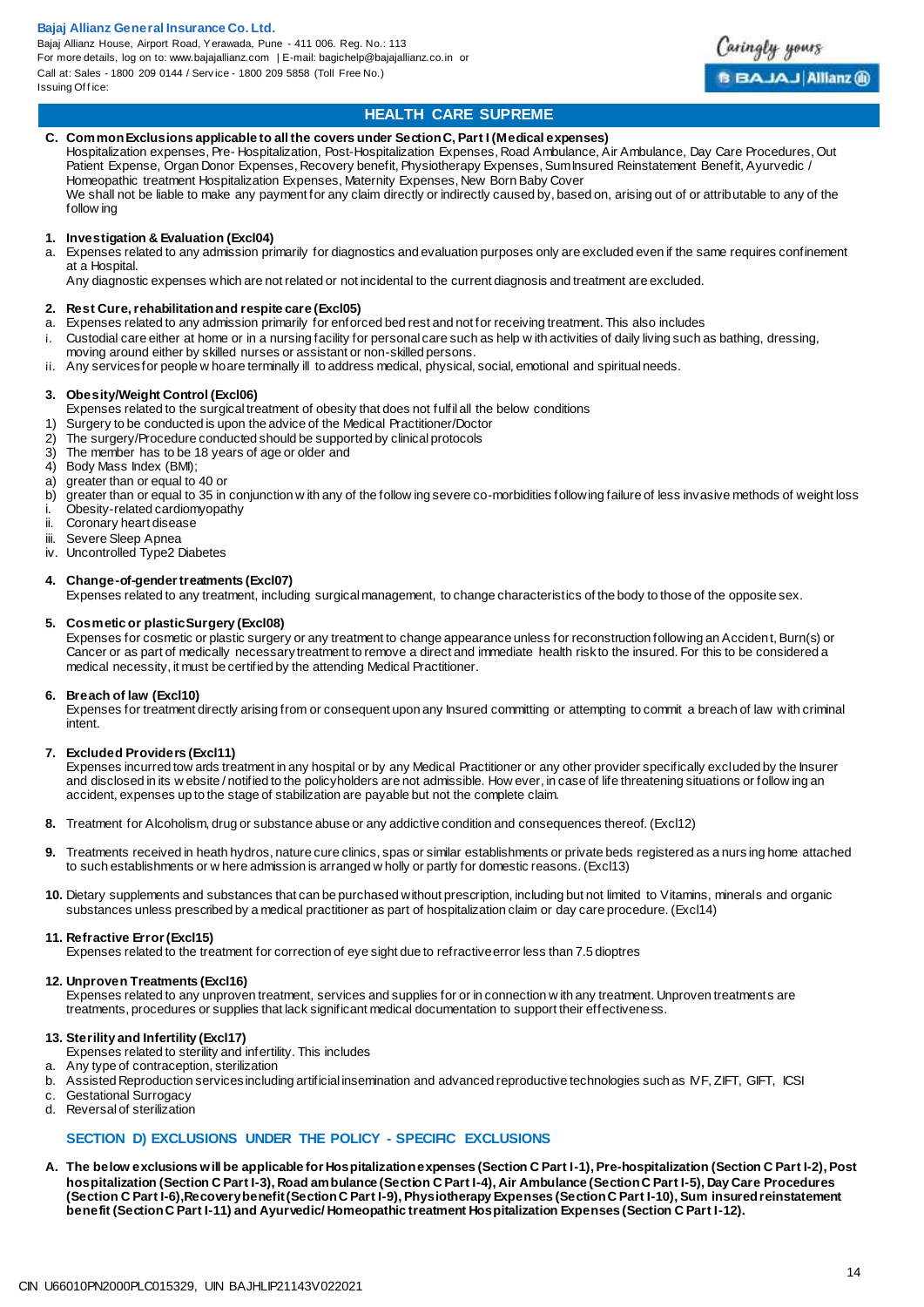Bajaj Allianz House, Airport Road, Yerawada, Pune - 411 006. Reg. No.: 113 For more details, log on to: www.bajajallianz.com | E-mail: bagichelp@bajajallianz.co.in or Call at: Sales - 1800 209 0144 / Serv ice - 1800 209 5858 (Toll Free No.) Issuing Office:



## **HEALTH CARE SUPREME**

#### **I. Waiting Period**

Any treatment arising from or traceable to pregnancy, child birth including cesarean section until 24 months continuous period has elapsed since the inception of the first Health Care Supreme Policy w ith US. How ever this exclusion will not apply to Ectopic pregnancy proved by diagnostic means

#### **II. General exclusions**

- Any dental treatment that comprises of cosmetic surgery, dentures, dental prosthesis, dental implants, orthodontics, surgery of any kind unless as a result of Accidental Bodily Injury to natural teeth and also requiring hospitalization.
- 1. Medical expenses where Inpatient care is not w arranted and does not require supervision of qualified nursing staff and qualified medical practitioner round the clock. This exclusion is how ever not applicable for any day care treatment taken for the accidental bodily injury in a day care centre/ hospital

#### **B. Exclusions applicable for Out Patient Expenses (Section C Part I-7)**

- We shall not be liable to make any payment for any claim directly or indirectly caused by, based on, arising out of or attributable to any of the follow ing
- 1. Any expenses for investigations/treatment taken w ithout existence of any disease/ illness, signs /symptoms<br>2. Any expenses for diagnostic tests, investigations / treatment taken w ithout the Specialist Consultant advis
- 2. Any expenses for diagnostic tests, investigations / treatment taken w ithout the Specialist Consultant advising the same and w hich is not duly supported by his prescriptions
- 3. Cost of Annual Health Check up<br>4. Any expenses in excess of the n
- 4. Any expenses in excess of the maximum payable amount under the Outpatient medical expenses limit.<br>5. Any expense for Treatments w bich is not specified under Section C Part 1-7 (Out-patient expenses)
- 5. Any expense for Treatments w hich is not specified under Section C Part I**-**7 (Out-patient expenses).

#### **C. Common Exclusions applicable to all the covers under Section C, Part I- (Medical expenses)**

Hospitalization expenses, Pre- Hospitalization, Post-Hospitalization Expenses, Road Ambulance, Air Ambulance, Day Care Procedures, Out Patient Expense, Organ Donor Expenses, Recovery benefit, Physiotherapy Expenses, Sum Insured Reinstatement Benefit, Ayurvedic / Homeopathic treatment Hospitalization Expenses, Maternity Expenses, New Born Baby Cover We shall not be liable to make any payment for any claim directly or indirectly caused by, based on, arising out of or attributable to any of the follow ing

#### **General exclusions**

1. War, invasion, acts of foreign enemies, hostilities (w hether war be declared or not) [except for compelling the Government or any other person to do or abstain from doing any act as defined under the definition of Terrorist act], civil w ar, commotion, unrest, rebellion, revolution, insurrection, military or usurped pow er or confiscation or nationalization or requisition of or damage by or under the order of any government or public local authority.

Any Medical expenses incurred due to Acts of Terrorism w ill be covered under the policy.

- 2. Expenses related to donor screening, treatment, including surgery to remove organs from a donor in the case of transplant sur gery. This exclusion is not applicable for Donor Expenses under Section C Part I- 8 (Organ Donor Expenses)
- 3. Circumcision unless required for the treatment of Illness or Accidental bodily injury,
- 4. The cost of spectacles, contact lenses, hearing aids, crutches, dentures, artificial teeth and all other external appliances and/or devices w hether for diagnosis or treatment except for Cost of Artificial Limbs, cost of prosthetic devices implanted during surgical procedur e like Pacemaker, orthopedic implants, infra cardiac valve replacements, vascular stents etc.
- 5. External medical equipment of any kind used at home as post Hospitalization care including cost of instrument used in the treatment of Sleep Apnoea Syndrome (C.P.A.P), Continuous Peritoneal Ambulatory Dialysis (C.P.A.D) and Oxygen concentrator for Bronchial Asthmatic condition
- 6. Intentional self-injury (including but not limited to the use or misuse of any intoxicating drugs or alcohol)
- 7. Vaccination or inoculation unless forming a part of post bite treatment or if medically necessary and f orming a part of treatment recommended by the treating Medical Practitioner/doctor. This exclusion is not applicable for Section C Part I- 14 (New Born Baby Cover).
- 8. Treatment for any other system other than modern medicine (also know n as Allopathy). This exclusion is not applicable for Ayurvedic / Homeopathic Medicine Expenses under Section C Part I-12 (Ayurvedic / Homeopathic treatment Hospitalization Expenses).
- 9. All non-medical Items as per Annexure II provided in Policy Wordings
- 10. Any treatment received outside India is not covered under this policy.
- 11. Any claim directly or indirectly caused by or contributed to by nuclear w eapons and/or materials.
- 12. Congenital external diseases or defects or anomalies, grow th hormone therapy, stem cell implantation or surgery except for Hematopoietic stem cells for bone marrow transplant for haematological conditions
- 13. Specific Exclusions applicable for Ayurvedic / Homeopathic Treatment Cover (Section C Part I-12)
- a. Treatment taken at a hospital w hich does not fulfill the criteria as per the policy definition.
- b. Treatment exceeding the limit as specified under the Plan opted.
- c. Any expenses incurred for treatment taken for other Ayurvedic / Homeopathic therapy w hich is not defined & covered under the policy.
- d. Treatment taken for Unani, naturopathy or any other stream of Medicine except as specified under the policy
- e. Treatment taken in Wellness Centre/Spa/Naturopathy centers/Panchakarma centers or any other treatment centres w hich do not qualify as per the policy definition of AYUSH Hospital.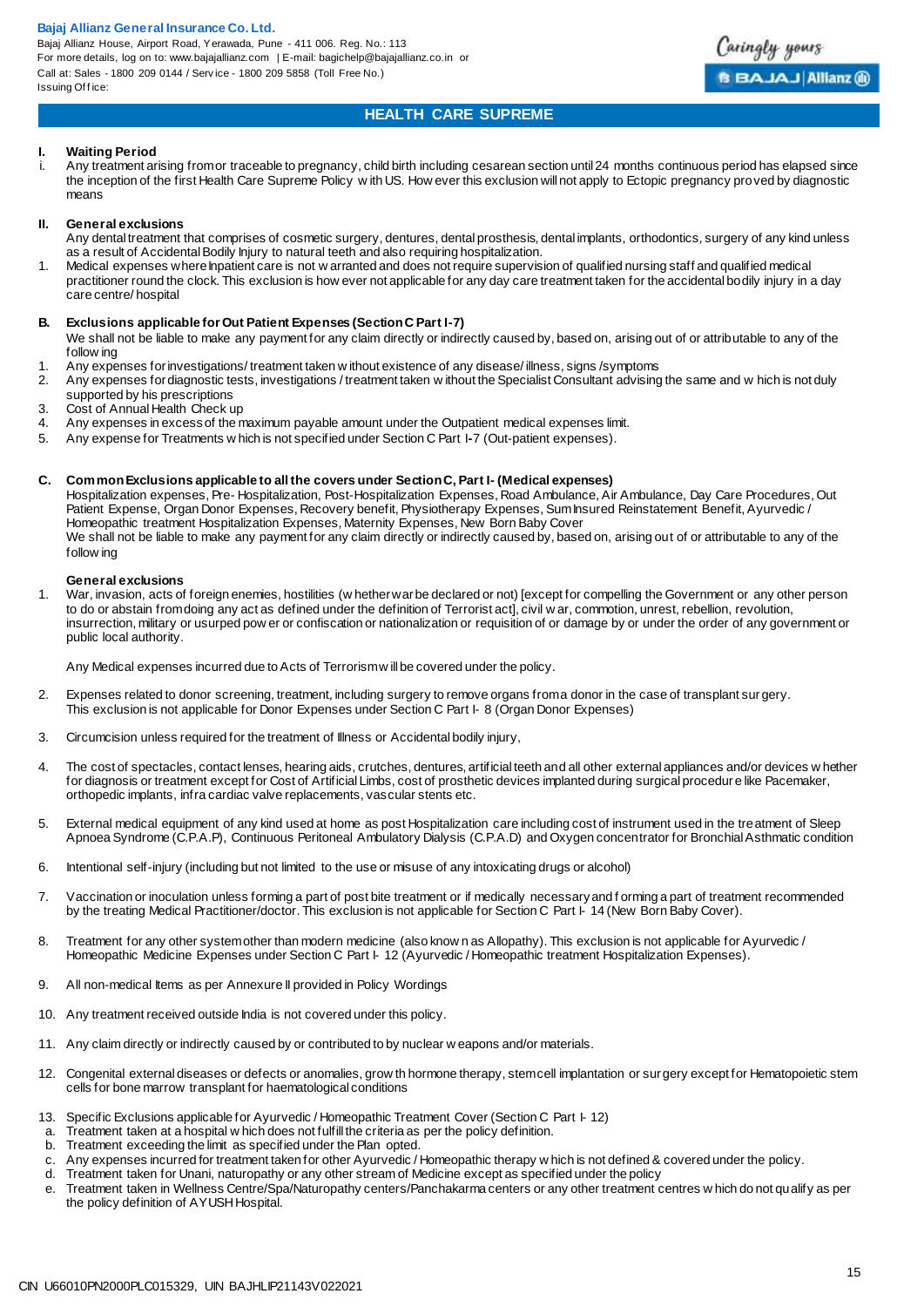Bajaj Allianz House, Airport Road, Yerawada, Pune - 411 006. Reg. No.: 113 For more details, log on to: www.bajajallianz.com | E-mail: bagichelp@bajajallianz.co.in or Call at: Sales - 1800 209 0144 / Serv ice - 1800 209 5858 (Toll Free No.) Issuing Office:



## **HEALTH CARE SUPREME**

#### **D. Exclusions applicable for Critical Illness Cover**

We shall not be liable to make any payment for any claim directly or indirectly caused by, based on, arising out of or attributable to any of the follow ing

#### **I. Waiting Period**

1. Any Critical Illness diagnosed w ithin the first 90 days of the date of commencement of the Policy is excluded. This exclusion shall not apply to an Insured for w hom coverage has been renewed by the Named Insured, w ithout a break, for subsequent years.

## **II. General exclusions**<br>1. Any Critical Illness for

- 1. Any Critical Illness for w hich care, treatment, or advice was recommended by or received from a Physician, or w hich first manifested itself or w as contracted before the start of the Policy Period, or for w hich a claim has or could have been made under any earlier policy.
- 2. Any sexually transmitted diseases or any condition directly or indirectly caused by or associated w ith Human T-Cell Lymphotropic Virus type III (III LB III) or Lymphadinopathy Associated Virus (LAV) or the Mutants Derivative or Variations Deficiency Syndrome or any Syndrome or condition of a similar kind commonly referred to as AIDS.
- 3. Treatment arising from or traceable to pregnancy, childbirth postpartum complications including but not limited to caesarian section, birth defects and congenital anomalies
- 4. Occupational diseases.<br>5. War whether war be de
- War, w hether war be declared or not, invasion, act of foreign enemy, hostilities, civil w ar, insurrection, terrorism or terrorist acts or activities, rebellion, revolution, mutiny, military or usurped pow er, riot, strike, lockout, military or popular uprising, civil commotion, martial law or loot, sack or pillage in connection therewith, confiscation or destruction by any government or public authority or any act or condition incidental to any of the above.
- 6. Naval or military operations of the armed forces or air force and participation in operations requiring the use of arms or w hich are ordered by military authorities for combating terrorists, rebels and the like.
- 7. Any natural peril (including but not limited to storm, tempest, avalanche, earthquake, volcanic eruptions, hurricane, or any other kind of natural hazard).
- 8. Radioactive contamination<br>9. Consequential losses of ar
- Consequential losses of any kind, be they by w ay of loss of profit, loss of opportunity, loss of gain, business interruption, market loss or
- otherw ise, or any claims arising out of loss of a pure financial nature such as loss of goodw ill or any legal liability of any kind w hatsoever.
- 10. Intentional self-injury and/or the use or misuse of intoxicating drugs and/or alcohol.

#### **E. Specific Exclusions applicable for Personal Accident Cover**

What w e will not pay for

We shall not be liable to make any payment for any claim directly or indirectly caused by, based on, arising out of or attributable to any of the follow ing

## **I. Specific exclusions**

- 1. Accidental Bodily Injury that you/your family member named in the schedule meets w ith a. Through suicide, attempted suicide or self-inflicted niury or illness.
- Through suicide, attempted suicide or self-inflicted injury or illness.
- b. While under the influence of liquor or drugs.
- c. Arising or resulting from the insured person committing any breach of law with criminal intent.
- d. Whilst participating as the driver, co-driver or passenger of a motor vehicle during motor racing or trial runs.
- e. As a result of any curative treatments or interventions that you carry out or have carried out on your body.
- f. Arising out of your participation in any naval, military or air force operations w hether in the form of military exercises or war games or actual engagement w ith the enemy, w hether foreign or domestic.
- g. Whilst engaging in aviation or ballooning. Whilst mounting into, dismounting from or traveling in any balloon or aircraft other than as a passenger (fare paying or otherw ise) in any duly licensed standard type of aircraft anywhere in the w orld.
- 2. Consequential losses of any kind or insured person's actual or alleged legal liability.
- 3. Any injury/disablement/death directly or indirectly arising out of or contributed to any pre-existing condition.<br>4. Venereal or Sexually transmitted diseases
- Venereal or Sexually transmitted diseases
- 5. HIV (Human Immunodeficiency Virus) and/or any HIV related illness including AIDS (Acquired Immune Deficiency Syndrome) and/or mutant derivatives or variations thereof however caused.
- 6. War (w hether declared or not), civil w ar, invasion, act of foreign enemies, rebellion, revolution, insurrection, mutiny, military or usurped pow er, seizure, capture, arrest, restraint or detainment, confiscation or nationalization or requisition of or damage by or under the order of any government or public local authority.
- 7. Nuclear energy, radiation.
- 8. Pregnancy, resulting childbirth, miscarriage, abortion, or complications arising out of these.

## **SECTION E) GENERAL TERMS AND CLAUSES - STANDARD GENERAL TERMS AND CLAUSES**

## **1. Disclosure of Information**

The policy shall be void and all premium paid thereon shall be forfeited to the Company in the event of misrepresentation, misdescription or nondisclosure of any material fact by the policyholder.

(Explanation "Material facts" for the purpose of this policy shall mean all relevant information sought by the company in the proposal form and other connected documents to enable it to take informed decision in the context of underwriting the risk)

## **2. Condition Precedent to Admission of Liability**

The terms and conditions of the policy must be fulfilled by the insured person for the Company to make any payment for claim(s) arising under the policy.

## **3. Claim Settlement. (provision for Penal interest)**

- The Company shall settle or reject a claim, as the case may be, w ithin 30 days from the date of receipt of last necessary document. ii. In the case of delay in the payment of a claim, the Company shall be liable to pay interest to the policyholder from the date of receipt of last
- necessary document to the date of payment of claim at a rate 2% above the bank rate.
- iii. How ever, where the circumstances of a claim w arrant an investigation in the opinion of the Company, it shall initiate and complete such investigation at the earliest, in any case not later than 30 days from the date of receipt of last necessary document- In such cases, the Company shall settle or reject the claim w ithin 45 days from the date of receipt of last necessary document.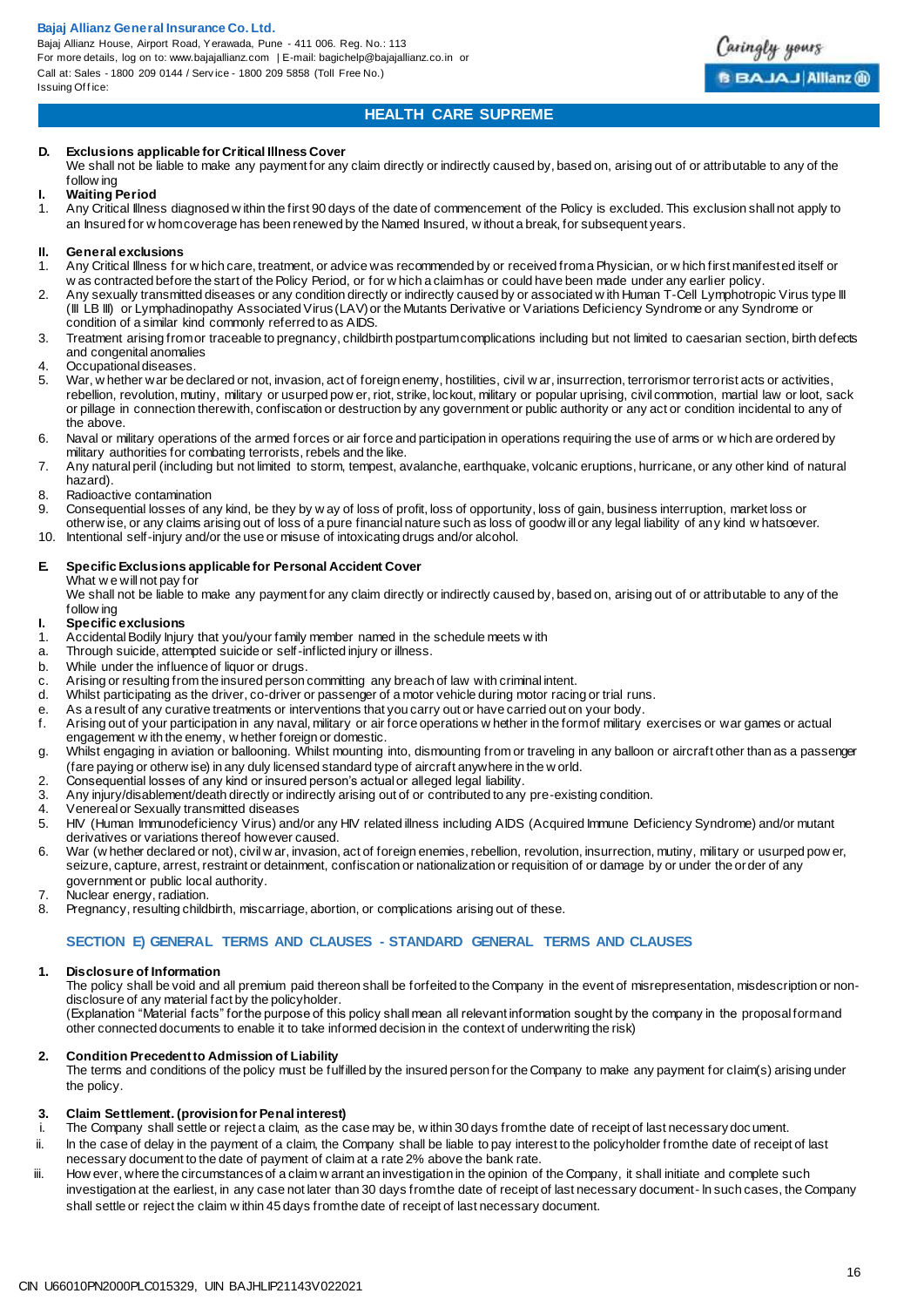Bajaj Allianz House, Airport Road, Yerawada, Pune - 411 006. Reg. No.: 113 For more details, log on to: www.bajajallianz.com | E-mail: bagichelp@bajajallianz.co.in or Call at: Sales - 1800 209 0144 / Serv ice - 1800 209 5858 (Toll Free No.) Issuing Office:



## **HEALTH CARE SUPREME**

iv. ln case of delay beyond stipulated 45 days, the Company shall be liable to pay interest to the policyholder at a rate 2% abov e the bank rate from the date of receipt of last necessary document to the date of payment of claim. (Explanation "Bank rate" shall mean the rate fixed by the Reserve Bank of India (RBI) at the beginning of the financial year in w hich claim has fallen due)

#### **4. Complete Discharge**

Any payment to the policyholder, insured person or his/ her nominees or his/ her legal representative or assignee or to the Hospital, as the case may be, for any benefit under the policy shall be a valid discharge tow ards payment of claim by the Company to the extent of that amount for the particular claim

#### **5. Multiple Policies**

- In case of multiple policies taken by an insured person during a period from one or more insurers to indemnify treatment costs, the insured person shall have the right to require a settlement of his/her claim in terms of any of his/her policies. ln all such cases the insurer chosen by the insured person shall be obliged to settle the claim as long as the claim is w ithin the limits of and according to the terms of the chosen policy.
- ii. Insured person having multiple policies shall also have the right to prefer claims under this policy for the amounts disallow ed under any other policy / policies even if the sum insured is not exhausted. Then the insurer shall independently settle the claim subject to the terms and conditions of this policy.
- iii. If the amount to be claimed exceeds the sum insured under a single policy, the insured person shall have the right to choose insurer from w hom he/ she w ants to claim the balance amount.
- iv. Where an insured person has policies from more than one insurer to cover the same risk on indemnity basis, the insured person shall only be indemnified the treatment costs in accordance with the terms and conditions of the chosen policy.

#### **6. Renewal of Policy**

The policy shall ordinarily be renew able except on misrepresentation by the insured person. grounds of fraud, misrepresentation by the insured person.

- i. The Company shall endeavor to give notice for renew al. However, the Company is not under obligation to give any notice for renewal.<br>ii Benew alshall not be denied on the ground that the insured person had made a claim
- Renew al shall not be denied on the ground that the insured person had made a claim or claims in the preceding policy years.
- iii. Request for renewal along w ith requisite premium shall be received by the Company before the end of the policy period.
- iv. At the end of the policy period, the policy shall terminate and can be renew ed within the Grace Period of 30 days to maintain continuity of benefits w ithout break in policy. Coverage is not available during the grace period.
- v. No loading shall apply on renew als based on individual claims experience

#### **7. Possibility of Revision of Terms of the Policy lncluding the Premium Rates**

The Company, w ith prior approval of lRDAl, may revise or modify the terms of the policy including the premium rates. The insured person shall be notified three months before the changes are effected.

#### **8. Migration**

The Insured beneficiary will have the option to migrate the policy to other health insurance products/plans offered by the company by applying for migration of the policy at least 30 days before the policy renew al date as per IRDAI guidelines on Migration. If such person is presently covered and has been continuously covered without any lapses under any health insurance product/plan offered by the company, the Insured beneficiary will get the accrued continuity benefits in w aiting periods as per IRDAI guidelines on migration. For Detailed Guidelines on migration, kindly refer the link [https//www.irdai.gov.in/ADMINCMS/cms/Circulars\\_List.aspx?mid=3.2.3](https://www.irdai.gov.in/ADMINCMS/cms/Circulars_List.aspx?mid=3.2.3)

#### **9. Portability**

The Insured beneficiary will have the option to port the policy to other insurers by applying to such insurer to port the entire policy along w ith all the members of the family, if any, at least 45 days before, but not earlier than 60 days from the policy renew al date as per IRDAI guidelines related to portability. If such person is presently covered and has been continuously covered without any lapses under any health insurance policy w ith an Indian General/Health insurer, the proposed

Insured beneficiary will get the accrued continuity benefits in w aiting periods as per IRDAI guidelines on portability.

For Detailed Guidelines on portability, kindly refer the link [https//www.irdai.gov.in/ADMINCMS/cms/Circulars\\_List.aspx?mid=3.2.3](https://www.irdai.gov.in/ADMINCMS/cms/Circulars_List.aspx?mid=3.2.3)

#### **10. Withdrawal of Policy**

- i. ln the likelihood of this product being w ithdrawn in future, the Company w ill intimate the insured person about the same 90 days prior to expiry of the policy.
- ii. lnsured Person w ill have the option to migrate to similar health insurance product available w ith the Company at the time of renew al w ith all the accrued continuity benefits such as cumulative bonus, w aiver of waiting period. as per IRDAI guidelines, prov ided the policy has been maintained w ithout a break.

#### **11. Moratorium Period**

After completion of eight continuous years under this policy no look back w ould be applied. This period of eight years is called as moratorium period.

The moratorium w ould be applicable for the sums insured of the first policy and subsequently completion of eight continuous years would be applicable from date of enhancement of sums insured only on the enhanced limits. After the expiry of Moratorium Period no claim under this policy shall be contestable except for proven fraud and permanent exclusions specified in the policy contract. The policies w ould however be subject to all limits, sub limits, co-payments, deductibles as per the policy contract

#### **12. Free Look Period**

The Free Look Period shall be applicable on new individual health insurance policies and not on renew als or at the time of porting/migrating the policy.

The insured person shall be allow ed free look period of fifteen days from date of receipt of the policy document to review the terms and conditions of the policy, and to return the same if not acceptable.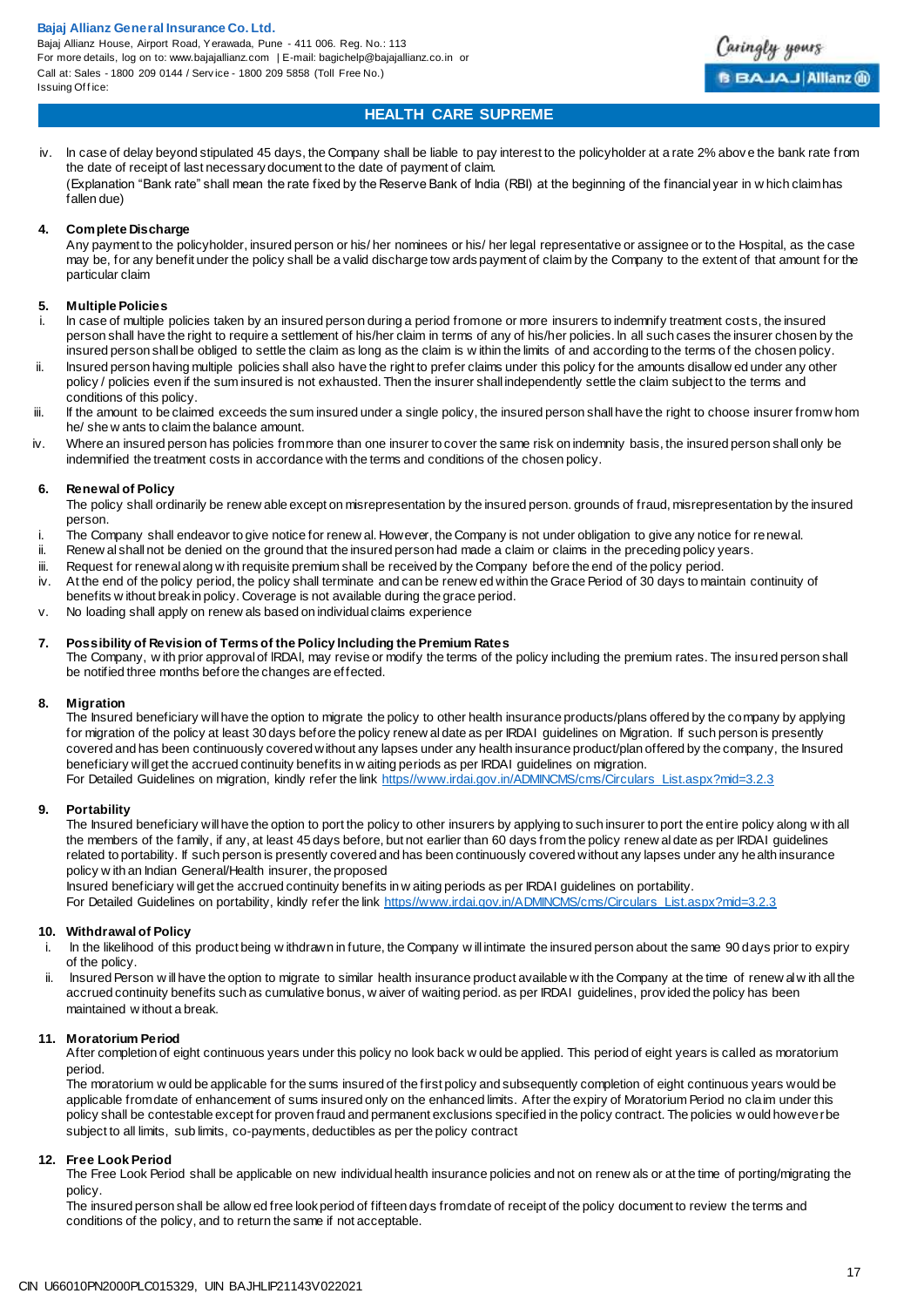Bajaj Allianz House, Airport Road, Yerawada, Pune - 411 006. Reg. No.: 113 For more details, log on to: www.bajajallianz.com | E-mail: bagichelp@bajajallianz.co.in or Call at: Sales - 1800 209 0144 / Serv ice - 1800 209 5858 (Toll Free No.) Issuing Office:



## **HEALTH CARE SUPREME**

lf the insured has not made any claim during the Free Look Period, the insured shall be entitled to

- i. a refund of the premium paid less any expenses incurred by the Company on medical examination of the insured person and the stamp duty charges or
- ii. w here the risk has already commenced and the option of return of the policy is exercised by the insured person, a deduction tow ards the proportionate risk premium for period of cover or
- iii. w here only a part of the insurance coverage has commenced, such proportionate premium commensurate w ith the insurance coverage during such period
- **13. Premium Payment in Instalments (Wherever applicable)**
	- If the insured person has opted for Payment of Premium on an instalment basis i.e. Annual (for long term polices only), Half Yearly, Quarterly or Monthly, as mentioned in the policy Schedule/Certificate of Insurance, the follow ing Conditions shall apply (notw ithstanding any terms contrary elsew here in the policy)
- i. Grace Period of 15 days w ould be given to pay the instalment premium due for the policy.<br>ii During such grace period, coverage will not be available from the due date of instalment r
- During such grace period, coverage w ill not be available from the due date of instalment premium till the date of receipt of premium by Company.
- iii. The insured person w ill get the accrued continuity benefit in respect of the "Waiting Periods", "Specific Waiting Periods" in the event of payment of premium w ithin the stipulated grace Period.
- iv. No interest w ill be charged If the instalment premium is not paid on due date.
- v. In case of instalment premium due not received w ithin the grace period, the policy w ill get cancelled.
- vi. In the event of a claim, all subsequent premium instalments shall immediately become due and payable.
- vii. The company has the right to recover and deduct all the pending installments from the claim amount due under the policy.

#### **14. Fraud**

- i. If any claim made by the Insured beneficiary, is in any respect fraudulent, or if any false statement, or declaration is made or used in support thereof, or if any fraudulent means or devices are used by the Insured beneficiary or anyone acting on his/her behalf to obtain any benefit under this policy, all benefits under this policy and the premium paid shall be forfeited.
- ii. Any amount already paid against claims made under this policy but w hich are found fraudulent later shall be repaid by all recipient(s)/policyholder(s), who has made that particular claim, w ho shall be jointly and severally liable for such repayment to the insurer.
- iii. For the purpose of this clause, the expression "fraud" means any of the follow ing acts committed by the Insured beneficiary or by his agent or the hospital/ doctor/any other party acting on behalf of the Insured beneficiary, with intent to deceive the insurer or to induce the insurer to issue an insurance policy
- a) the suggestion, as a fact of that w hich is not true and w hich the Insured beneficiary does not believe to be true;
- b) the active concealment of a fact by the Insured beneficiary having know ledge or belief of the fact;
- c) any other act fitted to deceive; and<br>d) any such actor omission as the law
- any such actor omission as the law specially declares to be fraudulent

The Company shall not repudiate the claim and / or forfeit the policy benefits on the ground of Fraud, if the Insured beneficiary / beneficiary can prove that the misstatement w as true to the best of his know ledge and there w as no deliberate intention to suppress the fact or that such misstatement of or suppression of material fact are w ithin the know ledge of the insurer.

#### **15. Cancellation**

The policyholder may cancel this policy by giving 15days' w ritten notice and in such an event, the Company shall refund premium for the unexpired policy period as detailed below .

Cancellation grid for premium received on annual basis or full premium received at policy inception are as under

|                                                         | <b>Premium Refund</b>             |                      |                             |
|---------------------------------------------------------|-----------------------------------|----------------------|-----------------------------|
| <b>Period in Risk</b>                                   | Policy Period 1 Year              | Policy Period 2 Year | <b>Policy Period 3 Year</b> |
| Within 15 Days                                          | As per Free Look Period Condition |                      |                             |
| Exceeding 15 days but less than or equal to 1 month     | 75.00%                            | 75.00%               | 80.00%                      |
| Exceeding 1 month but less than or equal to 3 months    | 50.00                             | 75.00%               | 80.00%                      |
| Exceeding 3 months but less than or equal to 6 months   | 25.00%                            | 65.00%               | 75.00%                      |
| Exceeding 6 months but less than or equal to 12 months  | $0.00\%$                          | 45.00%               | 60.00%                      |
| Exceeding 12 months but less than or equal to 15 months | $0.00\%$                          | 30.00%               | 50.00%                      |
| Exceeding 15 months but less than or equal to 18 months | $0.00\%$                          | 20.00%               | 45.00%                      |
| Exceeding 18 months but less than or equal to 24 months | $0.00\%$                          | $0.00\%$             | 30.00%                      |
| Exceeding 24 months but less than or equal to 27 months | $0.00\%$                          | $0.00\%$             | 20.00%                      |
| Exceeding 27 months but less than or equal to 30 months | $0.00\%$                          | $0.00\%$             | 15.00%                      |
| Exceeding 30 months but less than or equal to 36 months | $0.00\%$                          | $0.00\%$             | $0.00\%$                    |

Cancellation grid for premium received on instalment basis and refund is as under The premium w ill be refunded as per the below table

| Period in Risk (from latest instalment date)             | <b>Premium Refund</b>             | <b>Premium Refund</b>            | <b>Premium Refund</b>       |
|----------------------------------------------------------|-----------------------------------|----------------------------------|-----------------------------|
|                                                          | % of Monthly<br>Premium           | % of quarterly<br><b>Premium</b> | % of Half Yearly<br>Premium |
| Within 15 days from 1st Installment date                 | As per Free Look Period Condition |                                  |                             |
| Exceeding 15 days but less than or equal to 3 months     |                                   |                                  | 30%                         |
| Exceeding 3 months but less than or equal to 6<br>months | No Refund<br>0%                   |                                  |                             |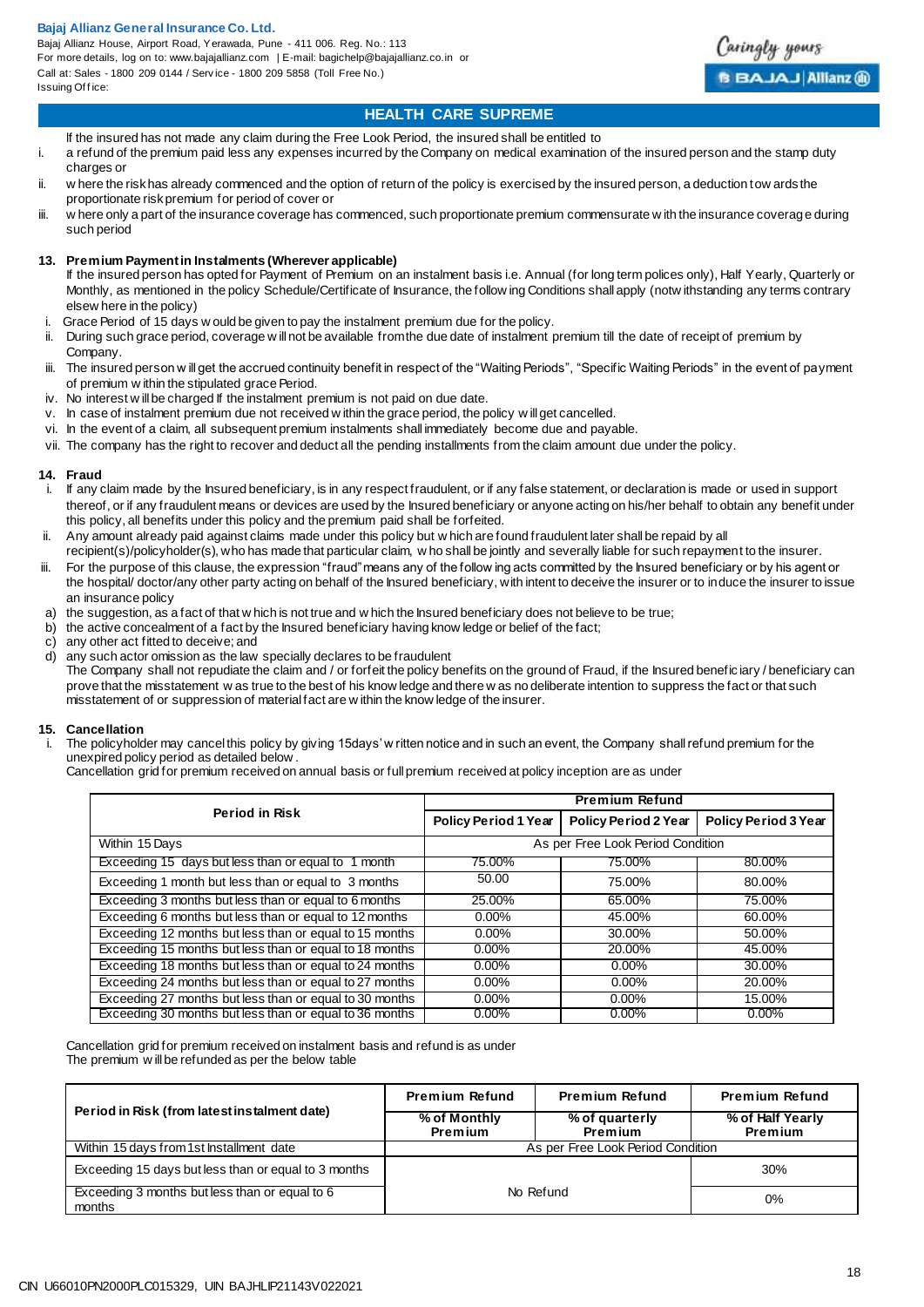Bajaj Allianz House, Airport Road, Yerawada, Pune - 411 006. Reg. No.: 113 For more details, log on to: www.bajajallianz.com | E-mail: bagichelp@bajajallianz.co.in or Call at: Sales - 1800 209 0144 / Serv ice - 1800 209 5858 (Toll Free No.) Issuing Office:



## **HEALTH CARE SUPREME**

#### **Note**

 The first slab of Number of days "within 15 days" in above table is applicable only in case of new business. In case of renewal policies, period is risk "Exceeding 15 days but less than 3 months" should be read as "w ithin 3 months". Notw ithstanding anything contained herein or otherw ise, no refunds of premium shall be made in respect of Cancellation w here, any claim has been admitted or has been lodged or any benefit has been availed by the insured person under the policy.

The Company may cancel the policy at any time on grounds of misrepresentation non-disclosure of material facts, fraud by the insured person by giving 15 days' w ritten notice. There w ould be no refund of premium on cancellation on grounds of misrepresentation, non-disclosure of material facts or fraud.

#### **16. Nomination**

The policyholder is required at the inception of the policy to make a nomination for the purpose of payment of claims under the policy in the event of death of the policyholder. Any change of nomination shall be communicated to the company in w riting and such change shall be effective only when an endorsement on the policy is made. ln the event of death of the policyholder, the Company w ill pay the nominee {as named in the Policy Schedule/Policy Certificate/Endorsement (if any) and in case there is no subsisting nominee, to the legal heirs or legal representatives of the policyholder whose discharge shall be treated as full and final discharge of its liability under the policy.

#### **17. Grievance Redressal Procedure**

The company has alw ays been know n as a forward-looking customer centric organization. It takes immense pride in its approach of "Caringly Yours". To provide you w ith top-notch service on all fronts, the company has provided w ith multiple platforms via w hich you can alw ays reach out to us at below mentioned touch points

- 1. Our toll-free number 1-800-209- 5858 or 020-30305858, say Say "Hi" on WhatsApp on +91 7507245858
- 2. Branches for resolution of your grievances / complaints, the Branch details can be found on our w ebsite
- [www.bajajallianz.com/branch-locator.html](http://www.bajajallianz.com/branch-locator.html)
- 3. Register your grievances / complaints on our w ebsite
- [www.bajajallianz.com/about-us/customer-service.html](http://www.bajajallianz.com/about-us/customer-service.html)
- 4. E-mail
- a) Level 1 Write to [bagichelp@bajajallianz.co.in](mailto:bagichelp@bajajallianz.co.in) and for senior citizens t[o seniorcitizen@bajajallianz.co.in](mailto:seniorcitizen@bajajallianz.co.in)
- b) Level 2 In case you are not satisfied w ith the response given to you at Level 1 you may w rite to our Grievance Redressal Officer at [ggro@bajajallianz.co.in](mailto:ggro@bajajallianz.co.in)
- c) Level 3 If in case, your grievance is still not resolved, and you w ish to talk to our care specialist, please give a missed c all on +91 80809 45060 OR SMS To 575758 and our care specialist w ill call you back
- 5. If you are still not satisfied with the decision of the Insurance Company, you may approach the Insurance Ombudsman, establis hed by the Central Government for redressal of grievance. Detailed process along w ith list of Ombudsman offices are available at [www.cioins.co.in/ombudsman.html](http://www.cioins.co.in/ombudsman.html)

The contact details of the ombudsman offices are mentioned in **Annexure III**

#### **SECTION E) GENERAL TERMS AND CLAUSES - SPECIFIC TERMS AND CLAUSES**

#### **18. Basis of Claims Payment**

- a. If You suffer a relapse within 45 days of the date w hen You last obtained medical treatment or consulted a Medical Practitioner/Doctor and for w hich a claim has been made, then such relapse shall be deemed to be part of the same claim.
- b. We shall make payment in Indian Rupees only.
- c. If claim event falls w ithin tw o policy periods the claims shall be administered taking into consideration the available sum insured in the tw o policy periods. The claim amount to be payable shall be reduced up to the extent of the premium for renewal, if the same is not received earlier.

#### **19. Arbitration and Reconciliation**

- a. If any dispute or difference shall arise as to the quantum to be paid under the Policy (liability being otherw ise admitted), such difference shall independently of all other questions be referred to decision of a sole arbitrator in w riting by the parties or if they cannot agree upon a single arbitrator w ithin 30 days of any party invoking arbitration, the same shall be referred to a panel of the arbitrators comprising of tw o arbitrators, one appointed by each of the parties to the dispute/ difference and the third arbitrator to be appointed by such tw o arbitrators and arbitration shall be conducted under and in accordance with the provisions of the Arbitration and Conciliation Act, 1996. The law of the arbitration w ill be Indian law , and the seat of the arbitration and venue for all hearings shall be w ithin India.
- b. It is clearly agreed and understood that no difference or dispute shall be referable to arbitration as herein before provided, if We have disputed or not accepted liability under or in respect of this Policy.
- c. It is hereby expressly stipulated and declared that it shall be a condition precedent to any right of action or suit upon this Policy that aw ard by such arbitrator/arbitrators of the amount of the loss or damage shall be first obtained.
- d. If these arbitration provisions are held to be invalid, then all such disputes or differences shall be referred to the exclusive jurisdiction of the Indian Courts.

#### **20. Sum Insured Enhancement**

- a. The Insured member can apply for enhancement of Sum Insured at the time of renew al. You can apply for enhancement of Sum Insured by submitting a fresh proposal form to the company.
- b. The acceptance of enhancement of Sum Insured w ould be based on the health condition of the insured members & claim history of the policy. All w aiting periods as defined in the Policy shall apply for this enhanced Sum Insured limit from the effective date of enhancement of such Sum Insured considering such Policy Period as the first Policy w ith the Company.

#### **21. Inclusion of Dependent members under the policy**

Where an Insured Person is added to this Policy, either by w ay of endorsement or at the time of renew al, the pre-existing disease clause, exclusions and w aiting periods will be applicable considering such Policy Year as the first year of Policy w ith the Company f or the insured member.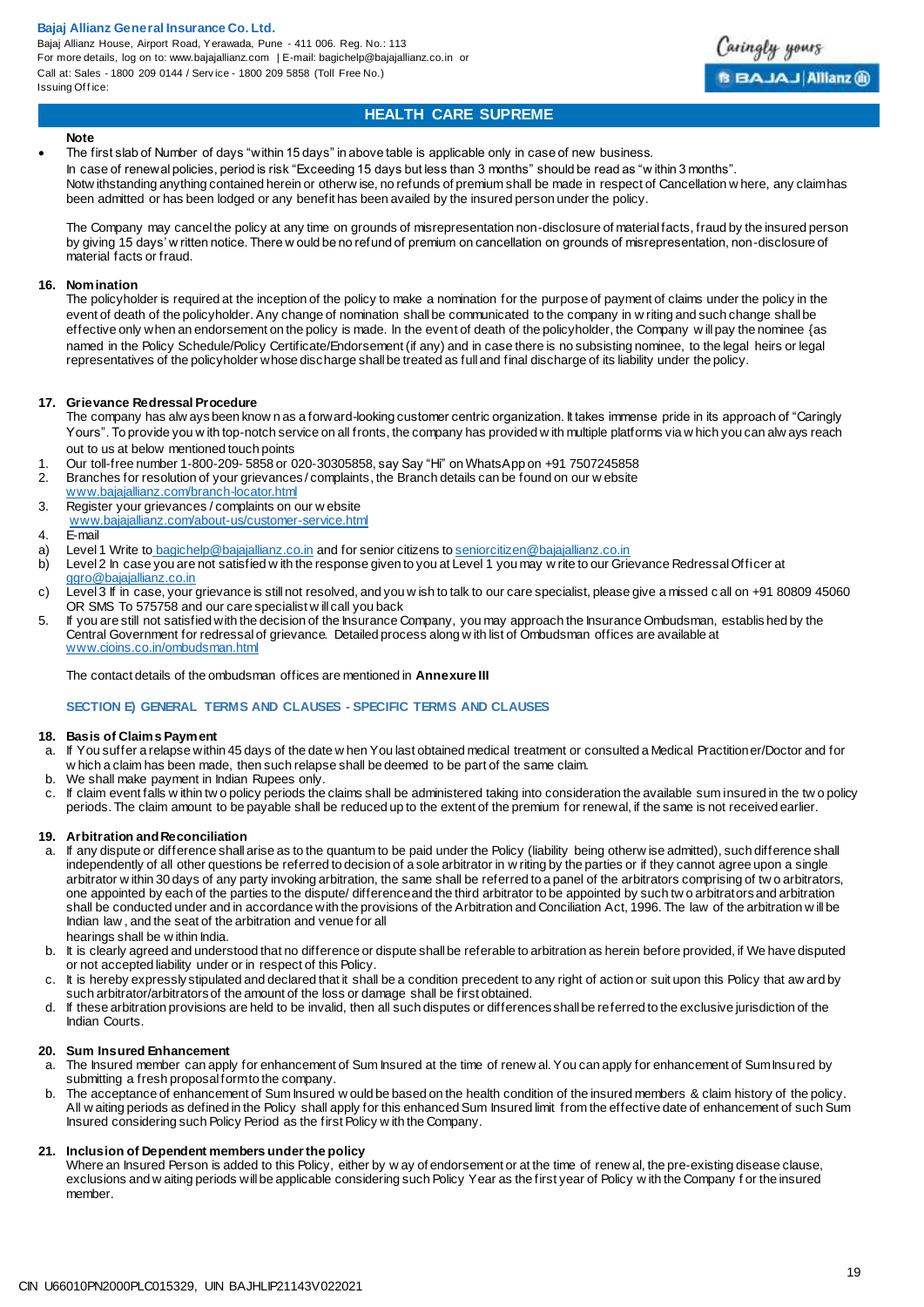Bajaj Allianz House, Airport Road, Yerawada, Pune - 411 006. Reg. No.: 113 For more details, log on to: www.bajajallianz.com | E-mail: bagichelp@bajajallianz.co.in or Call at: Sales - 1800 209 0144 / Serv ice - 1800 209 5858 (Toll Free No.) Issuing Office:



## **HEALTH CARE SUPREME**

#### **22. Cumulative Bonus**

Cumulative Bonus is applicable only for Hospitalization (Section C Part I-1) If You renew Your Health Care Supreme Policy w ith Us w ithout any break in the Policy Period and there has been no claim in the preceding year, We w ill increase the Limit of Indemnity by 10% per annum, but

- a. The maximum cumulative increase in the Limit of Indemnity will be limited to 5 years and/ or 50% of Sum Insured.
- If a claim is made in any year w here a cumulative increase has been applied, then the increased Limit of Indemnity shall be reduced by 10%, save that the Limit of Indemnity applicable to Your first Health Care Supreme Policy w ith Us shall be preserved.
- c. This clause does not alter the annual character of this insurance or Our right to decline to renew or to cancel the Policy, under the
- circumstances described in cancellation clause stated under the policy
- d. There is no transfer of Cumulative Bonus from other Company renew als

#### **23. Insured**

Only those persons named as the insured in the Schedule shall be covered under this Policy

#### **24. Communications**

Any communication meant for Us must be in w riting and be delivered to Our address shown in the Schedule. Any communication meant for You w ill be sent by Us to Your address shown in the Schedule.

#### **25. Special conditions for Personal Accident Section & Critical Illness sections**

Upon the occurrence of an event of Critical Illness section and / or Permanent Total Disability under Personal Accident section (subject to the terms, conditions and exclusions of this Policy) w ithout prejudice to the Company's obligation to make payment, these sections shall immediately cease to exist w ith reference to that Insured member.

## **26. Loadings**

The loading w ould be applicable for the proposals w ith adverse health conditions given below Hypertension, Diabetes, Obesity, Cholesterol Disorder, Cardiovascular diseases, or multiple risk factors.

| <b>Condition</b>        | Loading on premium |
|-------------------------|--------------------|
| <b>Diabetes</b>         | 10%                |
| Hypertension            | 10%                |
| Cholesterol Disorder    | 10%                |
| Obesity                 | 10%                |
| Cardiovascular diseases | 10%                |

- b. For Multiple conditions cumulative loading w ould be applied on the published premium.
- c. The maximum risk loading applicable for an individual shall not exceed 50% of the published premiums, for overall risk per person.
- These loadings are applied from Commencement Date of the Policy including subsequent renew al(s) with Us or on the receipt of the request of increase in Sum Insured (for the increased Sum Insured).
- e. We w ill inform You about the applicable risk loading through a counter offer letter. You need to revert to Us w ith consent and additional premium (if any), w ithin 15 days of the issuance of such counter offer letter. In case, you neither accept the counter offer nor revert to Us w ithin 15 days, We shall cancel Your application and refund the premium paid w ithin next 7 days.
- f. Please note that We w ill issue Policy only after getting Your consent.

#### **27. Discounts**

# **A. Healthcare Supreme Individual & Floater policy Discount**

#### **1) Discount applicable for New Business**

- a. Add on Cover Discount 5% sectional discount on total premium w ill be extended under the policy, if all the add on covers are opted along w ith the basic cover.
- b. Family Discount 5% family discount shall be offered if 2 or more than 2 of any of the eligible family members are covered under a single policy. Moreover, this family discount w ill be offered for both new policies as well as for renewal policies. Family discount is not applicable to floater Health Care Supreme Policies.
- c. Total maximum discount of 10% w ill be extended on published rates for New Business under Individual Health Care Supreme Polic ies.
- d. Total maximum discount of 5% w ill be extended on published rates for New Business under Floater Health Care Supreme Policies.
- e. Long term Policy Discount 4% discount on premium for 2 years policy term and 8% discount on premium for 3 years policy term. (Note This is not applicable on instalment premium option). Note 10% additional discount w ill be offered for online policies

## **2) Discount applicable for Renewal policies**

- a. Add on Cover Discount 5% sectional discount on total premium w ill be extended under the policy,if all the add on covers are opted along w ith the basic cover.
- b. Family Discount 5% family discount shall be offered if 2 or more than 2 of any of the eligible family members are covered under a single policy. Moreover, this family discount w ill be offered for both new policies as well as for renewal policies. Family discount is not applicable tofloater Health Care Supreme Policies.
- c. Claim Free Renew al Discount if policy is claim free then 5% discount w ill be extended at the time of renew all<br>detailed the maximum discount of 15% will be extended on published rates for Renew als Individual Health C
- Total maximum discount of 15% w ill be extended on published rates for Renew als Individual Health Care Supreme Policies policies .
- e. Total maximum discount of 10% w ill be extended on published rates for Renew als of Floater Health Care Supreme Policies policies. Note 10% additional discount w ill be offered for online policies.
- f. Long term Policy Discount 4% discount on premium for 2 years policy term and 8% discount on premium for 3 years policy term. (Note This is not applicable on instalment premium option)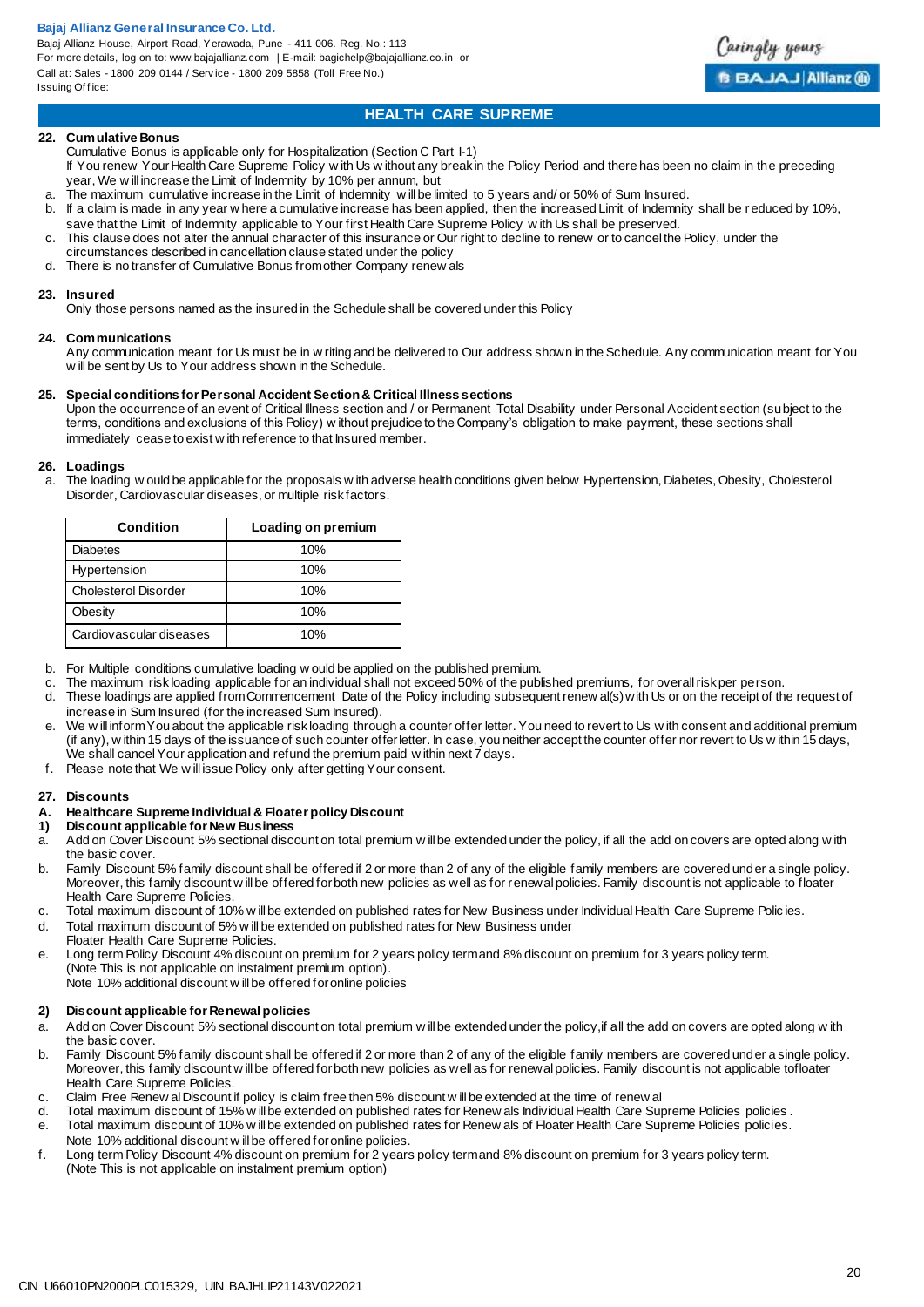Bajaj Allianz House, Airport Road, Yerawada, Pune - 411 006. Reg. No.: 113 For more details, log on to: www.bajajallianz.com | E-mail: bagichelp@bajajallianz.co.in or Call at: Sales - 1800 209 0144 / Serv ice - 1800 209 5858 (Toll Free No.) Issuing Office:



## **HEALTH CARE SUPREME**

#### **3) Territorial Limits & Governing Law**

- In case of Personal Accident Cover & Critical Illness Cover of this Policy, We cover the Critical illness as specified under the policy & the Accidental Bodily Injury/Critical Illness sustained during the Policy Period anyw here in the w orld (subject to the travel and other restrictions that the Indian Government may impose), but We w ill only make payment w ithin India and in Indian Rupees.
- b. For all other Covers of this Policy, We cover treatment availed w ithin India only. Our liability to make any payment shall be to make payment w ithin India and in Indian Rupees only.
- c. The Policy constitutes the complete contract of insurance. No change or alteration shall be valid or effective unless approved in w riting by Us, w hich approval shall be evidenced by an endorsement on the Schedule.
- d. The construction, interpretation and meaning of the provisions of this Policy shall be determined in accordance with Indian law . The section headings of this Policy are included for descriptive purposes only and do not form part of this Policy for the purpose of its construction or interpretation.

## **SECTION E) GENERAL TERMS AND CLAUSES - OTHER TERMS AND CONDITIONS**

#### **28. Claims Procedure**

If You meet w ith any Accidental Bodily Injury or suffer an Illness that may result in a claim, then as a condition precedent to Our liability, You must comply w ith the follow ing

#### **A. Cashless Claims Procedure**

Applicable only for Hospitalization Expenses Section

If You meet w ith any Accidental Bodily Injury or suffer an Illness that may result in a claim, then as a condition precedent to Our liability, You must comply w ith the follow ing

- a. Cashless facility can be availed only under Part I, Section C1 under the policy
- Cashless treatment is only available at Netw ork Hospitals. In order to avail of cashless treatment, the follow ing procedure must be follow ed by You
- c. Prior to taking treatment and/or incurring Medical Expenses at a Netw ork Hospital, You must call Us and request pre- authorization by w ay of the w ritten form We w ill provide.
- d. After considering Your request and after obtaining any further information or documentation We have sought, We may if satisfied send You or the Netw ork Hospital, an authorisation letter. The authorisation letter, the ID card issued to You along w ith this Policy and any other information or documentation that We have specified must be produced to the Netw ork Hospital identified in the pre-authorisation letter at the time of Your admission to the same.
- e. If the procedure above is follow ed, You will not be required to directly pay for the Medical Expenses in the Netw ork Hospital that We are liable to indemnify under Cover C1 above and the original bills and evidence of treatment in respect of the same shall be left w ith the Netw ork Hospital. Pre-authorisation does not guarantee that all costs and expenses will be covered. We reserve the right to review each claim for Medical Expenses and accordingly coverage will be determined according to the terms and conditions of this Policy. You shall, in any event, be required to settle all other expenses directly.

#### **B. Reimbursement Claims Procedure applicable for all sections**

- a. You or someone claiming on Your behalf must inform Us in w riting immediately w ith 48 hours of hospitalization in case emergency hospitalization & 48 hours prior to hospitalization in case of planned hospitalization
- b. You must immediately consult a Medical Practitioner/Doctor and follow the advice and treatment that he recommends.
- c. You must take reasonable steps or measure to minimize the quantum of any claim that may be made under this Policy.
- d. You must have Yourself examined by Our medical advisors if We ask for this, and as often as We consider this to be necessary at insurer's cost.
- e. You or someone claiming on Your behalf must promptly and in any event w ithin 30 days of discharge from a Hospital give Us the documentation (w ritten details of the quantum of any claim along w ith all original supporting documentation, including but not limited to f irst consultation letter, original vouchers, bills and receipts, birth/ death certificate (as applicable)) and other information We ask for to investigate the claim or Our obligation to make payment for it.
- f. In the event of the death of the insured person, someone claiming on his behalf must inform Us in w riting immediately and send Us a copy of the post mortem report (if any) w ithin 30 days\*
- g. For out Patient expenses section C 7 of Part I, the claim documents can be submitted only tw ice during the policy period.
- The claim payment w ould be up to the OPD Sum Insured as specified under the plan
- h. In event of a claim, the original documents to be submitted & after the completion of the claims assessment process the original documents may be returned if requested by the insured in w riting, however we will retain the Xerox copies of the claim documents.
- i. If the original documents are submitted w ith the co-insurer, the Xerox copies attested by the co-insurer should be submitted along w ith the letter confirming the status of the claim & settlement details if any \*Note

Waiver of conditions (a) and (f) may be considered in extreme cases of hardship where it is proved to the satisfaction of the Company that under the circumstances in w hich the insured was placed it w as not possible from him or any other person to give notice or file claim w ithin the prescribed time limit.

Waiver of conditions (a) and (f) under applicable for out Patient expenses section C7 of Part I

| Documents to be submitted for Medical Expenses section &<br><b>Ancillary Expenses cover</b>                                                                                                                                                                   | Documents to be Submitted for Critical illness       |
|---------------------------------------------------------------------------------------------------------------------------------------------------------------------------------------------------------------------------------------------------------------|------------------------------------------------------|
| First Consultation letter from the Medical Practitioner/Doctor                                                                                                                                                                                                | Duly completed Claim Form duly signed by the insured |
| Duly completed claim form signed by the Claimant                                                                                                                                                                                                              | Copy of Discharge Summary / Discharge Certifcate     |
| Hospital Discharge Card (Not applicable for Out Patient Expenses &<br>Physiotherapy Expenses Section)                                                                                                                                                         | Copy of Final Hospital Bill                          |
| Hospital Bill giving detailed break up of all expense heads mentioned in<br>the bill. Clear break ups have to be mentioned for<br>OT Charges, Medical Practitioner/Doctor's Consultation and Visit<br>Charges, OT Con-sumables, Transfusions, Room Rent, etc. | Original Policy copy                                 |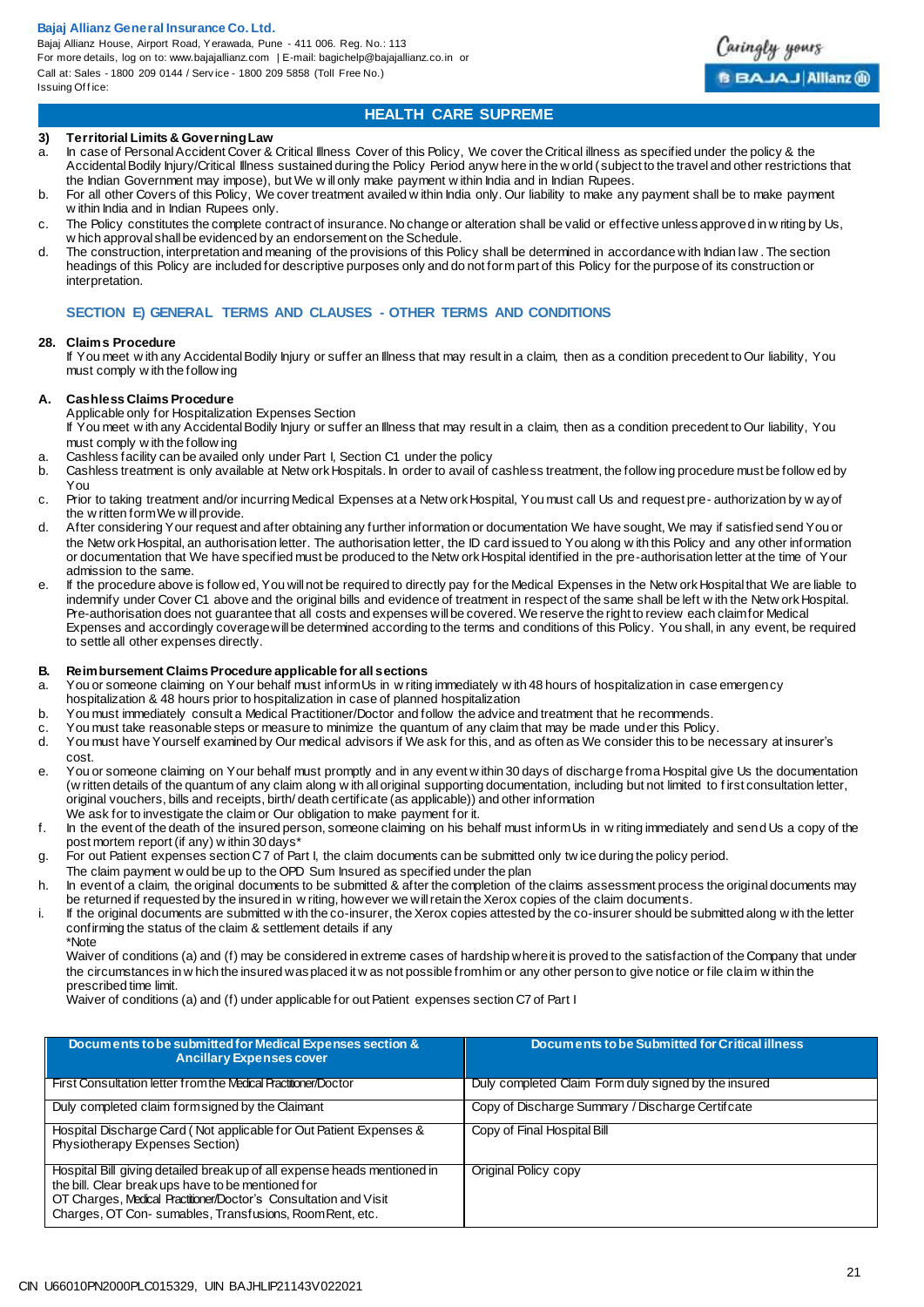Bajaj Allianz House, Airport Road, Yerawada, Pune - 411 006. Reg. No.: 113 For more details, log on to: www.bajajallianz.com | E-mail: bagichelp@bajajallianz.co.in or Call at: Sales - 1800 209 0144 / Serv ice - 1800 209 5858 (Toll Free No.) Issuir

| ii at: Sales - 1800 209 0144 / Service - 1800 209 5858 (Toll Free No.)<br>uing Office:                                        | <b>BBAJAJ Allianz (i)</b>                                                                                                     |
|-------------------------------------------------------------------------------------------------------------------------------|-------------------------------------------------------------------------------------------------------------------------------|
| <b>HEALTH CARE SUPREME</b>                                                                                                    |                                                                                                                               |
| Money Receipt, duly signed w ith a Revenue Stamp                                                                              | First consultation letter for Illness                                                                                         |
| All original Laboratory and Diagnostic Test Reports. E.g. X-Ray, E.C.G,<br>USG, MRI Scan, Haemogram etc                       | Medical certificate for the duration of illness (if required)                                                                 |
| In case of a Cataract Operation, IOL Sticker will have to be en-closed                                                        | All required Investigation Reports as per the Illness (If required)                                                           |
| Other documents as may be required by Bajaj Allianz to process the claim                                                      | Letter from the employer clarifying the type of work                                                                          |
| Aaadhar card & PAN card Copies (Not mandatory if the same is linked<br>w ith the policy w hile issuance or in previous claim) | Aaadhar card & PAN card Copies (Not mandatory if the same is linked<br>w ith the policy w hile issuance or in previous claim) |

| Documents to be submitted for Personal Accident Claim                                                                                               |                                                                                                                               |  |
|-----------------------------------------------------------------------------------------------------------------------------------------------------|-------------------------------------------------------------------------------------------------------------------------------|--|
| <b>Death Claims</b>                                                                                                                                 | PTD, PPD & TTD Claims                                                                                                         |  |
| Duly completed claim form signed by the Claimant                                                                                                    | Duly completed claim form signed by the Claimant                                                                              |  |
| Attested copy of Death Certificate                                                                                                                  | Attested copy of FIR/Panchanama/Inquest Panchanama                                                                            |  |
| Attested copy of Post Mortem Report, if conducted                                                                                                   | Copy of Medico Legal Certifcate                                                                                               |  |
| Attested copy of Viscera/Chemical Analysis Report (If Viscera is<br>preserved)                                                                      | Copy of discharge summary tow ards hospitalization immedi-ately<br>after injury                                               |  |
| Diatoms report from forensic lab in case of death on account of drowning<br>(if sample preserved)                                                   | X-ray Films/Investigation reports supporting the diagnosis                                                                    |  |
| Attested copy of statement of witness (if any)                                                                                                      | Disability Certif cate from the Government Authority certifying Insured's<br>disability                                       |  |
| Burial certificate (wherever applicable)                                                                                                            | Other documents as may be required by Bajaj Allianz to process the<br>claim                                                   |  |
| Legal heir certifcate containing affdavit and indemnity bond both duly<br>signed by all legal heirs and notarized is mandatory to process the claim | Leave certif cate from the employer                                                                                           |  |
| Insured's / Claimant's photo-identity proof                                                                                                         | Aaadhar card & PAN card Copies (Not mandatory if the same is linked<br>w ith the policy w hile issuance or in previous claim) |  |
| Insured's / Claimant's address proof                                                                                                                |                                                                                                                               |  |
| Other documents as may be required by Bajaj Allianz to process the<br>claim                                                                         |                                                                                                                               |  |
| Aaadhar card & PAN card Copies (Not mandatory if the same is linked<br>w ith the policy w hile issuance or in previous claim)                       |                                                                                                                               |  |

**Annexure I**

## **Indicative List of "DAY CARE PROCEDURES"**

| 1. Suturing - CLW - under LA or GA                                                                                                                                     | 2. Surgical debridement of wound                                               |
|------------------------------------------------------------------------------------------------------------------------------------------------------------------------|--------------------------------------------------------------------------------|
| 3. Therapeutic Ascitic Tapping                                                                                                                                         | 4. Therapeutic Pleural Tapping                                                 |
| 5. Therapeutic Joint Aspiration                                                                                                                                        | 6. Aspiration of an internal abscess under ultrasound guidance                 |
| 7. Aspiration of hematoma                                                                                                                                              | 8. Incision and Drainage                                                       |
| 9. Endoscopic Foreign Body Removal - Trachea /- pharynx-<br>larynx/bronchus                                                                                            | 10. Endoscopic Foreign Body Removal - Oesophagus/stomach / rectum.             |
| 11. True cut Biopsy - breast/-liver/- kidney-Lymph Node/- Pleura/-<br>lung/-Muscle biopsy/- Nerve biopsy/-Synovial biopsy/-Bone<br>trephine biopsy/-Pericardial biopsy | 12. Endoscopic ligation/banding                                                |
| 13. Sclerotherapy                                                                                                                                                      | 14. Dilatation of digestive tract strictures                                   |
| 15. Endoscopic ultrasonography and biopsy                                                                                                                              | 16. Nissen fundoplication for Hiatus Hernia / Gastro esophageal reflux disease |

Caringly yours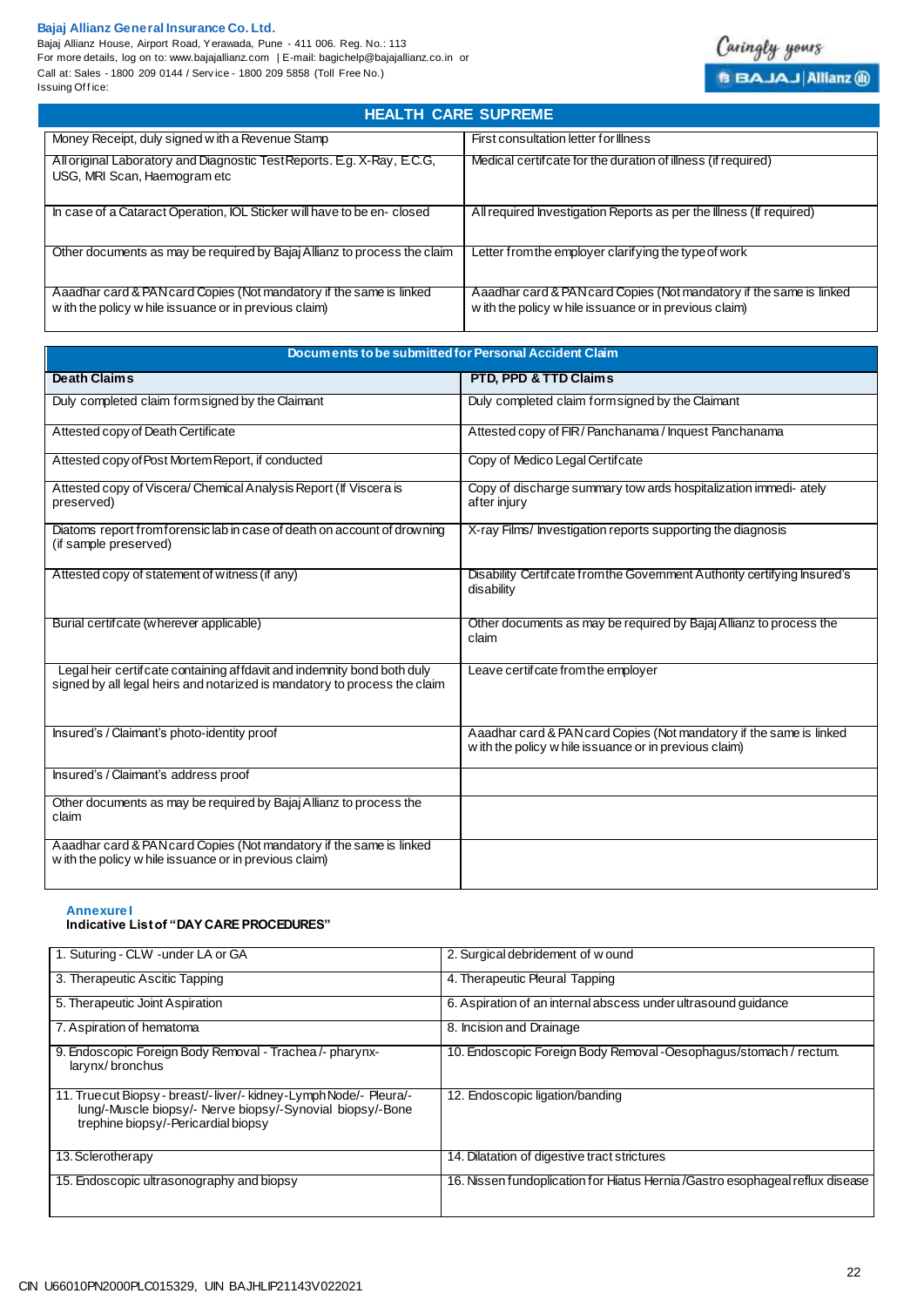I.

Bajaj Allianz House, Airport Road, Yerawada, Pune - 411 006. Reg. No.: 113 For more details, log on to: www.bajajallianz.com | E-mail: bagichelp@bajajallianz.co.in or Call at: Sales - 1800 209 0144 / Serv ice - 1800 209 5858 (Toll Free No.) Issuing Office:



| <b>HEALTH CARE SUPREME</b>                                   |                                                                   |  |
|--------------------------------------------------------------|-------------------------------------------------------------------|--|
| 17. Endoscopic placement/removal of stents                   | 18. Endoscopic Gastrostomy                                        |  |
| 19. Replacement of Gastrostomy tube                          | 20. Endoscopic polypectomy                                        |  |
| 21. Endoscopic decompression of colon                        | 22. Therapeutic ERCP                                              |  |
| 23. Brochoscopic treatment of bleeding lesion                | 24. Brochoscopic treatment of fistula/stenting                    |  |
| 25. Bronchoalveolar lavage & biopsy                          | 26. Tonsillectomy without Adenoidectomy                           |  |
| 27. Tonsillectomy with Adenoidectomy                         | 28. Excision and destruction of lingual tonsil                    |  |
| 29. Foreign body removal from nose                           | 30. Myringotomy                                                   |  |
| 31. Myringotomy with Grommet insertion                       | 32. Myringoplasty /Tympanoplasty                                  |  |
| 33. Antral w ash under LA                                    | 34. Quinsy drainage                                               |  |
| 35. Direct Laryngoscopy with or w/o biopsy                   | 36. Reduction of nasal fracture                                   |  |
| 37. Mastoidectomy                                            | 38. Removal of tympanic drain                                     |  |
| 39. Reconstruction of middle ear                             | 40. Incision of mastoid process & middle ear                      |  |
| 41. Excision of nose granuloma                               | 42. Blood transfusion for recipient                               |  |
| 43. Therapeutic Phlebotomy                                   | 44. Haemodialysis/Peritoneal Dialysis                             |  |
| 45. Chemotherapy                                             | 46. Radiotherapy                                                  |  |
| 47. Coronary Angioplasty (PTCA)                              | 48. Pericardiocentesis                                            |  |
| 49. Insertion of filter in inferior venacava                 | 50. Insertion of gel foamin artery or vein                        |  |
| 51. Carotid angioplasty                                      | 52. Renal angioplasty                                             |  |
| 53. Tumor embolisation                                       | 54. TIPS procedure for portal hypertension                        |  |
| 55. Endoscopic Drainage of Pseudopancreatic cyst             | 56. Lithotripsy                                                   |  |
| 57. PCNS (Percutaneous nephrostomy)                          | 58. PCNL (percutaneous nephrolithotomy)                           |  |
| 59. Suprapubic cytostomy                                     | 60. Tran urethral resection of bladder tumor                      |  |
| 61. Hydrocele surgery                                        | 62. Epididy mectomy                                               |  |
| 63. Orchidectomy                                             | 64. Herniorrhaphy                                                 |  |
| 65. Hernioplasty                                             | 66. Incision and excision of tissue in the perianal region        |  |
| 67. Surgical treatment of anal fistula                       | 68. Surgical treatment of hemorrhoids                             |  |
| 69. Sphincterotomy/Fissurectomy                              | 70. Laparoscopic appendicectomy                                   |  |
| 71. Laparoscopic cholecystectomy                             | 72. TURP (Resection prostate)                                     |  |
| 73. Varicose vein stripping or ligation                      | 74. Excision of dupuytren's contracture                           |  |
| 75. Carpal tunnel decompression                              | 76. Excision of granuloma                                         |  |
| 77. Arthroscopic therapy                                     | 78. Surgery for ligament tear                                     |  |
| 79. Surgery for meniscus tear                                | 80. Surgery for hemoarthrosis/pyoarthrosis                        |  |
| 81. Removal of fracture pins/nails                           | 82. Removal of metal wire                                         |  |
| 83. Incision of bone, septic and aseptic                     | 84. Closed reduction on fracture, luxation or epiphyseolysis with |  |
| 85. Suture and other operations on tendons and tendon sheath | osetosynthesis<br>86. Reduction of dislocation under GA           |  |
| 87. Cataract surgery                                         | 88. Excision of lachrymal cyst                                    |  |
| 89. Excision of pterigium                                    | 90. Glaucoma Surgery                                              |  |
| 91. Surgery for retinal detachment                           | 92. Chalazion removal (Eye)                                       |  |
| 93. Incision of lachrymal glands                             | 94. Incision of diseased eye lids                                 |  |
| 95. Excision of eye lid granuloma                            | 96. Operation on canthus & epicanthus                             |  |
| 97. Corrective surgery for entropion & ectropion             | 98. Corrective surgery for blepharoptosis                         |  |
| 99. Foreign body removal from conjunctiva                    | 100. Foreign body removal from cornea                             |  |
| 101. Incision of cornea                                      | 102. Foreign body removal from lens of the eye                    |  |
| 103. Foreign body removal fromposterior chamber of eye       | 104. Foreign body removal fromorbit and eye ball                  |  |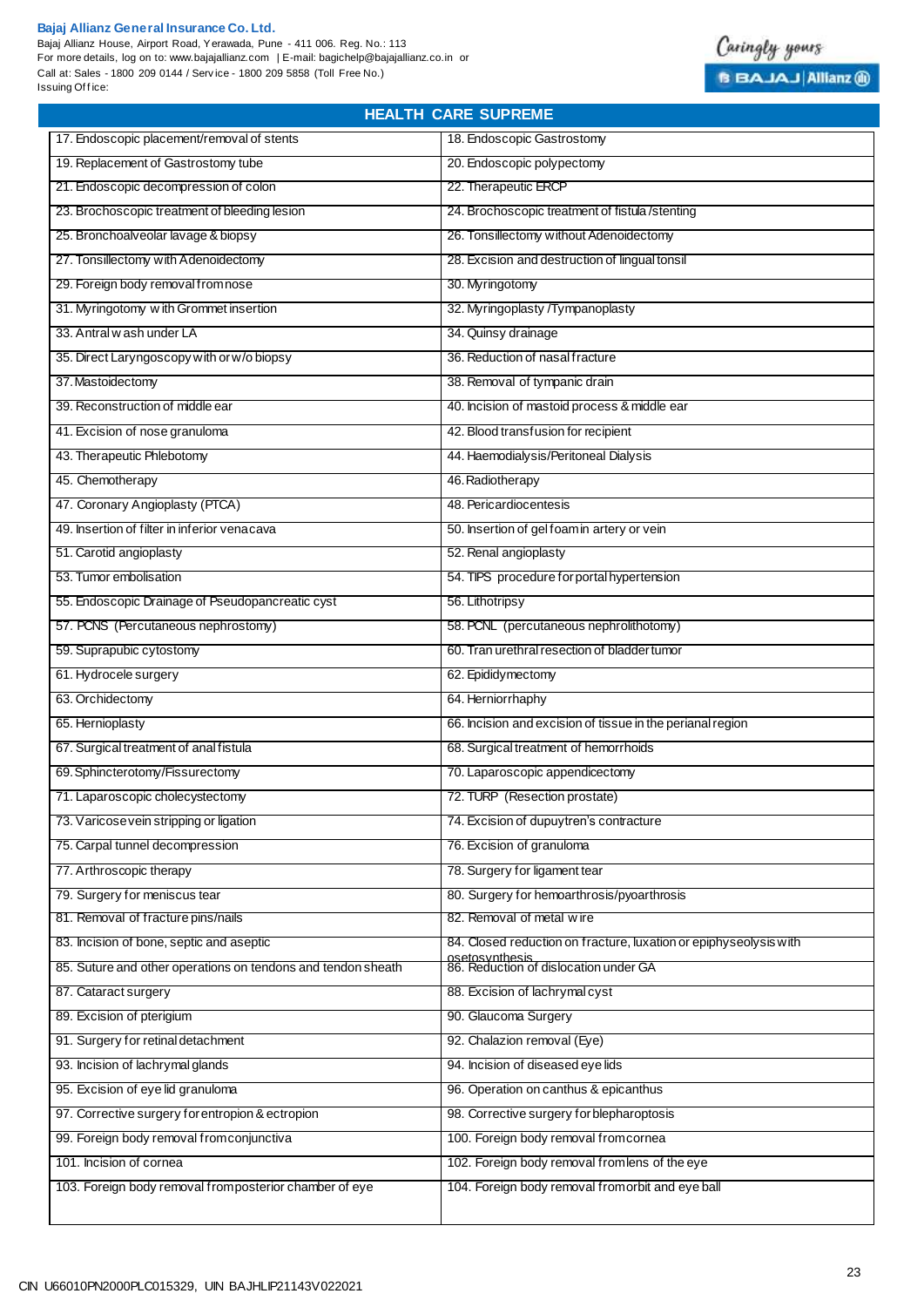Bajaj Allianz House, Airport Road, Yerawada, Pune - 411 006. Reg. No.: 113 For more details, log on to: www.bajajallianz.com | E-mail: bagichelp@bajajallianz.co.in or Call at: Sales - 1800 209 0144 / Serv ice - 1800 209 5858 (Toll Free No.) Issuing Office:

| <b>HEALTH CARE SUPREME</b>                                                      |                                                                                      |  |
|---------------------------------------------------------------------------------|--------------------------------------------------------------------------------------|--|
| 105. Excision of breast lump / Fibro adenoma                                    | 106. Operations on the nipple                                                        |  |
| 107. Incision/Drainage of breast abscess                                        | 108. Incision of pilonidal sinus                                                     |  |
| 109. Local excision of diseased tissue of skin and subcutane-ous<br>tissue      | 110. Simple restoration of surface continuity of the skin and subcutaneous<br>tissue |  |
| 111. Free skin transportation, donor site                                       | 112. Free skin transportation recipient site                                         |  |
| 113. Revision of skin plasty                                                    | 114. Destruction of the diseases tissue of the skin and subcuta-neous tissue         |  |
| 115. Incision, excision, destruction of the diseased tissue of the<br>tongue    | 116. Glossectomy                                                                     |  |
| 117. Reconstruction of the tongue                                               | 118. Incision and lancing of the salivary gland and a salivary duct                  |  |
| 119. Resection of a salivary duct                                               | 120. Reconstruction of a salivary gland and a salivary duct                          |  |
| 121. External incision and drainage in the region of the mouth, jaw<br>and face | 122. Incision of hard and soft palate                                                |  |
| 123. Excision and destruction of the diseased hard and soft palate              | 124. Incision, excision and destruction in the mouth                                 |  |
| 125. Surgery to the floor of mouth                                              | 126. Palatoplasty                                                                    |  |
| 127. Transoral incision and drainage of pharyngeal abscess                      | 128. Dilatation and curettage                                                        |  |
| 129. Myomectomies                                                               | 130. Simple Oophorectomies                                                           |  |

**Note**

i. Above mentioned list is a indicative list of procedures, any other surgeries/procedures requiring less than 24 hours Hospitalization due to technological advances w ill also be covered under this policy provided such procedures comply with the standard definition of Day Care Centre and Day Care treatment mentioned in the definitions.

ii. The standard exclusions and w aiting periods are applicable to all of the above procedures depending on the medical condition/ disease under treatment. Only 24 hours hospitalization is not mandatory

#### **Annexure II**

### **List I List of Non-Medical Items**

| <b>SL No</b>    | <b>Item</b>                                      |                                                          |
|-----------------|--------------------------------------------------|----------------------------------------------------------|
|                 |                                                  |                                                          |
| $\mathbf{1}$    | <b>BABY FOOD</b>                                 | Not Payable                                              |
| 2               | <b>BABY UTILITIES CHARGES</b>                    | Not Payable                                              |
| 3               | <b>BEAUTY SERV ICES</b>                          | Not Payable                                              |
| 4               | <b>BELTS/ BRACES</b>                             | Not Payable                                              |
| $\overline{5}$  | <b>BUDS</b>                                      | Not Payable                                              |
| 6               | COLD PACK/HOT PACK                               | Not Payable                                              |
| $\overline{7}$  | <b>CARRY BAGS</b>                                | Not Payable                                              |
| 8               | <b>EMAIL INTERNET CHARGES</b>                    | Not Payable                                              |
| 9               | FOOD CHARGES (OTHER THAN PATIENT's DIET PROVIDED | Not Payable                                              |
|                 | BY HOSPITA L)                                    |                                                          |
| 10              | <b>LEGGINGS</b>                                  | Essential in bariatric and varicose vein surgery and     |
|                 |                                                  | should be considered for these conditions w here surgery |
|                 |                                                  | itself is payable.                                       |
| 11              | LAUNDRY CHARGES                                  | Not Payable                                              |
| 12              | MINERAL WATER                                    | Not Payable                                              |
| 13              | SANITARY PAD                                     | Not Payable                                              |
| 14              | TELEPHONE CHARGES                                | Not Payable                                              |
| 15              | <b>GUEST SERVICES</b>                            | Not Payable                                              |
| $\overline{16}$ | CREPE BANDAGE                                    | Not Payable                                              |
| 17              | DIAPER OF ANY TYPE                               | Not Payable                                              |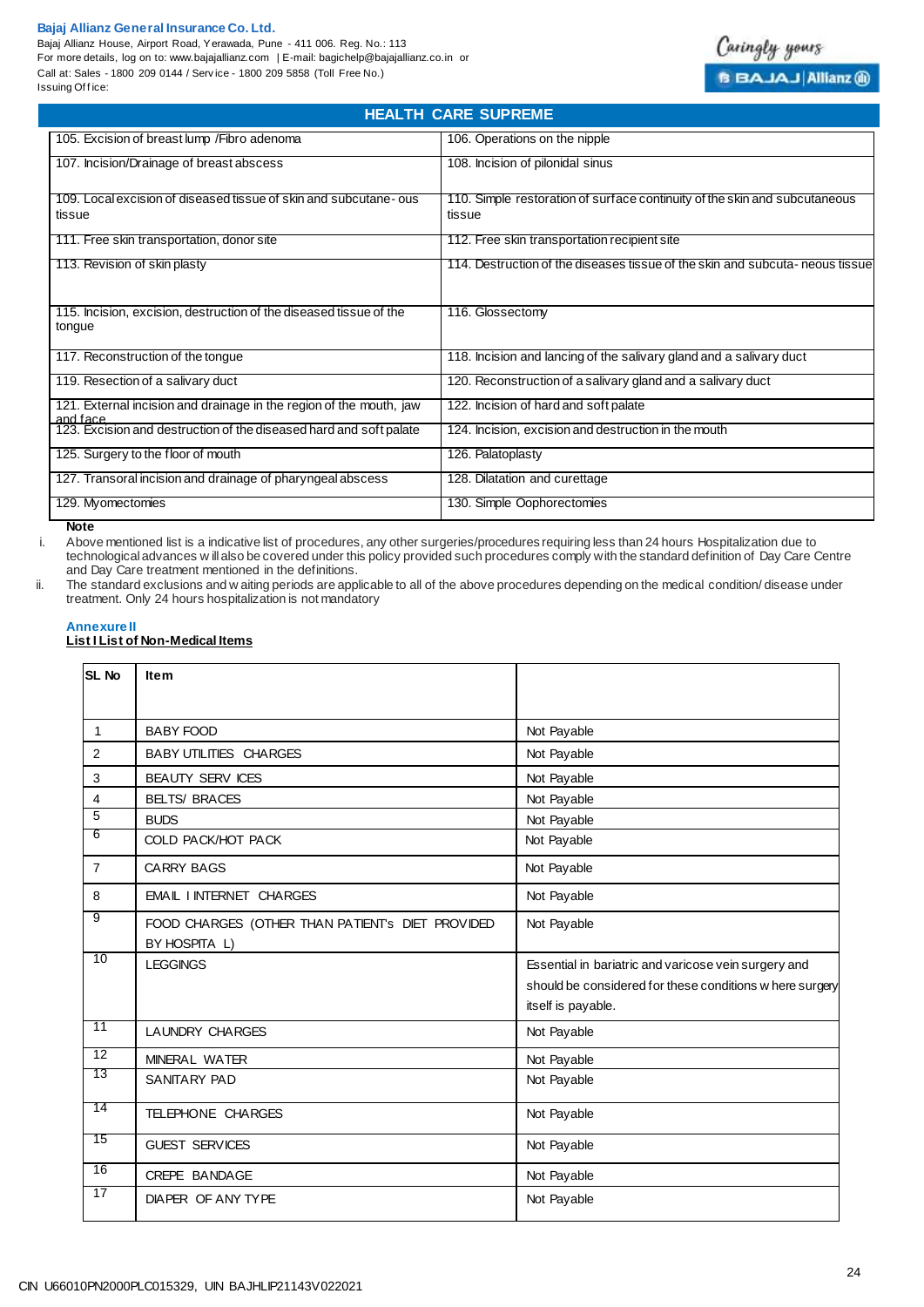#### **Bajaj Allianz General Insurance Co. Ltd.**  Bajaj Allianz House, Airport Road, Yerawada, Pune - 411 006. Reg. No.: 113 For more details, log on to: www.bajajallianz.com | E-mail: bagichelp@bajajallianz.co.in or Call at: Sales - 1800 209 0144 / Serv ice - 1800 209 5858 (Toll Free No.) Issuing Office:



## **HEALTH CARE SUPREME**

| $\overline{18}$ | <b>EYELET COLLAR</b>                                                                                    | Not Payable |
|-----------------|---------------------------------------------------------------------------------------------------------|-------------|
| 19              | <b>SLINGS</b>                                                                                           | Not Payable |
| $\overline{20}$ | BLOOD GROUPING AND CROSS MATCHING OF DONORS                                                             | Not Payable |
|                 | <b>SAMPLES</b>                                                                                          |             |
| 21              | SERVICE CHARGES WHERE NURSING CHARGES ALSO<br><b>CHARGED</b>                                            | Not Payable |
| 22              | <b>Television Charges</b>                                                                               | Not Payable |
| 23              | SURCHA RGES                                                                                             | Not Payable |
| $\overline{24}$ | ATTENDANT CHARGES                                                                                       | Not Payable |
| 25              | EXTRA DIET OF PATIENT (OTHER THAN THAT WHICH FORMS<br>PART OF BED CHARGE)                               | Not Payable |
| 26              | <b>BIRTH CERTIFICATE</b>                                                                                | Not Payable |
| 27              | CERTIFICATE CHARGES                                                                                     | Not Payable |
| $\overline{28}$ | <b>COURIER CHARGES</b>                                                                                  | Not Payable |
| 29              | CONVEY ANCE CHARGES                                                                                     | Not Payable |
| $\overline{30}$ | MEDICAL CERTIFICATE                                                                                     | Not Payable |
| 31              | MEDICAL RECORDS                                                                                         | Not Payable |
| $\overline{32}$ | PHOTOCOPIES CHARGES                                                                                     | Not Payable |
| $\overline{33}$ | MORTUARY CHARGES                                                                                        | Not Payable |
| 34              | <b>WALKING AIDS CHARGES</b>                                                                             | Not Payable |
| 35              | OXYGEN CYLINDER (FOR USAGE OUTSIDE THE HOSPITAL)                                                        | Not Payable |
|                 |                                                                                                         |             |
| 36              | <b>SPACER</b>                                                                                           | Not Payable |
| 37              | <b>SPIROMETRE</b>                                                                                       | Not Payable |
| $\overline{38}$ | NEBULIZER KIT                                                                                           | Not Payable |
| 39<br>40        | <b>STEAM INHALER</b>                                                                                    | Not Payable |
|                 | <b>ARMSLING</b>                                                                                         | Not Payable |
| 41              | <b>THERMOMETER</b>                                                                                      | Not Payable |
| 42              | CERVICAL COLLAR                                                                                         | Not Payable |
| 43<br>44        | SPLINT                                                                                                  | Not Payable |
| 45              | DIABETIC FOOT WEAR                                                                                      | Not Payable |
|                 | KNEE BRACES (LONG/ SHORT/ HINGED)                                                                       | Not Payable |
| 46              | KNEE IMMOBILIZER/S HOULDER IMMOBILIZER                                                                  | Not Payable |
| 47              | LUMBOSACRAL BELT                                                                                        | Not Payable |
| 48              | NIMBUS BED OR WATER OR AIR BED CHARGES                                                                  | Not Payable |
| 49              | AMBULANCE COLLAR                                                                                        | Not Payable |
| 50              | AMBULANCE EQUIPMENT                                                                                     | Not Payable |
| 51              | ABDOMINAL BINDER                                                                                        | Not Payable |
| 52              | PRIVATE NURSES CHARGES - SPECIAL NURSING CHARGES                                                        | Not Payable |
| 53              | <b>SUGAR FREE Tablets</b>                                                                               | Not Payable |
| 54              | CREAMS POWDERS LOTIONS (Toiletries are not payable, only<br>prescribed medical pharmaceuticals payable) | Not Payable |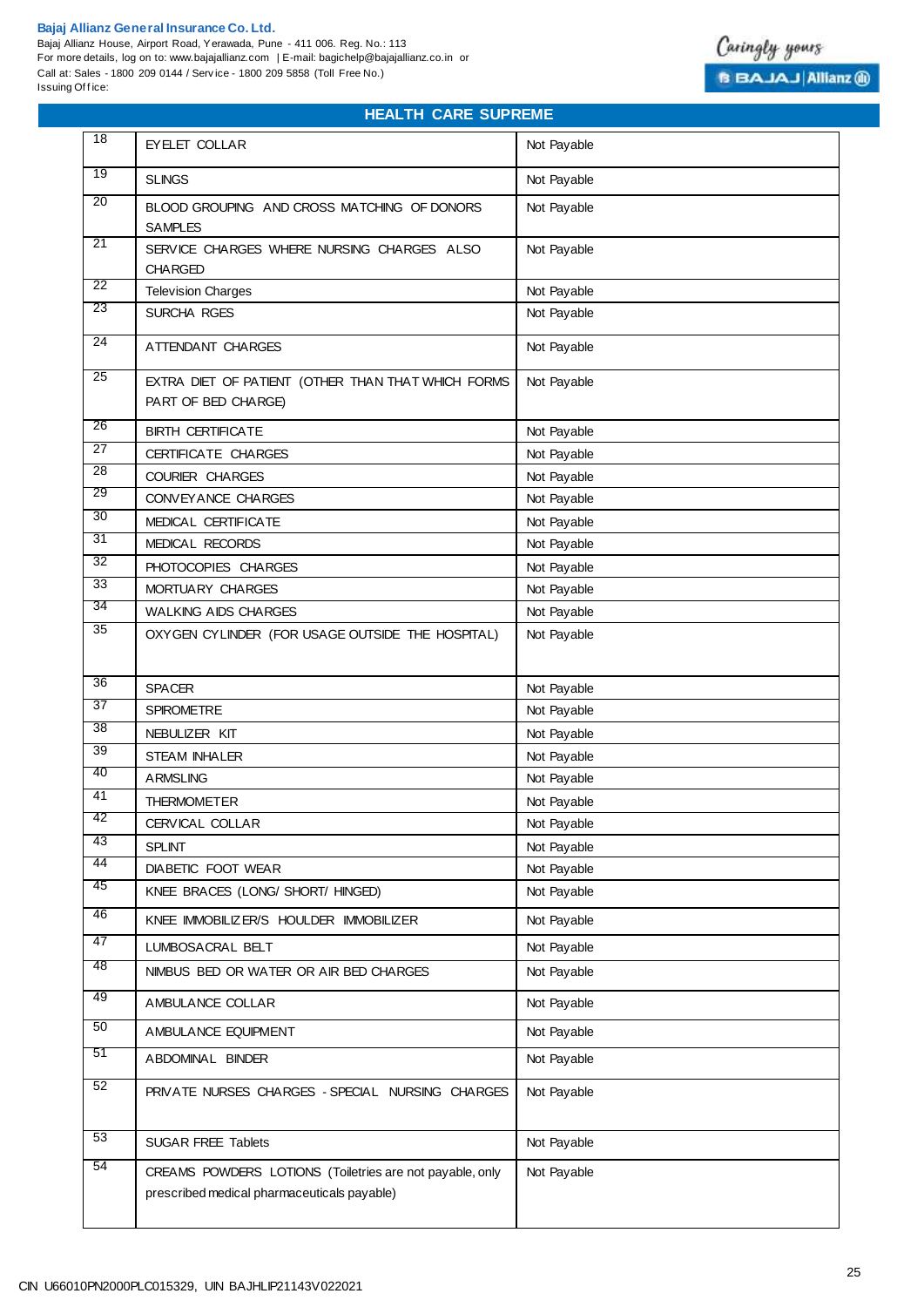Bajaj Allianz House, Airport Road, Yerawada, Pune - 411 006. Reg. No.: 113 For more details, log on to: www.bajajallianz.com | E-mail: bagichelp@bajajallianz.co.in or Call at: Sales - 1800 209 0144 / Serv ice - 1800 209 5858 (Toll Free No.) Issuing Office:



## **HEALTH CARE SUPREME**

| 55 | ECG ELECTRODES                                                                   | Not Payable |
|----|----------------------------------------------------------------------------------|-------------|
| 56 | <b>GLOVES</b>                                                                    | Not Payable |
| 57 | NEBULISATION KIT                                                                 | Not Payable |
| 58 | ANY KIT WITH NO DETAILS MENTIONED [DELIVERY KIT,<br>ORTHOKIT, RECOVERY KIT, ETC] | Not Payable |
| 59 | KIDNEY TRAY                                                                      | Not Payable |
| 60 | <b>MASK</b>                                                                      | Not Payable |
| 61 | <b>OUNCE GLASS</b>                                                               | Not Payable |
| 62 | <b>OXYGEN MASK</b>                                                               | Not Payable |
| 63 | PELVIC TRACTION BELT                                                             | Not Payable |
| 64 | PAN CAN                                                                          | Not Payable |
| 65 | <b>TROLLY COVER</b>                                                              | Not Payable |
| 66 | UROMETER, URINE JUG                                                              | Not Payable |
| 68 | <b>VASOFIX SAFETY</b>                                                            | Not Payable |

## **List ll - ltems that are to be subsumed into Room Charges**

| S. No.          | <b>Item</b>                                |
|-----------------|--------------------------------------------|
| ີ 1             | BABY CHARGES (UNLESS SPECIFIED /INDICATED) |
| $\overline{2}$  | <b>HAND WASH</b>                           |
| $-3$            | SHOE COVER                                 |
| 4               | <b>CAPS</b>                                |
| -5              | <b>CARDLE CHARGES</b>                      |
| $-6$            | <b>COMB</b>                                |
| $\overline{7}$  | EAU-DE-COLOGNE/ROOM FRESHNERS              |
| $^-8$           | FOOT COVER                                 |
| 9               | <b>GOWN</b>                                |
| $-10$           | <b>SLIPPERS</b>                            |
| $\overline{11}$ | <b>TISSUE PAPPER</b>                       |
| $\overline{12}$ | <b>TOOTH PASTE</b>                         |
| - 13            | TOOTH BRUSH                                |
| $-14$           | <b>BED PAN</b>                             |
| 15              | <b>FACE MASK</b>                           |
| 16              | <b>FLEXI MASK</b>                          |
| 17              | <b>HAND HOLDER</b>                         |
| 18              | SPUTUM CUP                                 |
| 19              | <b>DISINEFCTANT LOTIONS</b>                |
| - 20            | LUXURY TAX                                 |
| $-21$           | <b>HVAC</b>                                |
| - 22            | <b>HOUSE KEEPING CHARGES</b>               |
| 23              | AIR CONDITIONER CHARGES                    |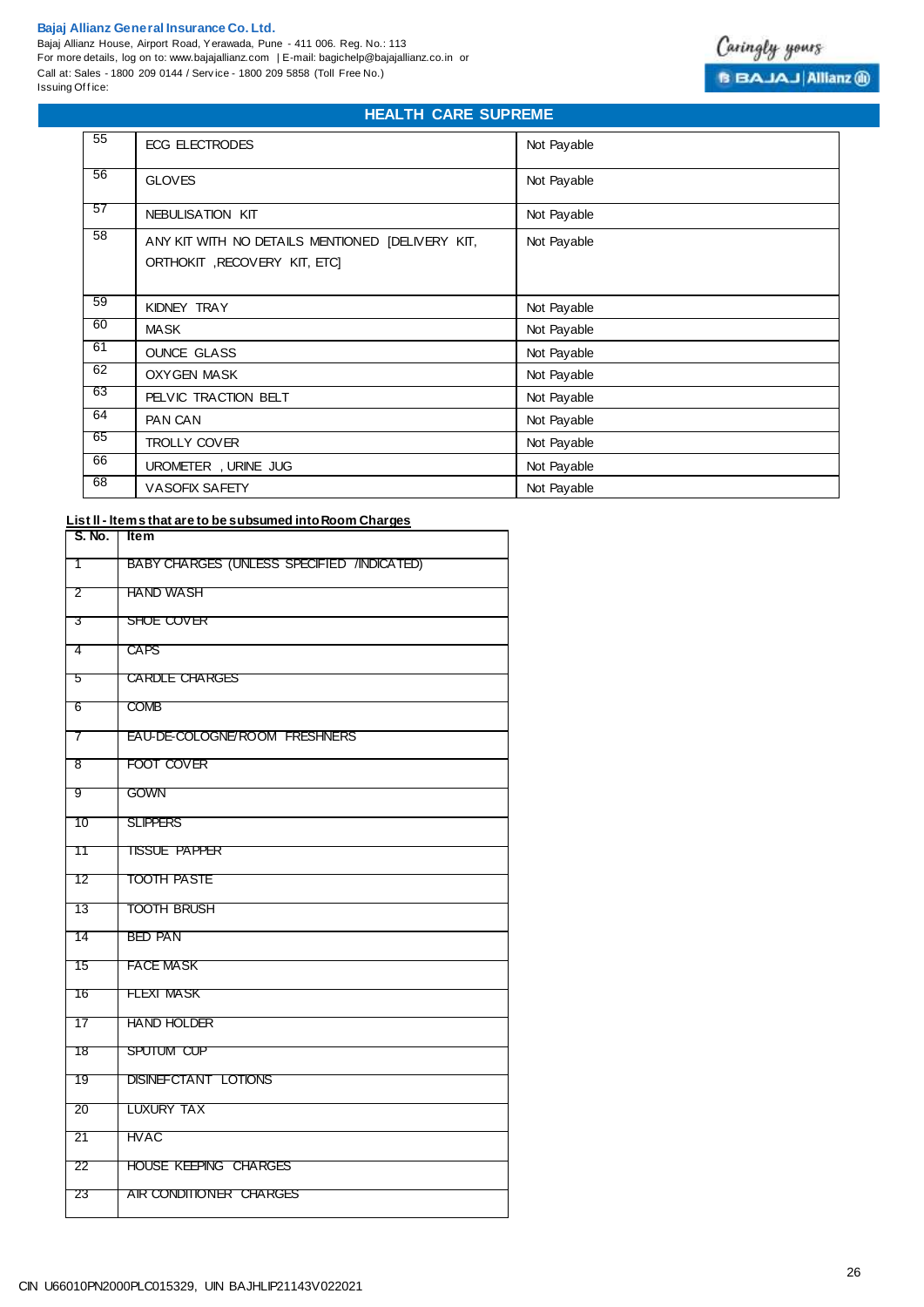Bajaj Allianz House, Airport Road, Yerawada, Pune - 411 006. Reg. No.: 113 For more details, log on to: www.bajajallianz.com | E-mail: bagichelp@bajajallianz.co.in or Call at: Sales - 1800 209 0144 / Serv ice - 1800 209 5858 (Toll Free No.) Issuing Office:



## **HEALTH CARE SUPREME**

| 24 | IM IV INJECTION CHARGES                             |
|----|-----------------------------------------------------|
| 25 | <b>CLEAN SHEET</b>                                  |
| 26 | BLANKET/WARMER BLANKET                              |
| 27 | ADMISSION KIT                                       |
| 28 | <b>DIABETIC CHART CHARGES</b>                       |
| 29 | DOCUMENTATION CHARGES/ADMINISTRATIVE EXPENSES.      |
| 30 | <b>DISCHARGE PROCEDURE CHARGES</b>                  |
| 31 | DAILY CHART CHARGES                                 |
| 32 | <b>ENTRANCE PASS/VISITORS PASS CHARGES</b>          |
| 33 | EXPENSES RELATED TO PRESCRIPTION ON DISCHARGE       |
| 34 | FILE OPENING CHARGES                                |
| 35 | INCTDENTAL EXPENSES / MtSC. CHARGES (NOT EXPLATNED) |
| 36 | PATIENT IDENTIFICATION BAND/NAME TAG                |
| 37 | PULSEOXYMETER CHARGES                               |

## **List lll- ltems that are to be subsumed into Procedure Charges**

| S. No.                    | <b>Item</b>                                        |
|---------------------------|----------------------------------------------------|
| - 1                       | <b>HAIR REMOVAL CREAM</b>                          |
| $\overline{2}$            | DISPOSABLES RAZORS CHARGES (for site preparations) |
| $\overline{\phantom{1}}3$ | <b>EYE PAD</b>                                     |
| 4                         | <b>EYE SHEILD</b>                                  |
| - 5                       | <b>CAMERA COVER</b>                                |
| $-6$                      | DVD, CD CHARGES                                    |
| $\overline{7}$            | <b>GAUSE SOFT</b>                                  |
| 8                         | GAUZE                                              |
| - 9                       | WARD AND THEATRE BOOKING CHARGES                   |
| 10                        | ARTHROSCOPE AND ENDOSCOPY INSTRUMENTS              |
| 11                        | MICROSCOPE COVER                                   |
| 12                        | SURGICAL BLADES, HARMONICS CALPEL, SHAVER          |
| 13                        | SURGICAL DRILL                                     |
| 14                        | <b>EYE KIT</b>                                     |
| 15                        | <b>EYE DRAPE</b>                                   |
| 16                        | <b>X-RAY FILM</b>                                  |
| 17                        | <b>BOYLES APPARATUS CHARGES</b>                    |
| 18                        | <b>COTTON</b>                                      |
| 19                        | <b>COTTON BANDAGE</b>                              |
| 20                        | SURGICAL TAPE                                      |
| 21                        | APRON                                              |
| 22                        | <b>TORNIQUET</b>                                   |
|                           |                                                    |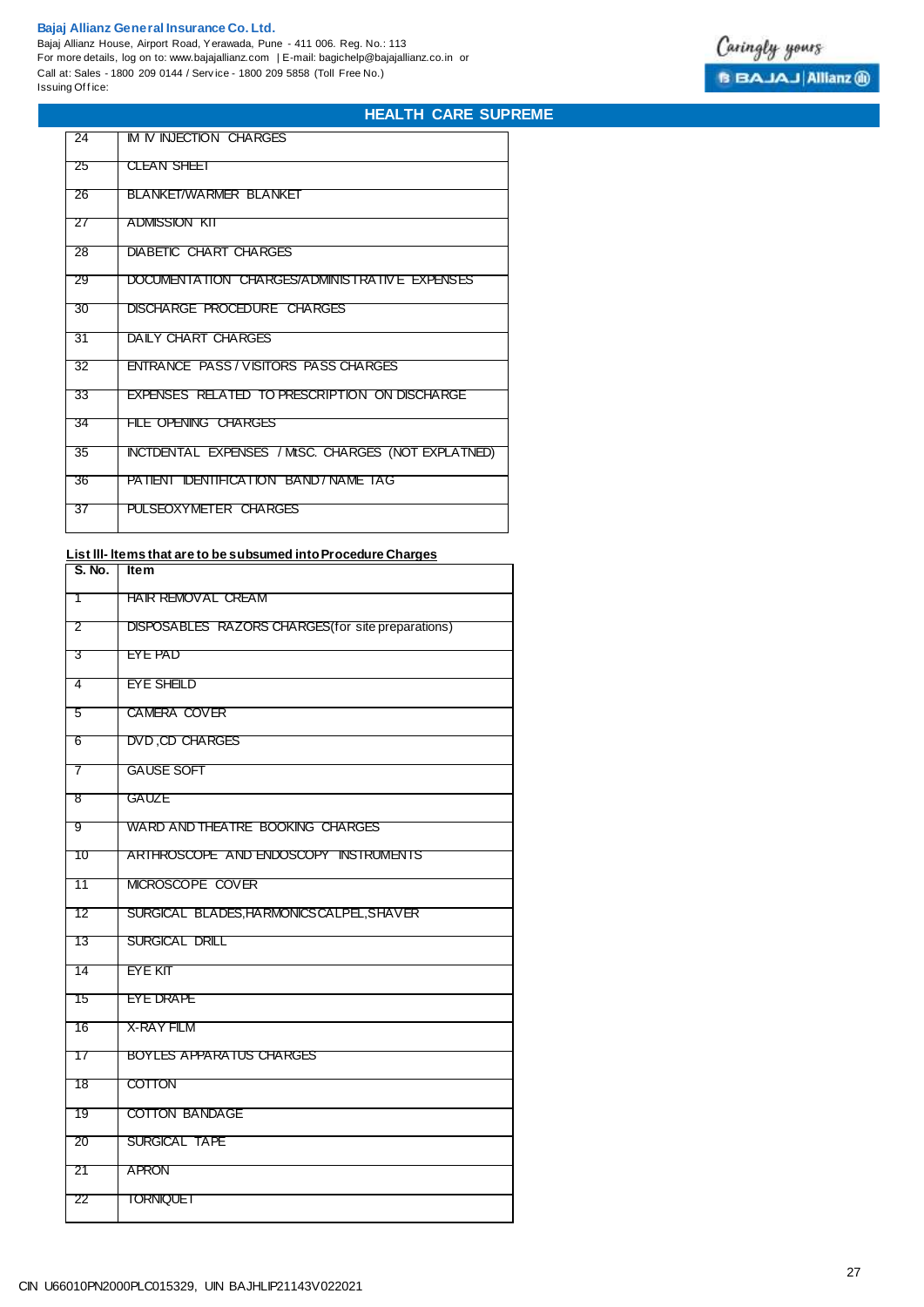Bajaj Allianz House, Airport Road, Yerawada, Pune - 411 006. Reg. No.: 113 For more details, log on to: www.bajajallianz.com | E-mail: bagichelp@bajajallianz.co.in or Call at: Sales - 1800 209 0144 / Serv ice - 1800 209 5858 (Toll Free No.) Issuing Office:



## **HEALTH CARE SUPREME**

23 ORTHOBUNDLE, GYNAEC BUNDLE

## **List lV - ltems that are to be subsumed into costs of treatment**

| S. No.          | <b>Item</b>                                                    |
|-----------------|----------------------------------------------------------------|
| ີ 1             | ADMISSION/REGISTRATION CHARGES                                 |
| $\overline{2}$  | HOSPITALIZATION FOR EVALUATION/DIAGNOSTIC PURPOSE              |
| 3               | URINE CONTAINER                                                |
| -4              | BLOOD RESERVATION CHARGES AND ANTE NATAL BOOKING CHARGES       |
| - 5             | <b>BIPAP MACHINE</b>                                           |
| - 6             | CPAP/CAPD EQUIPMENTS                                           |
| $\overline{7}$  | <b>INFUSION PUMP-COST</b>                                      |
| - 8             | HYDROGEN PERPOXIDE\SPIRIT\DISINFECTION ETC                     |
| -9              | NUTTRITION PLANNING CHARGES - DIETICIAN CHARGES - DIET CHARGES |
| $-10$           | <b>HIV KIT</b>                                                 |
| $\overline{11}$ | ANTISEPTIC MOUTHWASH                                           |
| $-12$           | <b>LOZENGES</b>                                                |
| - 13            | MOUTH PAINT                                                    |
| - 14            | <b>VACCINATION CHARGES</b>                                     |
| $-15$           | ALCOHOL SWABES                                                 |
| - 16            | <b>SCRUB SOLUTION / STERILLIUM</b>                             |
| $-17$           | <b>GLUCOMETER &amp; STRIPS</b>                                 |
| ี่ 18           | URINE BAG                                                      |

#### **Annexure III Contact details of the Ombudsman offices**

| <b>Office Details</b>                      | Jurisdiction of Office<br><b>Union Territory, District</b> |
|--------------------------------------------|------------------------------------------------------------|
|                                            |                                                            |
| <b>AHMEDABAD -</b>                         |                                                            |
| Office of the Insurance Ombudsman,         |                                                            |
| Jeevan Prakash Building, 6th floor,        | Gujarat,                                                   |
| Tilak Marg, Relief Road,                   | Dadra & Nagar Haveli,                                      |
| Ahmedabad - 380 001.                       | Daman and Diu.                                             |
| Tel.: 079 - 25501201/02/05/06              |                                                            |
| Email: bimalokpal.ahmedabad@cioins.co.in   |                                                            |
| (mailto:bimalokpal.ahmedabad@cioins.co.in) |                                                            |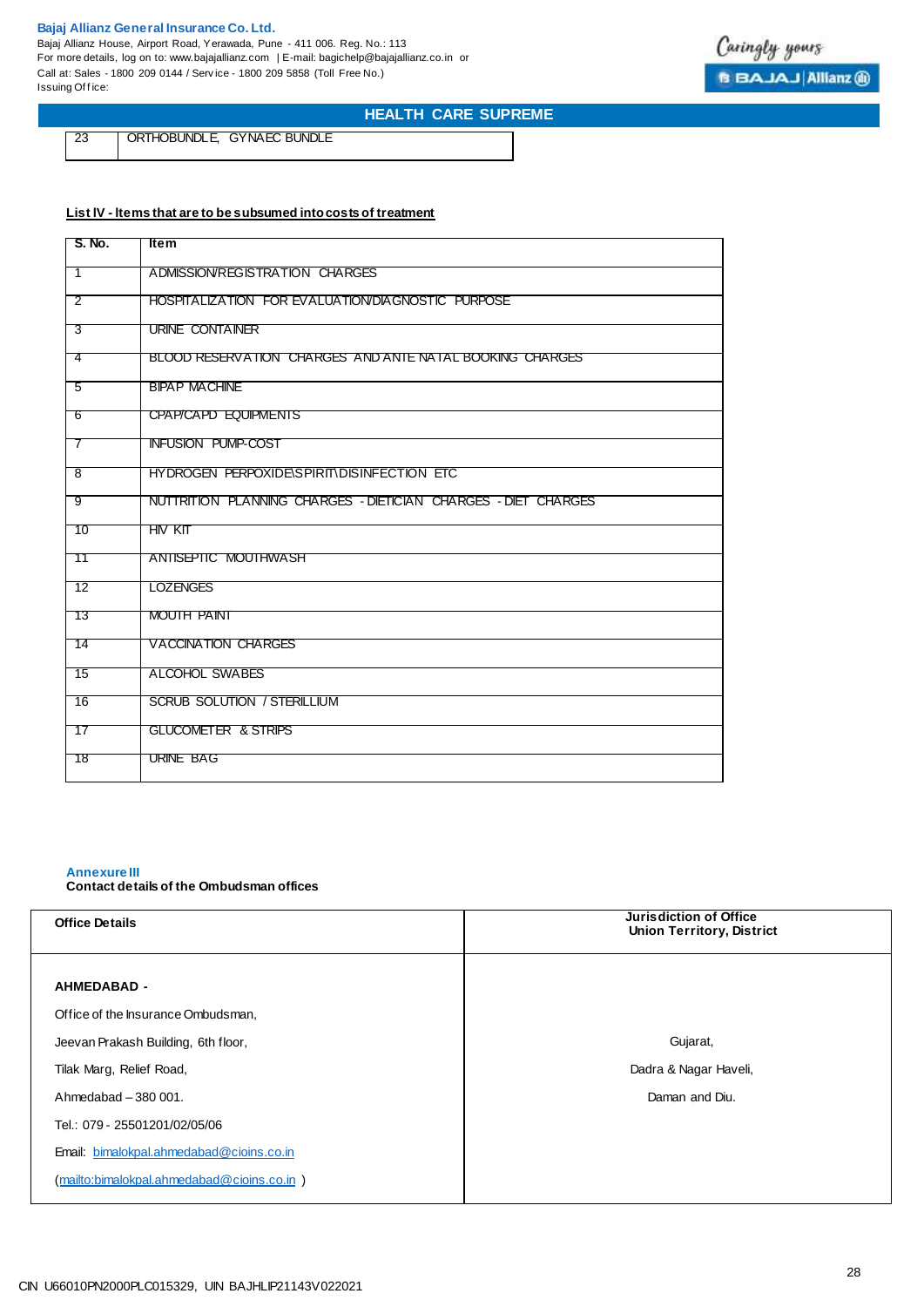Bajaj Allianz House, Airport Road, Yerawada, Pune - 411 006. Reg. No.: 113 For more details, log on to: www.bajajallianz.com | E-mail: bagichelp@bajajallianz.co.in or Call at: Sales - 1800 209 0144 / Serv ice - 1800 209 5858 (Toll Free No.) Issuing Office:

## **HEALTH CARE SUPREME**

| <b>Office Details</b>                        | Jurisdiction of Office<br><b>Union Territory, District</b> |  |
|----------------------------------------------|------------------------------------------------------------|--|
| <b>BENGALURU -</b>                           |                                                            |  |
| Office of the Insurance Ombudsman,           |                                                            |  |
| Jeevan Soudha Building, PID No. 57-27-N-19   |                                                            |  |
| Ground Floor, 19/19, 24th Main Road,         |                                                            |  |
| JP Nagar, Ist Phase,                         | Karnataka.                                                 |  |
| Bengaluru - 560 078.                         |                                                            |  |
| Tel.: 080 - 26652048 / 26652049              |                                                            |  |
| Email: bimalokpal.bengaluru@cioins.co.in     |                                                            |  |
| (mailto:bimalokpal.bengaluru@cioins.co.in)   |                                                            |  |
| <b>BHOPAL -</b>                              |                                                            |  |
| Office of the Insurance Ombudsman,           |                                                            |  |
| Janak Vihar Complex, 2nd Floor,              |                                                            |  |
| 6, Malviya Nagar, Opp. Airtel Office,        |                                                            |  |
| Near New Market,                             | Madhya Pradesh                                             |  |
| Bhopal - 462 003.                            | Chattisgarh.                                               |  |
| Tel.: 0755 - 2769201 / 2769202               |                                                            |  |
| Fax: 0755 - 2769203                          |                                                            |  |
| Email: bimalokpal.bhopal@cioins.co.in        |                                                            |  |
| (mailto:bimalokpal.bhopal@cioins.co.in)      |                                                            |  |
| <b>BHUBANESHWAR -</b>                        |                                                            |  |
| Office of the Insurance Ombudsman,           |                                                            |  |
| 62, Forest park,                             |                                                            |  |
| Bhubneshw ar-751009.                         | Orissa.                                                    |  |
| Tel.: 0674 - 2596461/2596455                 |                                                            |  |
| Fax: 0674 - 2596429                          |                                                            |  |
| Email: bimalokpal.bhubaneswar@cioins.co.in   |                                                            |  |
| (mailto:bimalokpal.bhubaneswar@cioins.co.in) |                                                            |  |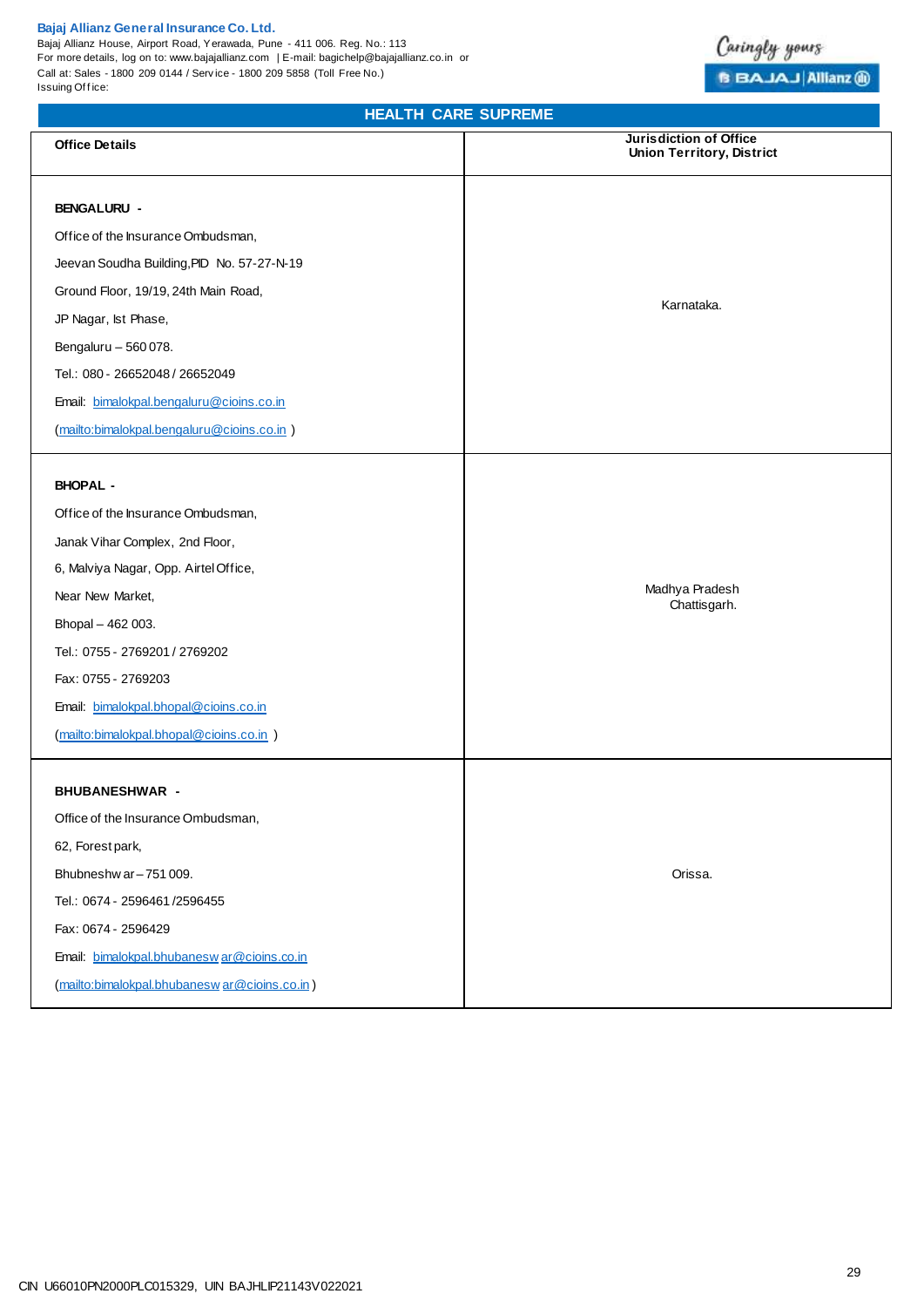Bajaj Allianz House, Airport Road, Yerawada, Pune - 411 006. Reg. No.: 113 For more details, log on to: www.bajajallianz.com | E-mail: bagichelp@bajajallianz.co.in or Call at: Sales - 1800 209 0144 / Serv ice - 1800 209 5858 (Toll Free No.) Issuing Office:

## Caringly yours **BBAJAJAIlianz** @

**HEALTH CARE SUPREME Office Details Jurisdiction of Office Union Territory, District CHANDIGARH -**  Office of the Insurance Ombudsman, S.C.O. No. 101, 102 & 103, 2nd Floor, Batra Building, Sector 17 – D, Chandigarh – 160 017. Tel.: 0172 - 2706196 / 2706468 Fax: 0172 - 2708274 Email: [bimalokpal.chandigarh@cioins.co.in](mailto:bimalokpal.chandigarh@cioins.co.in) [\(mailto:bimalokpal.chandigarh@cioins.co.in\)](mailto:bimalokpal.chandigarh@cioins.co.in) Punjab, Haryana(excluding Gurugram, Faridabad, Sonepat and Bahadurgarh) Himachal Pradesh, Union Territories of Jammu & Kashmir, Ladakh & Chandigarh. **CHENNAI -**  Office of the Insurance Ombudsman, Fatima Akhtar Court, 4th Floor, 453, Anna Salai, Teynampet, CHENNAI – 600 018. Tel.: 044 - 24333668 / 24335284 Fax: 044 - 24333664 Email: [bimalokpal.chennai@cioins.co.in](mailto:bimalokpal.chennai@cioins.co.in) [\(mailto:bimalokpal.chennai@cioins.co.in](mailto:bimalokpal.chennai@cioins.co.in) ) Tamil Nadu, Tamil Nadu PuducherryTow n and Karaikal (w hich are part of Puducherry). **DELHI -**  Office of the Insurance Ombudsman, 2/2 A, Universal Insurance Building, Asaf Ali Road, New Delhi – 110 002. Tel.: 011 - 23232481/23213504 Email: [bimalokpal.delhi@cioins.co.in](mailto:bimalokpal.delhi@cioins.co.in) [\(mailto:bimalokpal.delhi@cioins.co.in](mailto:bimalokpal.delhi@cioins.co.in) ) Delhi & Follow ing Districts of Haryana - Gurugram, Faridabad, Sonepat & Bahadurgarh. **GUWAHATI -**  Office of the Insurance Ombudsman, Jeevan Nivesh, 5th Floor, Nr. Panbazar over bridge, S.S. Road, Guw ahati – 781001(ASSAM). Tel.: 0361 - 2632204 / 2602205 Email: [bimalokpal.guw ahati@cioins.co.in](mailto:bimalokpal.guwahati@cioins.co.in) [\(mailto:bimalokpal.guw ahati@cioins.co.in](mailto:bimalokpal.guwahati@cioins.co.in) ) Assam, Meghalaya, Manipur, Mizoram, Arunachal Pradesh, Nagaland and Tripura.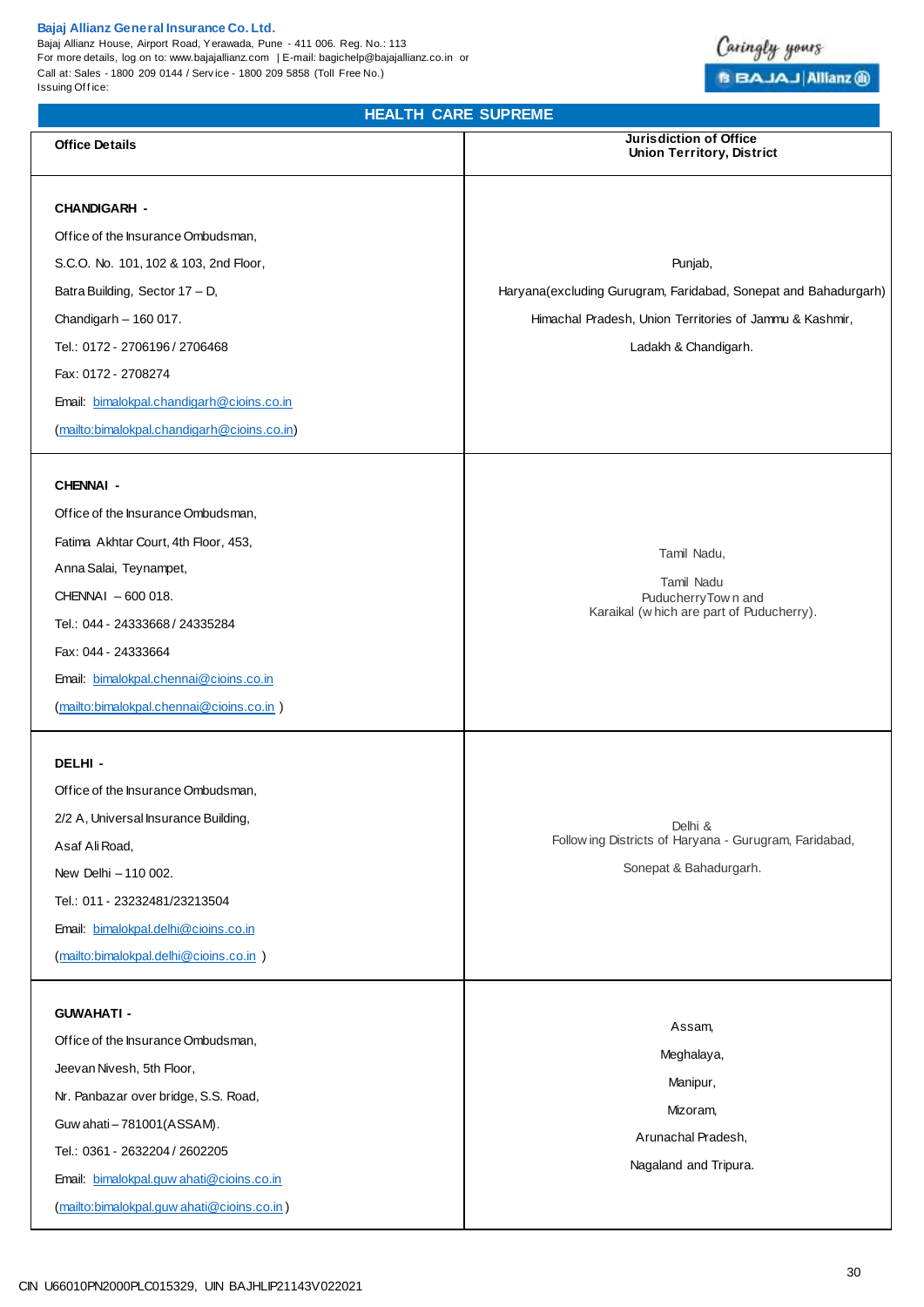Bajaj Allianz House, Airport Road, Yerawada, Pune - 411 006. Reg. No.: 113 For more details, log on to: www.bajajallianz.com | E-mail: bagichelp@bajajallianz.co.in or Call at: Sales - 1800 209 0144 / Serv ice - 1800 209 5858 (Toll Free No.) Issuing Office:

## **HEALTH CARE SUPREME**

Caringly yours

**B BAJAJ Allianz @** 

| <b>Office Details</b>                       | <b>Jurisdiction of Office</b><br><b>Union Territory, District</b> |
|---------------------------------------------|-------------------------------------------------------------------|
| <b>HYDERABAD -</b>                          |                                                                   |
| Office of the Insurance Ombudsman,          |                                                                   |
| 6-2-46, 1st floor, "Moin Court",            |                                                                   |
| Lane Opp. Saleem Function Palace,           |                                                                   |
| A. C. Guards, Lakdi-Ka-Pool,                | Andhra Pradesh,<br>Telangana,                                     |
| Hyderabad - 500 004.                        | Yanam and<br>part of Union Territory of Puducherry.               |
| Tel.: 040 - 23312122                        |                                                                   |
| Fax: 040 - 23376599                         |                                                                   |
| Email: bimalokpal.hyderabad@cioins.co.in    |                                                                   |
| (mailto:bimalokpal.hyderabad@cioins.co.in)  |                                                                   |
|                                             |                                                                   |
| <b>JAIPUR -</b>                             |                                                                   |
| Office of the Insurance Ombudsman,          |                                                                   |
| Jeevan Nidhi - Il Bldg., Gr. Floor,         |                                                                   |
| Bhaw ani Singh Marg,                        | Rajasthan.                                                        |
| Jaipur - 302 005.                           |                                                                   |
| Tel.: 0141 - 2740363                        |                                                                   |
| Email: bimalokpal.jaipur@cioins.co.in       |                                                                   |
| (mailto:bimalokpal.jaipur@cioins.co.in )    |                                                                   |
|                                             |                                                                   |
| <b>ERNAKULAM -</b>                          |                                                                   |
| Office of the Insurance Ombudsman,          |                                                                   |
| 2nd Floor, Pulinat Bldg.,                   |                                                                   |
| Opp. Cochin Shipyard, M. G. Road,           | Kerala,<br>Lakshadweep,                                           |
| Ernakulam - 682 015.                        | Mahe-a part of Union Territory of Puducherry.                     |
| Tel.: 0484 - 2358759 / 2359338              |                                                                   |
| Fax: 0484 - 2359336                         |                                                                   |
| Email: bimalokpal.ernakulam@cioins.co.in    |                                                                   |
| (mailto:bimalokpal.ernakulam@cioins.co.in ) |                                                                   |
| KOLKATA -                                   |                                                                   |
| Office of the Insurance Ombudsman,          |                                                                   |
| Hindustan Bldg. Annexe, 4th Floor,          | West Bengal,                                                      |
| 4, C.R. Avenue,                             | Sikkim,<br>Andaman & Nicobar Islands.                             |
| KOLKATA - 700 072.                          |                                                                   |
| Tel.: 033 - 22124339 / 22124340             |                                                                   |
| Fax: 033 - 22124341                         |                                                                   |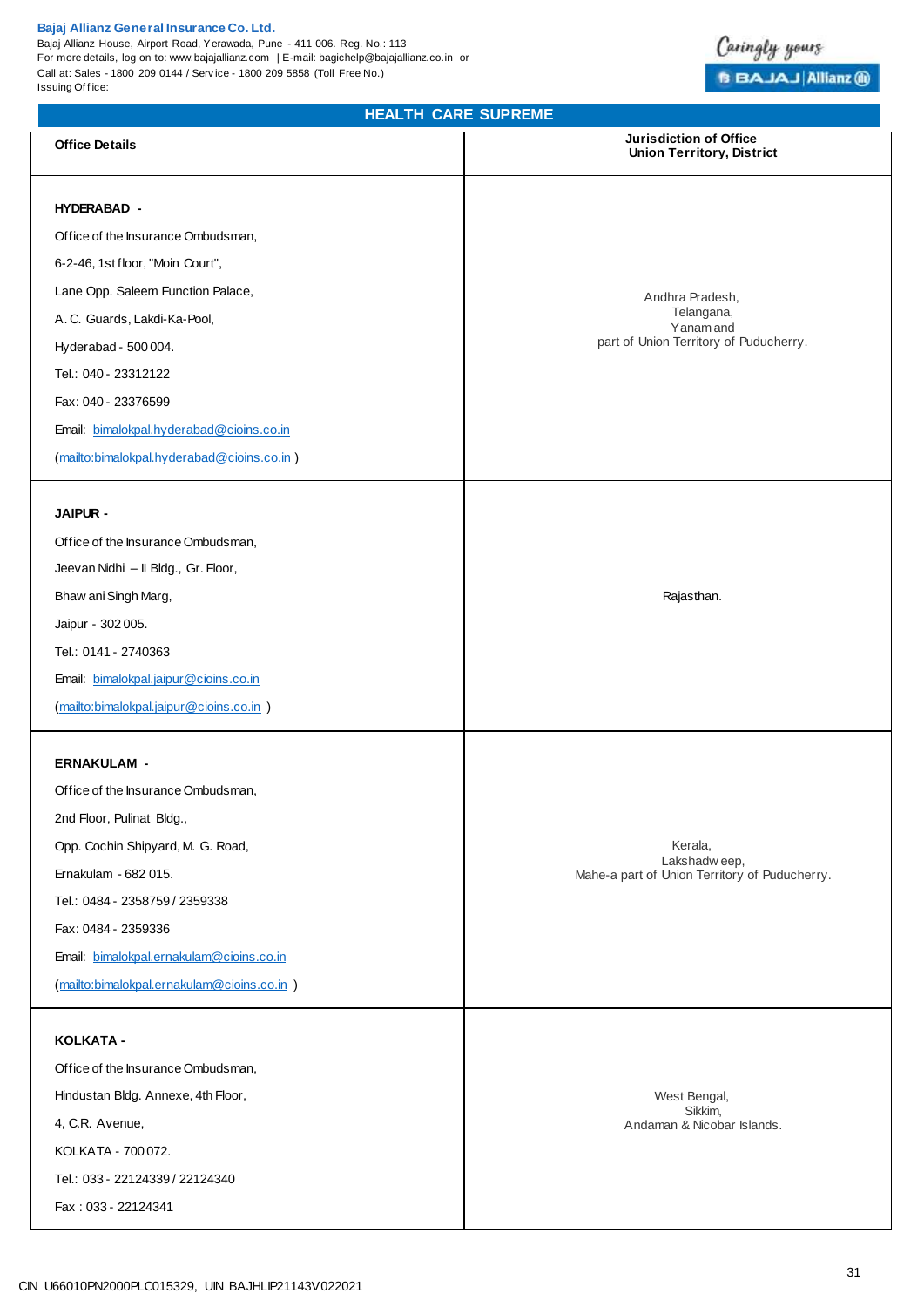#### **Bajaj Allianz General Insurance Co. Ltd.**  Bajaj Allianz House, Airport Road, Yerawada, Pune - 411 006. Reg. No.: 113 For more details, log on to: www.bajajallianz.com | E-mail: bagichelp@bajajallianz.co.in or Call at: Sales - 1800 209 0144 / Serv ice - 1800 209 5858 (Toll Free No.) Issuing Office:

## **HEALTH CARE SUPREME**

Caringly yours

**B BAJAJ Allianz @** 

| <b>Office Details</b>                                | <b>Jurisdiction of Office</b><br><b>Union Territory, District</b>                                                                               |
|------------------------------------------------------|-------------------------------------------------------------------------------------------------------------------------------------------------|
| Email: bimalokpal.kolkata@cioins.co.in               |                                                                                                                                                 |
| (mailto:bimalokpal.kolkata@cioins.co.in)             |                                                                                                                                                 |
|                                                      |                                                                                                                                                 |
| <b>LUCKNOW -</b>                                     |                                                                                                                                                 |
| Office of the Insurance Ombudsman,                   | Districts of Uttar Pradesh:                                                                                                                     |
| 6th Floor, Jeevan Bhaw an, Phase-II,                 | Lalitpur, Jhansi, Mahoba, Hamirpur, Banda, Chitrakoot, Allahabad,<br>Mirzapur, Sonbhabdra, Fatehpur, Pratapgarh, Jaunpur, Varanasi,             |
| Naw al Kishore Road, Hazratganj,                     | Gazipur, Jalaun, Kanpur, Lucknow, Unnao, Sitapur, Lakhimpur,                                                                                    |
| Lucknow - 226 001.<br>Tel.: 0522 - 2231330 / 2231331 | Bahraich, Barabanki, Raebareli, Sravasti, Gonda, Faizabad, Amethi,<br>Kaushambi, Balrampur, Basti, Ambedkarnagar, Sultanpur,                    |
| Fax: 0522 - 2231310                                  | Maharajgang, Santkabirnagar, Azamgarh, Kushinagar, Gorkhpur,<br>Deoria, Mau, Ghazipur, Chandauli, Ballia, Sidharathnagar.                       |
| Email: bimalokpal.lucknow @cioins.co.in              |                                                                                                                                                 |
| (mailto:bimalokpal.lucknow @cioins.co.in)            |                                                                                                                                                 |
| <b>MUMBAI-</b>                                       |                                                                                                                                                 |
| Office of the Insurance Ombudsman,                   |                                                                                                                                                 |
| 3rd Floor, Jeevan Seva Annexe,                       |                                                                                                                                                 |
| S. V. Road, Santacruz (W),                           | Goa,                                                                                                                                            |
| Mumbai - 400 054.                                    | Mumbai Metropolitan Region                                                                                                                      |
| Tel.: 69038821/23/24/25/26/27/28/28/29/30/31         | excluding Navi Mumbai & Thane.                                                                                                                  |
| Fax: 022 - 26106052                                  |                                                                                                                                                 |
| Email: bimalokpal.mumbai@cioins.co.in                |                                                                                                                                                 |
| (mailto:bimalokpal.mumbai@cioins.co.in )             |                                                                                                                                                 |
| <b>NOIDA -</b>                                       |                                                                                                                                                 |
| Office of the Insurance Ombudsman,                   |                                                                                                                                                 |
| Bhagw an Sahai Palace                                | State of Uttaranchal and the follow ing Districts of Uttar Pradesh:                                                                             |
| 4th Floor, Main Road,                                | Agra, Aligarh, Bagpat, Bareilly, Bijnor, Budaun, Bulandshehar, Etah,<br>Kanooj, Mainpuri, Mathura, Meerut, Moradabad, Muzaffarnagar,            |
| Naya Bans, Sector 15,                                | Oraiyya, Pilibhit, Etaw ah, Farrukhabad, Firozbad,                                                                                              |
| Distt: Gautam Buddh Nagar,                           | Gautambodhanagar, Ghaziabad, Hardoi, Shahjahanpur, Hapur,<br>Shamli, Rampur, Kashganj, Sambhal, Amroha, Hathras,<br>Kanshiramnagar, Saharanpur. |
| U.P-201301.                                          |                                                                                                                                                 |
| Tel.: 0120-2514252/2514253                           |                                                                                                                                                 |
| Email: bimalokpal.noida@cioins.co.in                 |                                                                                                                                                 |
| (mailto:bimalokpal.noida@cioins.co.in)               |                                                                                                                                                 |
| <b>PATNA -</b>                                       |                                                                                                                                                 |
| Office of the Insurance Ombudsman,                   | Bihar,<br>Jharkhand.                                                                                                                            |
| 2nd Floor, Lalit Bhaw an,                            |                                                                                                                                                 |
| Bailey Road,                                         |                                                                                                                                                 |